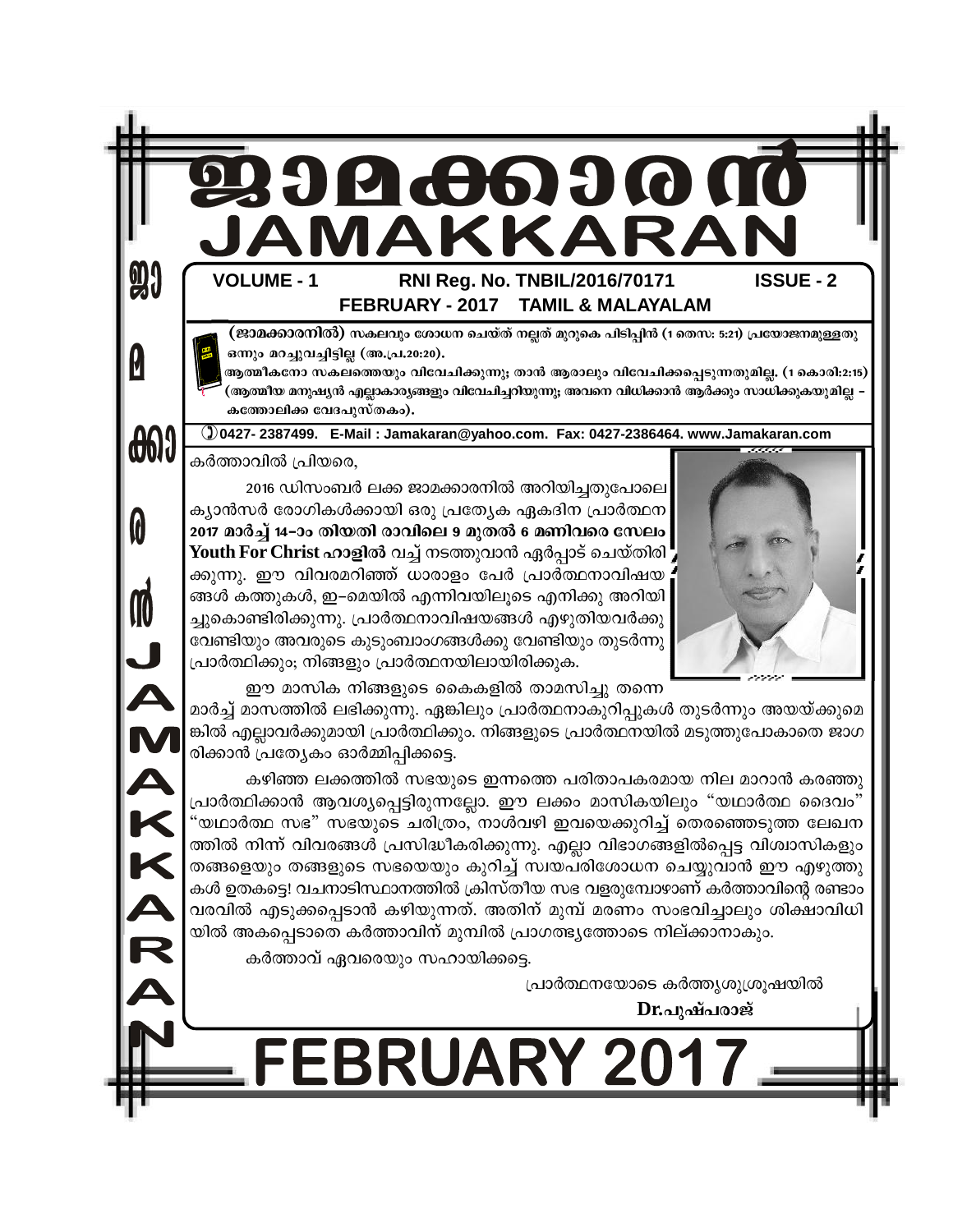## Hebruary 2017  $\rightsquigarrow \rightsquigarrow \rightsquigarrow \rightsquigarrow$  www.jamakkaran.com  $\rightsquigarrow \rightsquigarrow \rightsquigarrow \rightsquigarrow \rightsquigarrow$  senderong

# സഭയുടെ അന്ത്യനാളുകൾ

### പ്രവചനം

## ആമുഖം

കഴിഞ്ഞ ലക്കത്തിൽ മേലാൽ സംഭവിക്കാനുള്ള പ്രവചനകാര്യങ്ങളുടെ പട്ടികയും ചെറു വിശദീകരണവും നല്കിയിരിക്കുന്നത് വായനക്കാർ ഓർക്കുമല്ലോ. ഈ ലക്കം മുതൽ അവ ഓരോന്നും വിശദമായി നോക്കാം. ഈ ലക്കത്തിൽ സഭയുടെ ആദ്യനാളുകൾ എപ്രകാരമായി രിക്കും എന്ന വിശദീകരണം കാണാം.

#### 1. തിരുവെഴുത്തുകൾ നല്കുന്ന നിർവ്വചനം :

സഭയുടെ ഭാഗൃകരമായ പ്രത്യാശ കർത്താവായ യേശുക്രിസ്തുവിന്റെ മദ്ധ്യാകാശവരവും അതോ ടൊപ്പം സംഭവിക്കുന്ന ഉൽപ്രാപണവുമാണ്. സഭയുടെ ഉൽപ്രാപണം ആസന്നസംഭവമായാണ് തിരു വെഴുത്തുകളിൽ വെളിപ്പെടുത്തിയിരിക്കുന്നത്. ക്രിസ്തുവിന്റെ രണ്ടാം വരവിന്റെ അടയാളങ്ങളായി പരാ മർശിക്കപ്പെടുന്നത്. ലോകവസാനം എന്ന നിലയിൽ ക്രിസ്തു വെളിപ്പെടുത്തിയ സംഭവങ്ങളെല്ലാം തന്നേ മഹാപീഡനത്തിൽ സംഭവിക്കുന്നവയാണ്. അപ്പൊസ്തലന്മാരാണ് സഭയുടെ അന്ത്യകാല ലക്ഷ ണങ്ങൾ വെളിപ്പെടുത്തിയത്. യുഗാന്ത്യത്തോടടുക്കുന്ന സഭയിൽ വിശ്വാസത്യാഗത്തിന്റെ വർദ്ധനവ് കാരണാം. വിശ്വാസത്യാഗം വെളിപ്പെടുന്നത് നിഷേധങ്ങളിലൂടെയാണ്.

- 1. ദൈവനിഷേധം (ലൂക്കൊസ് 17:26, 3 തിമൊ 3:4–5)
- 2. ക്രിസ്തുനിഷേധം (1 യോഹ 2:18, 2 പത്രൊസ് 2:6)
- 3. ക്രിസ്തുവിന്റെ പുനരാഗമനനിഷേധം (2 പത്രൊസ് 3:3–4)
- 4. വിശ്വാസനിഷേധം (1 തിമൊ 4:1–2, യൂദാ 3)
- 5. പത്ഥ്യോപദേശനിഷേധം (2 തിമൊ 4:3-4)
- 6. വേർപാട് ജീവിതനിഷേധം (2 തിമൊ 3:1–7)
- 7. ക്രിസ്തീയ സ്വാതന്ത്ര്യനിഷേധം (1 തിമൊ 4:3–4)
- 8. സന്മാർഗ്ഗോപദേശനിഷേധം (2 തിമൊ 3:1-8, 13, യൂദാ 18)
- 9. അധികാരനിഷേധം  $(2 \text{ } \text{ } 000033:4)$

വിശ്വാസത്യാഗത്തെക്കുറിച്ച് അപ്പൊസ്തലനായ പൗലൊസ് ഇപ്രകാരം രേഖപ്പെടുത്തി. "എന്നാൽ ഭാവികാലത്തു ചിലർ വ്യാജാത്മാക്കളെയും ഭൂതങ്ങളുടെ ഉപദേശങ്ങളെയും ആശ്രയിച്ചു ഭോഷ്ക്കു പറയുന്നവരുടെ കപടത്താൽ വിശ്വാസം തൃജിക്കും എന്നു ആത്മാവ് തെളിവായി പറയുന്നു.' 1 തിമൊ 4:1–2. സഭായുഗത്തിന്റെ അന്ത്യനാളുകളിൽ ദുർഘടസമയങ്ങൾ വരും എന്നറിക. മനു ഷ്യർ സ്വസ്നേഹികളും ദ്രവ്യാഗ്രഹികളും വമ്പു പറയുന്നവരും അഹങ്കാരികളും ദൂഷകന്മാരും അമ്മയപ്പന്മാരെ അനുസരിക്കാത്തവരും നന്ദികെട്ടവരും അശുദ്ധരും വാൽസല്യമില്ലാത്തവരും ഇണ ങ്ങാത്തവരും, ഏഷണിക്കാരും അജിതേന്ദ്രിയന്മാരും ഉഗ്രന്മാരും സൽഗുണദ്വേഷികളും ദ്രോഹി കളും ധാർഷ്ട്യക്കാരും നിഗളികളുമായി ദൈവപ്രിയമില്ലാതെ ഭോഗപ്രിയരായി ഭക്തിയുടെ വേഷം ധരിച്ചു അതിന്റെ ശക്തി തൃജിക്കുന്നവരുമായിരിക്കും." 2 തിമൊ 3:2–5.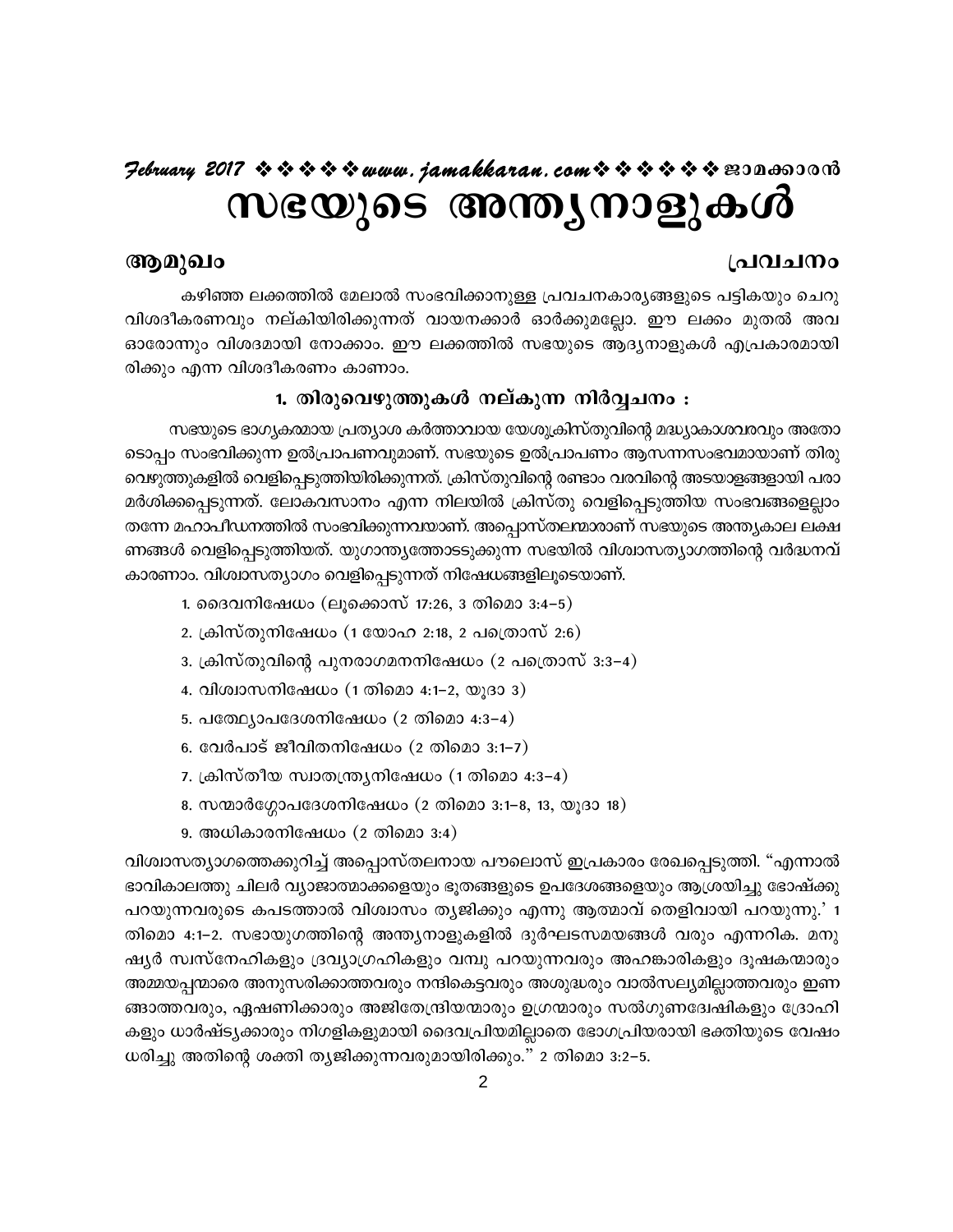2. സഭയുടെ അന്ത്യനാളുകൾ – പ്രായോഗികതലം : ലോകചരിത്രത്തെ ബി.സി എന്നും എ.ഡി എന്നും രണ്ടായി വിഭജിച്ച, ചരിത്ര പുരുഷനായ ക്രിസ്തു (ബി.സി.4 എ.ഡി 30) ചരിത്ര ത്തിന്റെ മദ്ധ്യബിന്ദുവാണ്. ലോകചരിത്രത്തിന്റെ ഭാഗമാണ് ക്രിസ്തു അഥവാ ചരിത്രം അവന്റെ ചരിത്രമാണ്. ക്രിസ്തു യുഗങ്ങളുടെ പ്രതീക്ഷയാണ്. ലോകചരിത്രത്തിന്റെ ഇന്നലേകളിൽ, വിശ്വ സംസ്ക്കാരങ്ങളിലും നാഗരികതകളിലും ജനപഥങ്ങളിലും ദർശനങ്ങളിലും ഈ പ്രതീക്ഷ ശക്തി പ്പെടുത്തുകയായിരുന്നു. നൂറ്റാണ്ടുകളുടെ കണ്ണാടിയിൽ ഉടനീളം ലോകത്തിന്റെ പ്രതീക്ഷയാണ് പ്രതിബിംബിച്ചത്. ലോകത്തിന്റെ നാലു ദിക്കുകളിൽ നിന്നും ജനപഥങ്ങൾ തീർത്ഥാടകരെപ്പോലെ ഇറങ്ങിത്തിരിച്ചു ആ ചരിത്ര പുരുഷനെ നേരിൽ കാണുവാൻ.

#### (2) യുഗങ്ങളുടെ പ്രതീക്ഷ

ജറുശലേം ദേവാലയത്തിലും സിന്നഗോഗുകളിലും യഹൂദാ റബ്ബിമാരും മഹാപുരോഹിത ന്മാരും വിശുദ്ധചുരുളുകൾ വിടർത്തി വായിച്ചപ്പോഴെല്ലാം, മോശയുടെ പുസ്തകങ്ങളിലും പ്രവാ ചക ഗ്രന്ഥങ്ങളിലും സങ്കീർത്തനങ്ങളിലും യുഗങ്ങളുടെ പ്രതീക്ഷയും യിസ്രായേലിന്റെ മഹത്വവും ലോകത്തിന്റെ രക്ഷയുമായ പുരുഷനേക്കുറിച്ചുള്ള പരാമർശങ്ങളും സൂചനകളും അവർ അറി ഞ്ഞിരുന്നു. മനസ്സുകൊണ്ടു അടിവരയിട്ട് വിശുദ്ധലിഖിതങ്ങളിൽ തെളിഞ്ഞുവരുന്ന രക്ഷകനെ കാണുവാൻ അവർ കാത്തുനിന്നു. ആകാംക്ഷയോടെ. ആ വഴിയെ നടന്നുവന്ന പലരോടും അവർ ചോദിച്ചു: "വരുവാനുള്ളവൻ നീയോ"? പണ്ഡിതന്മാരും ദാർശനികന്മാരും പ്രവാചകന്മാരും ആ ചോദ്യത്തിനു മറുപടി പറയാനാവാതെ അവരുടെ വഴിയെ കടന്നുപോയി.

പ്രവാചക പരമ്പരയിലെ അവസാന കണ്ണിയായ യോഹന്നാൻ സ്നാപകൻ തന്റെ പിന്നാലെ വരുന്ന രക്ഷകനെ തിരിച്ചറിഞ്ഞു. അദ്ദേഹം ഒരു മുന്നോടിയെപ്പോലെ സമൂഹത്തോടു വിളിച്ചു പറഞ്ഞു: "കണ്ടാലും ലോകത്തിന്റെ പാപത്തെ ചുമക്കുന്ന ദൈവത്തിന്റെ കുഞ്ഞാട്" അതു ക്രിസ്തു വായിരുന്നു. ക്രിസ്തു ലോകചരിത്രത്തിന്റെ മദ്ധ്യേ ബിന്ദുവായതോടെ, യുഗങ്ങളുടെ പ്രതീക്ഷ ലക്ഷ്യം കണ്ടു. ലോകത്തിന്റെ നടുത്തളമായിരുന്നു ക്രിസ്തുവിന്റെ കർമ്മഭൂമി. അവിടെ നിന്നും ലോകത്തിന്റെ അതിരുകളിലേയ്ക്കു തുല്യദൂരവും. പലസ്തീനാ ക്രിസ്തുവിനെ അടുത്തു നിന്നു കണ്ടു. ഹെരോദാവും അഗസ്റ്റസ് സീസറും തിബേരിയൂസ് സീസറും പൊന്തിയോസ് പീലാ ത്തൊസും ക്രിസ്തു സംഭവത്തിനു സാക്ഷ്യം വഹിച്ചു.

എ.ഡി. 30 ൽ കാൽവറിയിലെ ക്രൂശിൽ ക്രിസ്തുവിന്റെ രക്ഷാകര പദ്ധതി പൂർണ്ണമായി. "നിവൃത്തിയായി" എന്ന ക്രിസ്തുവിന്റെ പ്രസ്താവന രക്ഷാകരപദ്ധതിയുടെ പൂർണ്ണതയുടെ പ്രഖ്യാ പനം കൂടിയാണ്. ചരിത്രത്തിലെ ക്രിസ്തു സംഭവം ചരിത്രകാരന്മാർ രേഖപ്പെടുത്തിയിട്ടുണ്ട്. ആധി കാരികവും മൗലികവുമായ ലോകചരിത്രങ്ങളിലെല്ലാം ക്രിസ്തു സംഭവം വിശദീകരിച്ചിട്ടുണ്ട്. യ ഹൂദാ ചരിത്രകാരന്മാരായ ഫ്ളാവിയസ് ജൊസീഫസും, റോമൻ ചരിത്രകാരനായ ടാസിറ്റശും ക്രിസ്തുവിനെ പറ്റി ആധികാരികമായി എഴുതിയിരിക്കുന്നു.

#### $(3)$  ഉയിർപ്പിൻ ശക്തി

പലസ്തീനായിൽ ദൈവരാജ്യം പ്രഘോഷിക്കുമ്പോൾ ക്രിസ്തുവിനു മുപ്പതു വയസ്സായി രുന്നു. അവിടുന്ന് ഏകനായി തന്നെ അയച്ച പിതാവിന്റെ ഹിതം വെളിപ്പെടുത്തി. യഹൂദമത പുരോ ഹിതന്മാരും റോമൻ സാമ്രാജ്യത്തിലെ ഭരണാധികാരികളും ഒരുപോലെ ക്രിസ്തുവിനു എതിരെ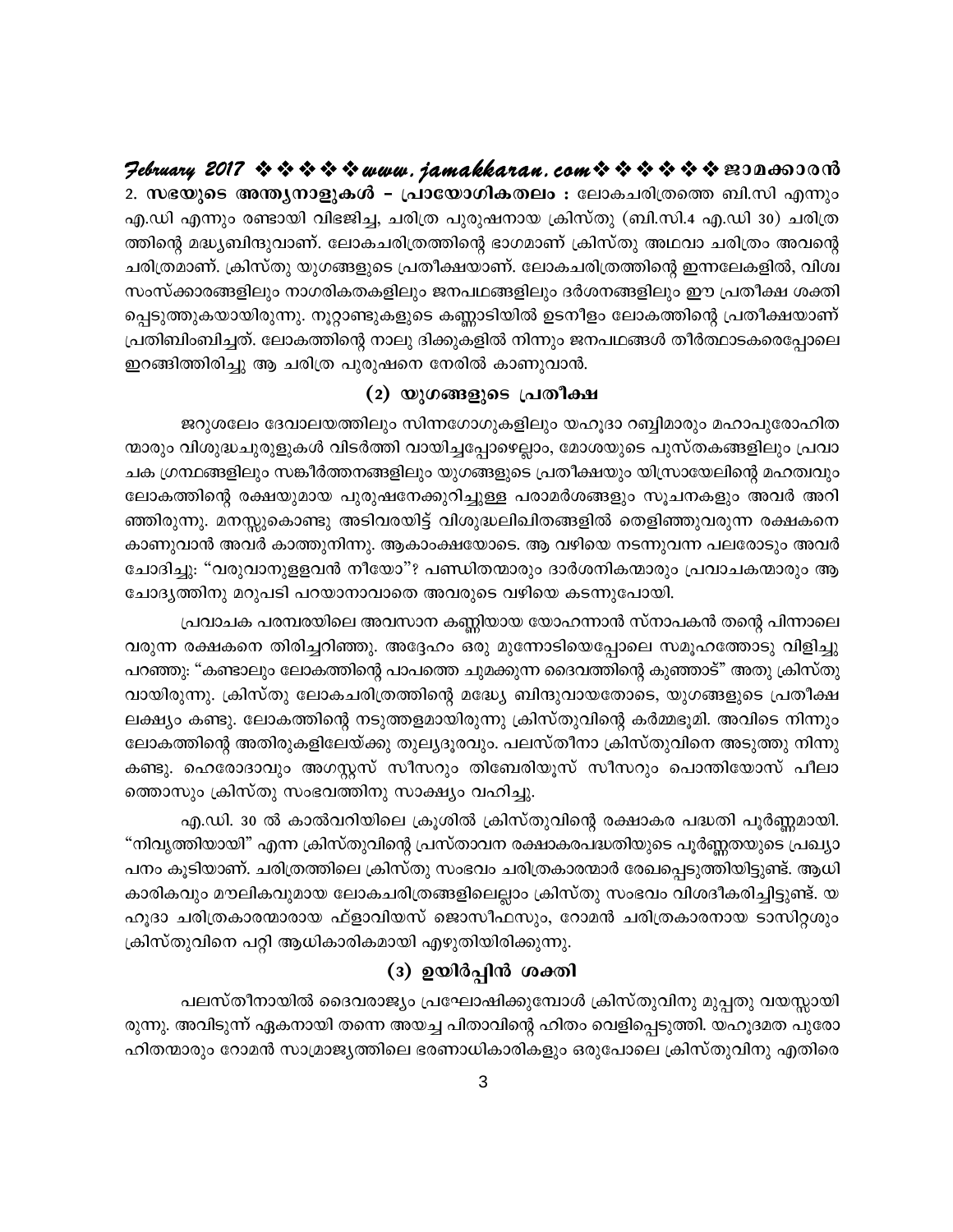$\mathcal{P}$ ebruary 2017  $\rightsquigarrow \rightsquigarrow \rightsquigarrow \rightsquigarrow www.$  jamakkaran.com $\rightsquigarrow \rightsquigarrow \rightsquigarrow \rightsquigarrow \rightsquigarrow \rightsquigarrow \text{exon}$ നിന്നു. പക്ഷേ, പുരുഷാരം ക്രിസ്തുവിനോടൊപ്പമായിരുന്നു. അവിടുന്നു പന്ത്രണ്ടു പേരെ അപ്പൊ സ്തലന്മാരായി തെരഞ്ഞെടുത്തു. ഒരു അവസരത്തിൽ എഴുപതുപേർ കൂടെ ക്രിസ്തുവിന്റെ സംഘ ത്തിൽ ഉൾചേർന്നു. ഏകദേശം മൂന്നര വർഷം തന്റെ ശിഷ്യന്മാരൊടൊപ്പം ക്രിസ്തു ദൈവരാജ്യം പ്രഘോഷിച്ചു. എ.ഡി.30–ാം ആണ്ട് ക്രിസ്തു ക്രൂശിക്കപ്പെട്ടു. മുമ്പു സൂചിപ്പിച്ചതുപോലെ രക്ഷാ കരപദ്ധതി പൂർത്തിയാക്കി.

മരണത്തേങ്കൂടെ ക്രിസ്തുവിന്റെ ചരിത്രം അവസാനിക്കുന്നില്ല. അവിടുന്നു അടക്കപ്പെ ട്ടു. പക്ഷേ മൂന്നാം ദിവസം ഉയിർത്തെഴുന്നേറ്റു. യഹൂദാ ചരിത്രകാരനായ ഫ്ളാവിയസ്സ് ജോസി ഫസ് ആ സംഭവം രേഖപ്പെടുത്തിയിട്ടുണ്ട്. കഴിഞ്ഞ നൂറ്റാണ്ടുകളിൽ ലോകം കണ്ട മഹാന്മാർ അവരുടെ ധന്യജീവിതത്തിലൂടെ ലോകത്തെ പ്രബുദ്ധമാക്കിയതിനുശേഷം ചരിത്രത്തിന്റെ ഓർമ്മ കളായി മാറി. അവരുടെ കല്ലറകൾ അടഞ്ഞു കിടക്കുന്നു. പക്ഷേ, ലോകത്തിൽ ഇന്നും തുറന്നു കിടക്കുന്ന ഏക കല്ലറ ക്രിസ്തുവിന്റേതാണ്. ലോകചരിത്രത്തിലെ ആ ഒഴിഞ്ഞ കല്ലറ, ക്രിസ്തു കാൽവറിയിൽ നിവൃത്തിയാക്കിയ രക്ഷാകരപദ്ധതിക്കു തെളിവു നൽകുന്നു. ക്രിസ്തു നിസ്തു ലൃനാണെന്ന സതൃത്തിനു ചരിത്രം അടിവരയിടുന്നു. ഉയിർത്തെഴുന്നേറ്റ ക്രിസ്തു, സ്വർഗ്ഗരോ ഹണം ചെയ്യുന്നതിനുമുമ്പ് ശിഷ്യന്മാർക്കു നൽകിയ അന്ത്യനിയോഗം സുപ്രധാനമാണ്. "സ്വർഗ്ഗ ത്തിനും ഭൂമിയിലും സകല അധികാരവും എനിക്കു ലഭിച്ചിരിക്കുന്നു. ആകയാൽ നിങ്ങൾ പുറപ്പെ ട്ടു. ഞാൻ നിങ്ങളോടു കല്പിച്ചതൊക്കെയും പ്രമാണിപ്പാൻ തക്കവണ്ണം ഉപദേശിച്ചുകൊണ്ടു സക ലജാതികളെയും ശിഷ്യരാക്കിക്കൊൾവിൻ. പിതാവിന്റെയും പുത്രന്റെയും പരിശുദ്ധാത്മാവിന്റെയും നാമത്തിൽ സ്നാനം കഴിപ്പിപ്പിൻ. ഞാനോ ലോകാവസാനത്തോളം എല്ലാ നാളും നിങ്ങളോടു കൂടെയുണ്ട്."

#### $(4)$  സ്വർഗ്ഗീയ നിയോഗം

ക്രിസ്തു ശിഷ്യന്മാർക്കു നല്കിയ വാഗ്ദത്തവും പ്രവർത്തനപദ്ധതിയും ഇവിടെ പ്രത്യേകം സ്മരണീയമാണ്. "നിങ്ങൾ യെരുശലേമിൽ നിന്നും വാങ്ങിപ്പോകാതെ, എന്നോടു കേട്ട പിതാ വിന്റെ വാഗ്ദത്തത്തിനായി കാത്തിരിക്കേണം." "എന്നാൽ പരിശുദ്ധാത്മാവ് നിങ്ങളുടെമേൽ വരു മ്പോൾ നിങ്ങൾ ശക്തി ലഭിച്ചിട്ടു യെരുശലേമിലും യഹൂദ്യയിൽ എല്ലായിടത്തും ശമര്യയിലും ഭൂമി യുടെ അറ്റത്തോളവും എന്റെ സാക്ഷികൾ ആകും." ക്രിസ്തുവിന്റെ സ്വർഗ്ഗാരോഹണത്തിനു സാക്ഷ്യം വഹിച്ച ശിഷ്യന്മാർ ഒലിവുമലയിൽ നിന്നും യെരുശലേമിൽ തിരിച്ചെത്തി. ക്രിസ്തു വിന്റെ നിർദ്ദേശപ്രകാരം വാഗ്ദത്തത്തിനായി കാത്തുകൊണ്ടു അവർ മർക്കൊസിന്റെ മാളികമുറി യിൽ പ്രാർത്ഥനാ നിരതനായി ഇരുന്നു. റോമൻ സാമ്രാജ്യവും റോമൻ മതവും യഹൂദാ മതവും അവർക്കെതിരായിരുന്നു. വെല്ലുവിളിയും ഭീഷണിയും ക്രിസ്തുശിഷ്യന്മാർക്കെതിരെ ഉയർന്നുകൊ ണ്ടിരുന്നു. പക്ഷെ, പീഡനങ്ങളുടെ നടുവിലും ക്രിസ്തുവിൽ വിശ്വസിച്ചവരുടെ എണ്ണം നൂറ്റിഇരു പതായി ഉയർന്നു.

എ.ഡി.30–ലെ പെന്തകോസ്തു നാൾ ലോകചരിത്രത്തിലെ സുപ്രധാന നാഴികക്കല്ലാണ്. ദൈവീക കാര്യപരിപാടിയിലെ "കായിറോസ്" അന്ന് പരിശുദ്ധാത്മാവ് ചരിത്രത്തിൽ ആഗതനാ യി. പിതാവിനോടു കേട്ട വാഗ്ദത്തം അതിന്റെ സമ്പൂർണ്ണതയിൽ യാഥാർത്ഥ്യമായി. മർക്കൊസിന്റെ മാളികമുറിയിൽ കാത്തിരുന്നവർ പരിശുദ്ധാത്മസാന്നിദ്ധ്യം അനുഭവിച്ചറിഞ്ഞു. ചരിത്രത്തിലെ അത്യ പൂർവ്വമായ സ്വർഗ്ഗീയ അനുഭവമായിരുന്നു അത്. പരിശുദ്ധാത്മാവിന്റെ സാന്നിദ്ധ്യത്തിൽ എ.ഡി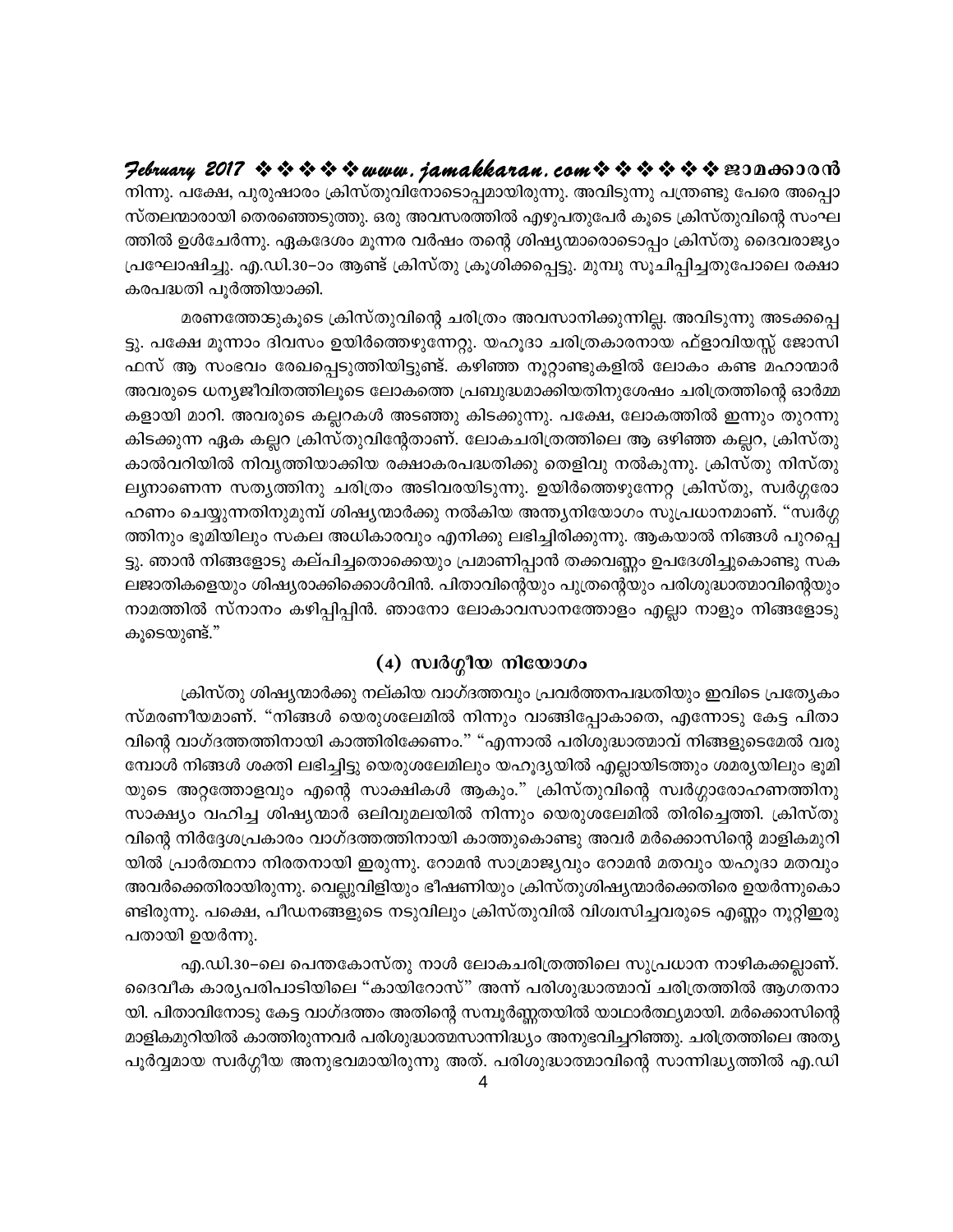Hebruary 2017  $\rightsquigarrow \rightsquigarrow \rightsquigarrow \rightsquigarrow$  www.jamakkaran.com  $\rightsquigarrow \rightsquigarrow \rightsquigarrow \rightsquigarrow \rightsquigarrow$  sepands and 30−ൽ യെരുശലേമിലെ മർക്കൊസിന്റെ മാളിക മുറിയിൽ ക്രിസ്തുവിന്റെ സഭ രൂപംകൊണ്ടു. "സക ലവും സൃഷ്ടിച്ച ദൈവത്തിൽ അനാദികാലം മറഞ്ഞുകിടന്ന 'മർമ്മ' മാണ് 'സഭ'. സൃഷ്ടിയായ മനുഷ്യനെ സംബന്ധിച്ചു സ്രഷ്ടാവായ ദൈവത്തിന്റെ തിരുഹൃദയത്തിൽ രൂപംകൊണ്ട മഹത്തായ പദ്ധതി. ക്രിസ്തുവിന്റെ രക്ഷാകര പദ്ധതിയിൽ അധിഷ്ഠിതമായി, പരിശുദ്ധാത്മസാന്നിധൃത്തിൽ, കാലത്തിന്റെ തികവിൽ, ദൈവത്തിന്റെ കായിറോസിൽ 'സഭ' എന്ന പദ്ധതി ചരിത്രത്തിൽ യാഥാർത്ഥ്യമായി. യഹൂദനും യവനനും മതപരമായും സ്വർഗ്ഗീയമായും ഒരിക്കലും ഒന്നിക്കാനാ വാതെ അകലം കണ്ടു. കഴിഞ്ഞൂകൂടിയ സാമൂഹ്യവ്യവസ്ഥിതിക്കു വിരുദ്ധമായി. ക്രിസ്തുവിൽ രക്ഷകനെ കണ്ടെത്തിയ യഹൂദനേയും യവനനെയും ഒന്നാക്കുന്ന സ്വർഗ്ഗീയ പദ്ധതി. "കർത്താവ് രക്ഷിക്കപ്പെടുന്നവരെ ദിനംപ്രതി സഭയോടു ചേർത്തുകൊണ്ടിരുന്നു." എന്നു പ്രഥമ സഭാചരിത്ര ഗ്രന്ഥമായ "അപ്പൊസ്ഥല പ്രവൃത്തികളിൽ"ചരിത്രകാരനായ ലൂക്കൊസ് എഴുതി. സഭ (എക്ലേസി യാ) രക്ഷിക്കപ്പെടുന്നവരുടെ ഐക്യമാണ്; കൂട്ടായ്മയാണ്.

#### (5) ആളിക്കത്തുന്ന അഗ്നി

ക്രൈസ്തവ സഭയുടെ ആദ്യത്തെ വിശദീകരിക്കുന്ന പ്രഭാഷണം യെരുശലേമിൽ നടന്നു. പത്രൊസ് പതിനൊന്നു പേരൊടുകൂടെ നിന്നു പ്രസംഗിച്ചു. "ദൈവം നിങ്ങൾക്കു കാണിച്ചു തന്ന പുരുഷനായ യേശുവിനെ തന്നെ ദൈവം കർത്താവും ക്രിസ്തുവുമാക്കി വച്ചു എന്നു യിസ്രാ യേൽ ഗൃഹം ഒക്കെയും നിശ്ചയമായി അറിഞ്ഞുകൊള്ളട്ടെ." ആ പ്രസംഗം കേട്ടു. "അവന്റെ വാക്കു കൈക്കൊണ്ടവർ സ്നാനം ഏറ്റു, അന്നു മൂവായിരത്തോളം പേർ' അപ്പൊസ്തലന്മാരോട് ചേർന്നു. അങ്ങനെ ക്രിസ്തുവിൽ വിശ്വസിച്ച നൂറ്റിഇരുപതോളം പേരൊടുകൂടെ മൂവായിരം പേർ കൂടെ ഉൾചേർന്നിരിക്കുന്നു. വളരെ പെട്ടെന്നു തന്നെ ധാരാളം പേർ ക്രിസ്തുവിൽ വിശ്വസിച്ചു. 'പുരുഷന്മാരുടെ എണ്ണം തന്നെ അയ്യായിരത്തോളം ആയി' എന്നു ചരിത്രകാരൻ രേഖപ്പെടുത്തിയി രിക്കുന്നു.

ക്രിസ്തുവിന്റെ സഭയ്ക്കു പീഡനങ്ങളും പോരാട്ടങ്ങളും അഭിമുഖീകരിക്കേണ്ടി വന്നു. സുവിശേഷ പ്രചാരണത്തിന് ഭരണാധികാരിൽ വിലക്കുകൾ ഏർപ്പെടുത്തി. ക്രൈസ്തവ സഭ യിലെ ആദ്യത്തെ രക്തസാക്ഷിയാണ് സ്തെഫാനൊസ് (എ.ഡി.35). പ്രതിബന്ധങ്ങളും പീഡന ങ്ങളും ഒരിക്കലും ക്രിസ്തുവിന്റെ സഭയെ തളർത്തിയിട്ടില്ല. വർദ്ധിതമായ പരിശുദ്ധാത്മാവ് ആർജ്ജിച്ചു വ്യക്തമായ ദിശാബോധത്തോടെ വളർച്ചയുടെ വഴിയിൽ മുന്നേറുന്ന ചരിത്രമാണ് സഭയുടേത്. സ്തെഫാനൊസ് കല്ലേറേറ്റു അതിദാരുണമായി കൊല്ലപ്പെട്ടത്. ക്രിസ്തു വിരുദ്ധ പ്രവർത്തനങ്ങളിൽ ഏർപ്പെട്ടു വന്ന തർസോസുകാരൻ ശൗലിന്റെ മാനസാന്തരത്തിന് വഴിയൊ രുക്കി എന്നതാണ് സത്യം (എ.ഡി.35). ഈ ശൗൽ ക്രൈസ്തവ സഭയിൽ പൗലൊസ് എന്ന പേരിൽ ശ്രദ്ധേയനായി. ഒരു വീടും വിടാതെ എല്ലാ വീടുകളിലും യേശു തന്നെ ക്രിസ്തു എന്നു അദ്ദേഹം തെളിയിച്ചു വിശദീകരിച്ചു. അനേക വ്യക്തികൾ ക്രിസ്തുദർശനം ഉൾക്കൊള്ളുവാൻ കാരണമായി. പൗലോസിനെയും സഹപ്രവർത്തകനായ ശീലാസിനെയും സുവിശേഷ വിരോധി കൽ ജയിലിലടച്ചു. പക്ഷേ അവർ ജയിൽ അധികാരിയേയും കുടുംബത്തേയും ക്രിസ്തുവിനു വേണ്ടി നേടിയാണ് പുറത്തുവരുന്നത്. റോമൻ സാമ്രാജ്യത്തിന്റെ ഭരണാധികാരികളിൽ പോലും ക്രിസ്തു ദർശനത്തിനു സ്വാധീനം ഉണ്ടാക്കുവാൻ പൗലോസിനു കഴിഞ്ഞു. 'പട്ടണത്തിന്റെ ഭണ്ഡാ രവിചാരകമായ എരസ്തോസും സഹോദരനായ ക്വത്തൊസും നിങ്ങളെ വന്ദനം ചെയ്യുന്നു.' എന്റെ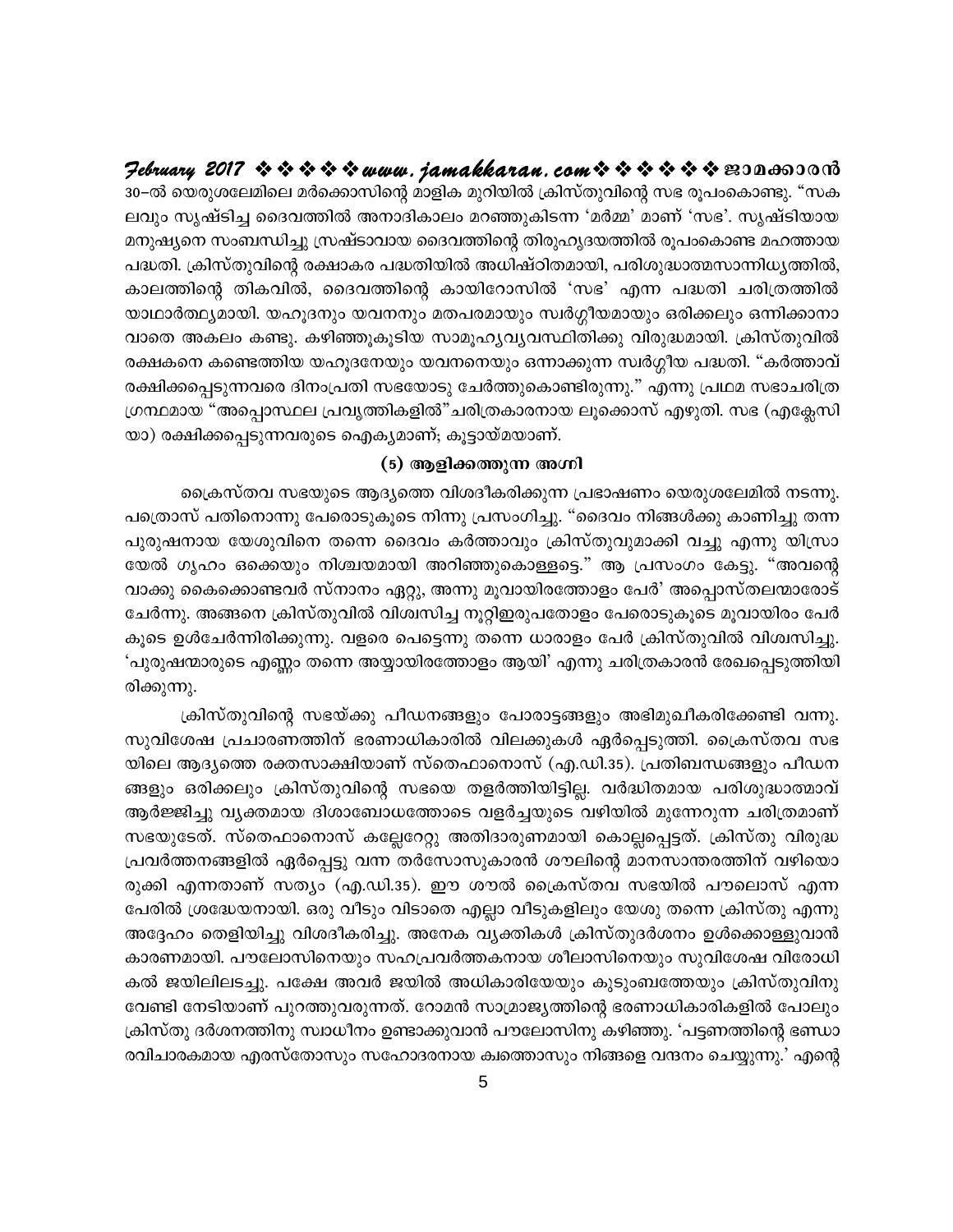Hebruary 2017  $\rightsquigarrow \rightsquigarrow \rightsquigarrow \rightsquigarrow$  www.jamakkaran.com  $\rightsquigarrow \rightsquigarrow \rightsquigarrow \rightsquigarrow \rightsquigarrow$  sepands and

ബന്ധനങ്ങൾ ക്രിസ്തു നിമിത്തമാകുന്നു എന്നു അകമ്പടി പട്ടാളത്തിൽ ഒക്കെയും ശേഷം എല്ലാ വർക്കും തെളിവായി വരികയും വിശുദ്ധന്മാർ എല്ലാവരും വിശേഷാൽ കൈസരുടെ അരമനയിലു ള്ളവരും നിങ്ങളെ വന്ദനം ചെയ്യുന്നു തുടങ്ങിയ പൗലോസിന്റെ ലേഖനങ്ങളിലെ പരാമർശങ്ങൾ ഇക്കാര്യം സ്ഥിരീകരിക്കുന്നു.

#### (6) പീഡനങ്ങളിൽ തളരാതെ

പീഡനങ്ങളുടെയും ഭീഷണികളുടെയും വിലക്കുകളുടെയും നടുവിൽ ആദിമകാല ക്രൈസ്തവ സമൂഹത്തിന്റെ പ്രേക്ഷിത പ്രവർത്തനങ്ങൾ നിശ്ശബ്ദമായിരുന്നു എന്നു പറയാം. പക്ഷേ അതു വളരെ ശക്തവും ഫലകവും വ്യാപകവുമായിരുന്നു. യെരുശേലമിലും അന്ത്യോകൃ യിലും സഭകൾ രൂപംകൊണ്ടു. യൂറോപ്പിലേക്കും സഭയെ വ്യാപിച്ചു. ലോകത്തിന്റെ അതിരുകളി ലേക്കു പ്രേക്ഷിത പ്രവർത്തനങ്ങൾ വ്യാപിക്കുകയയായിരുന്നു. "എല്ലാവരും പരിശുദ്ധാത്മാവു നിറഞ്ഞവരായി ദൈവവചനം ധൈര്യത്തോടെ പ്രസ്താവിച്ചു." അവർ പത്രോസിന്റെയും യോഹ ന്നാന്റെയും ധൈര്യം കാൺകയാലും ഇവർ പഠിപ്പില്ലാത്തവരും സാമാന്യരുമായ മനുഷ്യർ എന്നു ഗ്രഹിക്കയാലും ആശ്ചര്യപ്പെട്ടു," തിരുനാമത്തിനുവേണ്ടി അപമാനം സഹിപ്പാൻ യോഗ്യരായി എ ണ്ണപ്പെടുകയാൽ അവർ സന്തോഷിച്ചുകൊണ്ടു ന്യായാധിപസംഘത്തിന്റെ മുമ്പിൽ നിന്നു പുറ പ്പെട്ടുപോയി. പിന്നെ അവർ ദിനംമ്പ്രതി ദേവാലയത്തിലും വീടുതോറും വിടാതെ ഉപദേശിക്കു കയും യേശുവിനെ ക്രിസ്തു എന്നു സുവിശേഷിക്കുകയും ചെയ്തുകൊണ്ടിരുന്നു" തുടങ്ങിയ ചരിത്ര പരാമർശങ്ങൾ ആദികാലസഭയുടെ പ്രേക്ഷിത പ്രവർത്തന ശൈലി വൃക്തമാക്കുന്നു.

പ്രേക്ഷിത പ്രവർത്തനത്തെ സംബന്ധിച്ചു രാഷ്ട്രത്തിന്റെ പ്രതികരണം ഇതായിരുന്നു. "ഈ നാമത്തിൽ ഉപദേശിക്കരുത് എന്നു ഞങ്ങൾ നിങ്ങളോടു അമർച്ചയായി കല്പിച്ചുവല്ലോ നിങ്ങളൊ യെരുശലേമിനെ നിങ്ങളുടെ ഉപദേശംകൊണ്ടു നിറച്ചിരിക്കുന്നു." ലോകത്തെ കീഴ്മേൽ മറിക്കുന്നവർ ഇവിടെയും എത്തി ആദിമപ്രൈസ്തവ സമൂഹത്തിന്റെ ആത്മഭാവരവും സുവിശേ ഷദർശനവും ആധുനിക സഭ അനുകരിക്കേണ്ടിയിരിക്കുന്നു.

അന്ത്യോക്യയിൽ വച്ചാണ് ക്രിസ്തു ശിഷ്യന്മാർക്കു ക്രിസ്ത്യാനികൾ എന്ന പേരു ലഭി ച്ചത് (എ.ഡി.43). ഇതിനു മുമ്പ് തന്നെ ക്രൈസ്തവ സഭയുടെ ഉപദേശരൂപവും ശൈലിയും ആത്മീയ ആചാരങ്ങളും സഭാപരിപാലനവിധവും പരിശുദ്ധാത്മാവിനാൽ ക്രോഡീകരിക്കപ്പെട്ടു കഴിഞ്ഞി രുന്നു. പ്രേക്ഷിത പ്രവർത്തനം, ആരാധന, അപ്പംനുറുക്കൽ, പ്രാർത്ഥന, പങ്കുവെയ്ക്കൽ എന്നീ കാര്യങ്ങൾ സംബന്ധിച്ചു വ്യക്തമായ പ്രബോധനവും ധാരണയും ഉണ്ടായിരുന്നു. വിശ്വാസിക ളുടെ ഐകൃവും കൂട്ടായ്മയും വിശുദ്ധിയും പരിശുദ്ധാത്മാവിനോടുള്ള വിധേയത്വവും അപ്പൊ സ്തലന്മാരുടെ പ്രബോധനത്തോടുള്ള ആഭിമുഖ്യവും പ്രത്യേകം ശ്രദ്ധേയമാണ്. സഭാ പരിപാല നക്രമം പൗലോസ് എഫേസ്യർക്കെഴുതിയ ലേഖനത്തിൽ വ്യക്തമാക്കുന്നുണ്ട്. "ശരീരം ഒന്ന്, ആത്മാവ് ഒന്ന്, കർത്താവ് ഒരുവൻ, വിശ്വാസം ഒന്ന്, സ്നാനം ഒന്ന്, എല്ലാവർക്കും മീതെയുള്ള വനും എല്ലാവരിലും കൂടെ വ്യാപരിക്കുന്നവനും എല്ലാവരിലും ഇരിക്കുന്നവനുമായി എല്ലാവർക്കും ദൈവവും പിതാവുമായവൻ ഒരുവൻ.....അവൻ ചിലരെ അപ്പൊസ്തലന്മാരായും ചിലരെ പ്രവാച കന്മാരായും ചിലരെ സുവിശേഷകന്മാരായും ചിലരെ ഇടയന്മാരായും ഉപദേഷ്ടാക്കന്മാരായും നിയ മിച്ചിരിക്കുന്നു. അപ്പൊസ്തലപ്രവൃത്തികളും അപ്പൊസ്തലന്മാരുടെ ലേഖനങ്ങളും, ബൈബിളിനു പുറമെ ആദിമകാല ക്രൈസ്തവസാഹിതൃങ്ങളിൽ ഉൾപ്പെടുന്ന 'ഡിഡാക്കേ' (എ.ഡി.100–150)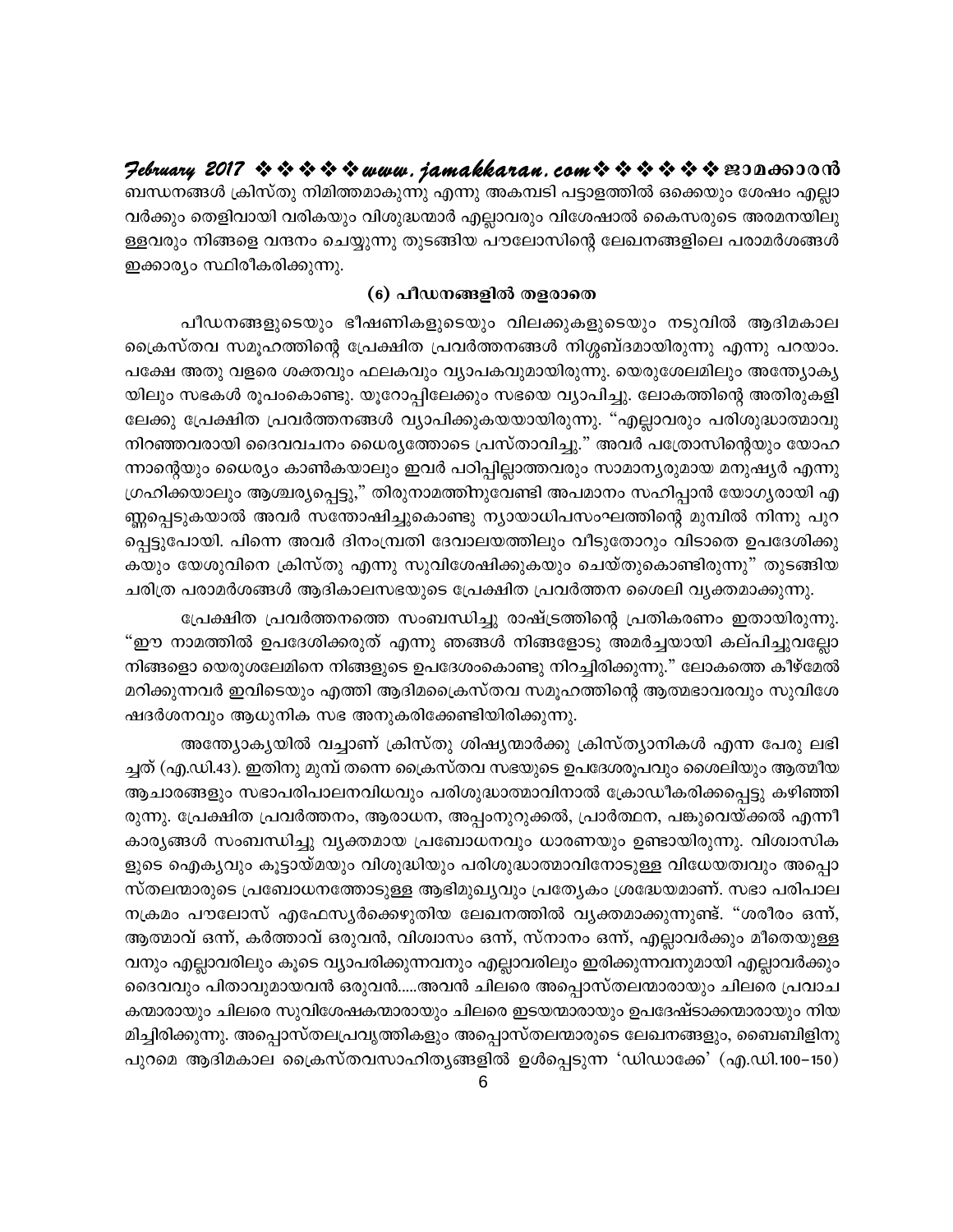## 

തുടങ്ങിയ ഗ്രന്ഥങ്ങളും വായിച്ചാൽ ആദിമകാല ക്രൈസ്തവ സഭയുടെ വൃക്തിത്വവും പ്രബോധ നവും ശൈലിയും ആരാധനയും മനസ്സിലാക്കാം.

#### (7) പ്രലോഭനങ്ങളിൽ കുടുങ്ങാതെ

'ഏകം' എന്നതിനു സഭയുടെ അടിസ്ഥാന സവിശേഷതകളിൽ ഒന്നാണ്. നിഖ്യ– കോൺസ്റ്റാന്റിനോപ്പിൾ സുന്ന ഹദോസിൽ രൂപംകൊണ്ട് വിശ്വാസപ്രമാണം ക്രൈസ്തവ സഭ യുടെ നാല് ലക്ഷണങ്ങളെപ്പറ്റി വ്യക്തമാക്കുന്നുണ്ട്. 1. ഏകം 2. അപ്പൊസ്തലികം 3. സാർവ്വ ത്രികം 4. വിശുദ്ധം. ക്രൈസ്തവസഭയുടെ ഈ അടിസ്ഥാന സവിശേഷതകൾ എക്കാലത്തും സംര ക്ഷിക്കപ്പെടേണ്ടതു ആവശ്യമാണ്. ആധുനിക സഭയ്ക്കു ഈ അടിസ്ഥാന സവിശേഷതകൾ അവ കാശപ്പെടുവാൻ കഴിയുമോ? ക്രിസ്തുവിന്റെ സഭ ലോകചരിത്രത്തിൽ ഇരുപതു നൂറ്റാണ്ടുകൾ പിന്നിടുമ്പോൾ ആദിമ ക്രൈസ്തവ സഭയിൽ ക്രിസ്തുവിനുണ്ടായിരുന്ന കർതൃത്ത്വം, പരിശുദ്ധാ ത്മാവിനോടുള്ള വിധേയത്വം, ദൈവവചനത്തോടുള്ള അനുസരണം, സതൃത്തിലും ആത്മാവിലും ഉള്ള ആരാധന, സ്നേഹത്തിലും തൃാഗത്തിലും അധിഷ്ഠിതമായ വിശ്വാസികളുടെ കൂട്ടായ്മബ ന്ധം, ജീവിതവിശുദ്ധി, സുവിശേഷദർശനം എന്നീ ആത്മീയ മൂല്യങ്ങൾ അതേ നിലവാരത്തിലും ഗൗരവത്തിലും പരിരക്ഷിക്കപ്പെടുന്നുണ്ടോ എന്നു ഉറപ്പുവരുത്തേണ്ടതുണ്ട്.

ഇരുപതു നൂറ്റാണ്ടുകൾ ചരിത്രത്തിൽ പിന്നിട്ടു എന്നതു സത്യമാണ്. തലമുറകൾ നീങ്ങി പ്പോയി. വ്യവസ്ഥികൾക്കു മാറ്റം വന്നു. ദർശനങ്ങൾ തിരുത്തപ്പെട്ടു. ഭരണകൂടങ്ങൾ മാറിപ്പോയി, ജീവിതസാഹചര്യങ്ങളിലും മാറ്റം വന്നു. സാമ്രാജ്യങ്ങൾ തകർന്നു. സമര നായകന്മാരും ഭരണാ ധികാരികളും മങ്ങിയ ഓർമ്മയായി. പക്ഷേ, ഇന്നും ക്രിസ്തുവിനു മാറ്റം ഇല്ല. "യേശു ക്രിസ്തു ഇന്നലെയും ഇന്നും എന്നന്നേയ്ക്കും അനനൃൻ തന്നെ" പൗലൊസിന്റെ ഈ പ്രസ്താവന കഴിഞ്ഞ ഇരുപതു നൂറ്റാണ്ടുകളുടെ ചരിത്രം ശരിവെയ്ക്കുന്നു. ഇവൻ എത്ര മഹാൻ എന്നു നോക്കുവിൻ. ക്രിസ്തു ഇന്നും നിസ്തുലൃനാണ്. ക്രിസ്തുവിനും ക്രിസ്തുവിന്റെ പ്രബോധനത്തിനും ക്രിസ്തു വിന്റെ ദർശനത്തിനും ക്രിസ്തുവിന്റെ ശൈലിയ്ക്കും ആധുനിക സഭ അർഹിക്കുന്ന പ്രസക്തി നൽകുന്നുണ്ടോ? ആസൃയിലെ ഏഴു സഭകളെക്കുറിച്ചു വെളിപ്പാടു പുസ്തകത്തിൽ നാം വായി ക്കുന്നു. ലവൊദികൃസഭയുടെ അവസ്ഥ എന്ത്? ലവൊദികൃസഭയിൽ ക്രിസ്തുവിന്റെ സ്ഥാനം എവിടെ? വാസ്തവത്തിൽ മൂല്യങ്ങൾ നഷ്ടപ്പെട്ടു. നിർഭാഗ്യനും, അരിഷ്ടനും, ദരിദ്രനും, കുരുട നും, നഗ്നനും ആയി മാറിയ ലവൊദിക്യ സഭ. ഞാൻ ധനവാൻ, സമ്പന്നൻ, ആയിരിക്കുന്നു. എനിക്കു ഒന്നിനും മുട്ടില്ല എന്നു വസ്തുതകൾക്കു വിരുദ്ധമായി അവകാശവാദം മുഴക്കുന്നു! അവിടെ ക്രിസ്തു സഭയ്ക്കു പുറത്തു, വാതിൽക്കൽ നില്ക്കുന്നു.

ഇത് അതൃന്തം അപകടകരമായ ദുഃസ്ഥിതി. ആധുനിക സഭയുടെ യഥാർത്ഥ ചിത്രമാണോ ലവൊദികൃസഭ പ്രതിബിംബിക്കുന്നത്? സഭയിൽ ക്രിസ്തുവിന്റെ കർത്തൃത്വം അംഗീകരിക്കപ്പെ ടുന്നുണ്ടോ? ക്രിസ്തുവിന്റെ സ്ഥാനം മറ്റു കർത്താക്കന്മാർ അപഹരിച്ചാൽ ആധുനിക സഭ ലവൊ ദികൃ സഭയെപ്പോലെ അധഃപതിക്കും. ലവൊദികൃ സഭ നല്കുന്ന അപകട മുന്നറിയിപ്പ് ആധു നുക സഭയ്ക്കു മനസ്സിലാക്കുവാൻ കഴിയണം.

#### (8) ലോകം സഭയിൽ

പീഡനങ്ങൾക്കിടയിലും ആത്മനിറവിലും ആത്മശക്തിയിലും ജ്വലിച്ചു ലോകത്തിന്റെ പ്രകാ ശഗോപുരമായി നിന്ന ക്രിസ്തുവിന്റെ സഭയ്ക്കു എന്തു പറ്റി? റോമൻ സാമ്രാജ്യങ്ങളും ക്രിസ്തു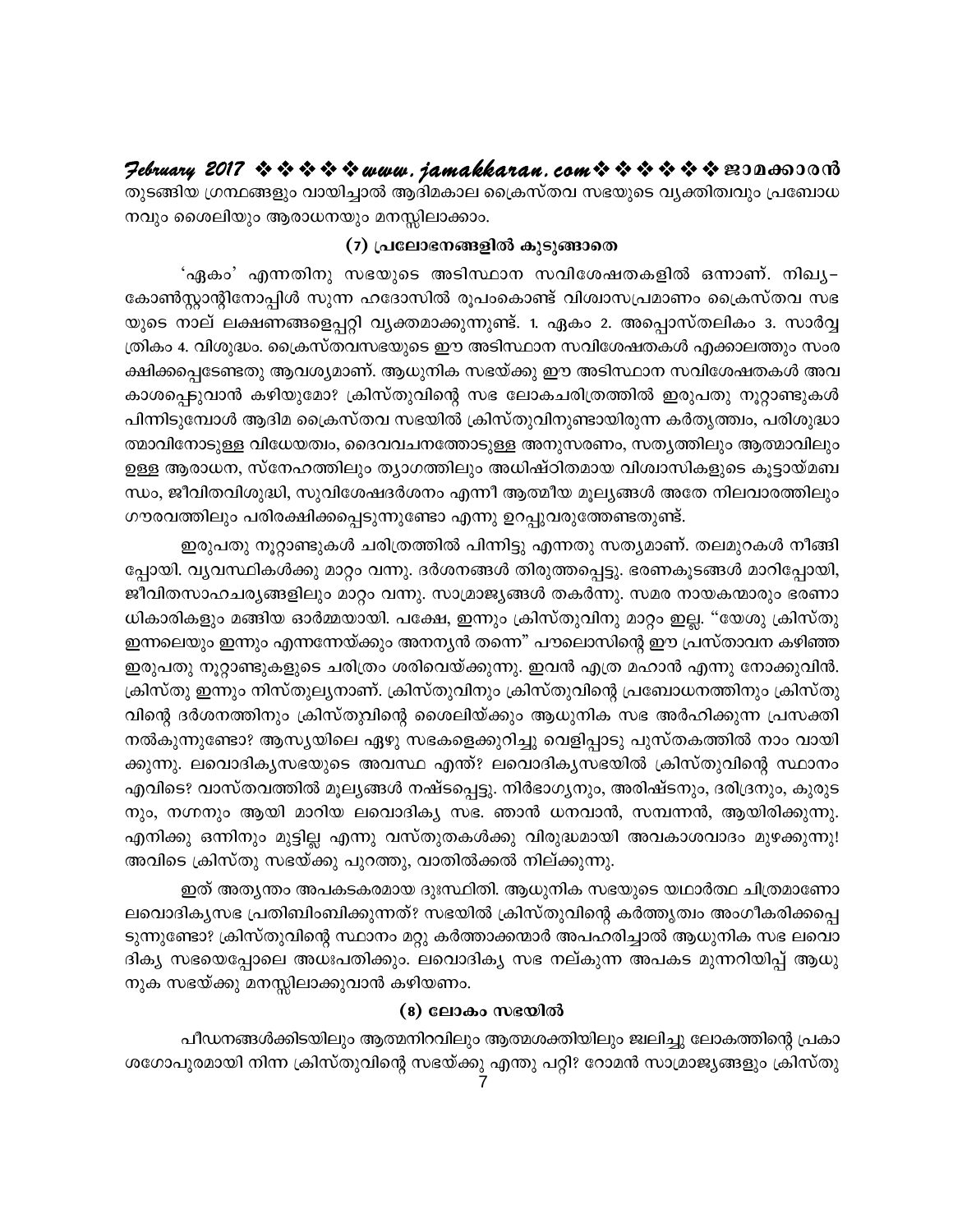$\mathcal{P}$ ebruary 2017  $\rightsquigarrow \rightsquigarrow \rightsquigarrow \rightsquigarrow$  www.jamakkaran.com $\rightsquigarrow \rightsquigarrow \rightsquigarrow \rightsquigarrow \rightsquigarrow$  2010 വിന്റെ സഭയ്ക്കു എതിരായിരുന്നു. സൈന്യത്തേയും ആയുധത്തേയും നിയമത്തേയും സഭയ്ക്കെ തിരെ ഉപയോഗിച്ചു. പക്ഷേ, സഭ തളർന്നില്ല. സഭയുടെ ചൈതനൃവും ശക്തിയും വർദ്ധിക്കുകയാ യിരുന്നു. പാതാളഗോപുരങ്ങൾ സഭയെ ജയിക്കുകയില്ല എന്നു സഭാകാന്തനായ ക്രിസ്തു പറ ഞ്ഞിട്ടുണ്ട്. സഭയെ രാഷ്ട്രം വിരുദ്ധശക്തിയായി കണ്ടു. തല്ലി തകർക്കാം എന്നു കരുതി.

രാഷ്ട്രത്തിനു ഒരു കാര്യം ബോദ്ധ്യമായി. സഭയുടെ സ്വാധീനം ശക്തമാണ്. സഭയെ കൂടാതെ റോമൻ സാമ്രാജ്യത്തിനു നിലനിൽക്കാനാവില്ല. സാമ്രാജ്യത്തിന്റെ അടിച്ചുടവടു തകർന്നിരിക്കു ന്നു. കോൺസ്റ്റെന്റൈൻ ചക്രവർത്തി ഈ വസ്തുത തിരിച്ചറിഞ്ഞു. സഭയുമായി ചങ്ങാത്തത്തിനു അദ്ദേഹം മനസ്സുവെച്ചു. സഭാ നേതൃത്വത്തെ അദ്ദേഹം സ്വാധീനിച്ചു. സഭയുടെ അടിസ്ഥാന പ്രമാ ണങ്ങൾക്കു നേരേ കണ്ണടച്ചുകൊണ്ടു സഭാ നേതൃത്വം, ക്രിസ്തുവിനെ രക്ഷകനും കർത്താവും എന്നു വിശ്വസിച്ചു ഏറ്റു പറയാത്ത, സ്നാനം സ്ഥീകരിക്കാത്ത കോൺസ്റ്റെന്റൈൻ ചക്ര വർത്തിയ്ക്കു സഭയിൽ കയറി കൂടുവാൻ വഴി തുറന്നുകൊടുത്തു. അതോടെ ക്രൈസ്തവസഭ അഭിമുഖീകരിച്ചു വന്ന പീഡനത്തിനു തിരശ്ശീല വീണു. സഭാ നേതൃത്വത്തിനു സമ്പത്തും അധി കാരവും കിട്ടി. കോൺസ്റ്റെന്റൈൻ ചക്രവർത്തിയുടേതു തികച്ചും ദുരുദ്ദേശവും രാഷ്ട്രീയ ലക്ഷ്യ വുമായിരുന്നു. എ.ഡി.313–ൽ റോമൻ ചക്രവർത്തി കോൺസ്റ്റൈന്റെൻ, മിലാൻ വിളംബരത്തി ലൂടെ ക്രൈസ്തവ സഭയെ റോമൻ സാമ്രാജ്യത്തിന്റെ ഔദ്യോഗിക മതമായി പ്രഖ്യാപിച്ചു. സഭ ഭൗതികമായി സമ്പന്നയായി. സഭയുടെ അതിരുകൾ റോമൻ സാമ്ര്യാജ്യത്തിന്റെ ഭരണത്തിൽ പങ്കാ ളിത്തമുള്ള അധികാരികളായി. ഇന്നലെവരെ അവർക്കു അന്യമായിരുന്ന പദവികളും സ്ഥാനവ സ്ത്രങ്ങളും ജീവിതസൗകര്യങ്ങളും ലഭിച്ചു. അന്ന് ക്രിസ്തു സഭയിലേയ്ക്കു കൂട്ടമതംമാറ്റമാണ് നടന്നത്.

ക്രിസ്തുവിന്റെ മഹത്തായ സുവിശേഷ തത്വങ്ങൾ അവഗണിക്കപ്പെട്ടു. 'വെള്ളിയും പൊന്നും എനിയ്ക്കില്ല. എനിക്കുള്ളതു നിനക്കു തരുന്നു, നസറാനായ യേശുക്രിസ്തുവിന്റെ നാമത്തിൽ നടക്ക' എന്ന പത്രൊസിന്റെ പ്രസ്താവന, ആദിമ ക്രൈസ്തവസഭയുടെ ആത്മീയ മൂല്യങ്ങൾ ഈടുവെച്ചു റോമൻചക്രവർത്തിയുടെ വെള്ളിയും പൊന്നും പകരം വാങ്ങിയ പിൻഗാമികൾ ബോധ പൂർവ്വം തിരുത്തുകയായിരുന്നു. ദിശാബോധം നഷ്ടപ്പെട്ട സഭാനേതൃത്വം. ഇവിടെ **വാസ്തവത്തിൽ** സംഭവിച്ചത് ക്രിസ്തുവിന്റെ മാർഗ്ഗം അഥവാ സഭാ മറ്റൊരു 'മത' മായി അധഃപതിച്ചു. ചരിത്ര ത്തിൽ പരിശുദ്ധാത്മാവ് ഏറെ ദുഃഖിച്ച കറുത്ത ദിവസമായിരുന്നു അത്. ക്രിസ്തുവിന്റെ കർത്തൃ ത്വത്തിനെതിരെ രാഷ്ട്രീയ കരുത്തോടെ സഭാധികാരികൾ പ്രതികരിച്ച ദിവസം.

#### (9) അടിസ്ഥാനം ഇളകുന്നു

ആദിമപ്രൈസ്തവ സഭയുടെ ആത്മീയ മൂല്യങ്ങളും അപ്പൊസ്തലിക പ്രബോധനങ്ങലും അവഗണിക്കപ്പെട്ടു തുടങ്ങി. രാഷ്ട്രവും ഭരണവും അധികാരവും സമ്പത്തും തുടങ്ങി. രാഷ്ട്രവും ഭരണവും അധികാരവും സമ്പത്തും സ്വാതന്ത്ര്യവും ഇതിനു വഴികൾ ഒരുക്കി. 'അധികാര' ത്തിന്റേയും 'ഭരണ' ത്തിന്റേയും 'പദവി' യുടേയും ഭാഗത്തു നിന്നാണ് സഭാ നേതൃത്വത്തിന് ആദ്യ പ്രലോഭനം ഉണ്ടായത്. ഇവിടെ അവർ വീണു പോയി. സഭാപരിപാലനത്തിനു അപ്പൊസ്തല ന്മാർ പ്രബോധിപ്പിക്കുകയും ഏർപ്പെടുത്തുകയും പ്രായോഗികമാക്കുകയും ചെയ്ത വചനവൃവ സ്ഥയ്ക്കു അവർ മാറ്റം വരുത്തി. ക്രിസ്തുവിന്റെ ദർശനത്തിനും ശുശ്രൂഷാമനോഭാവത്തിനും താഴ്മയ്ക്കും സ്നേഹത്തിനും ത്യാഗത്തിനും സ്വയവർജ്ജനത്തിനും ലാളിതൃത്തിനും വിരുദ്ധമാ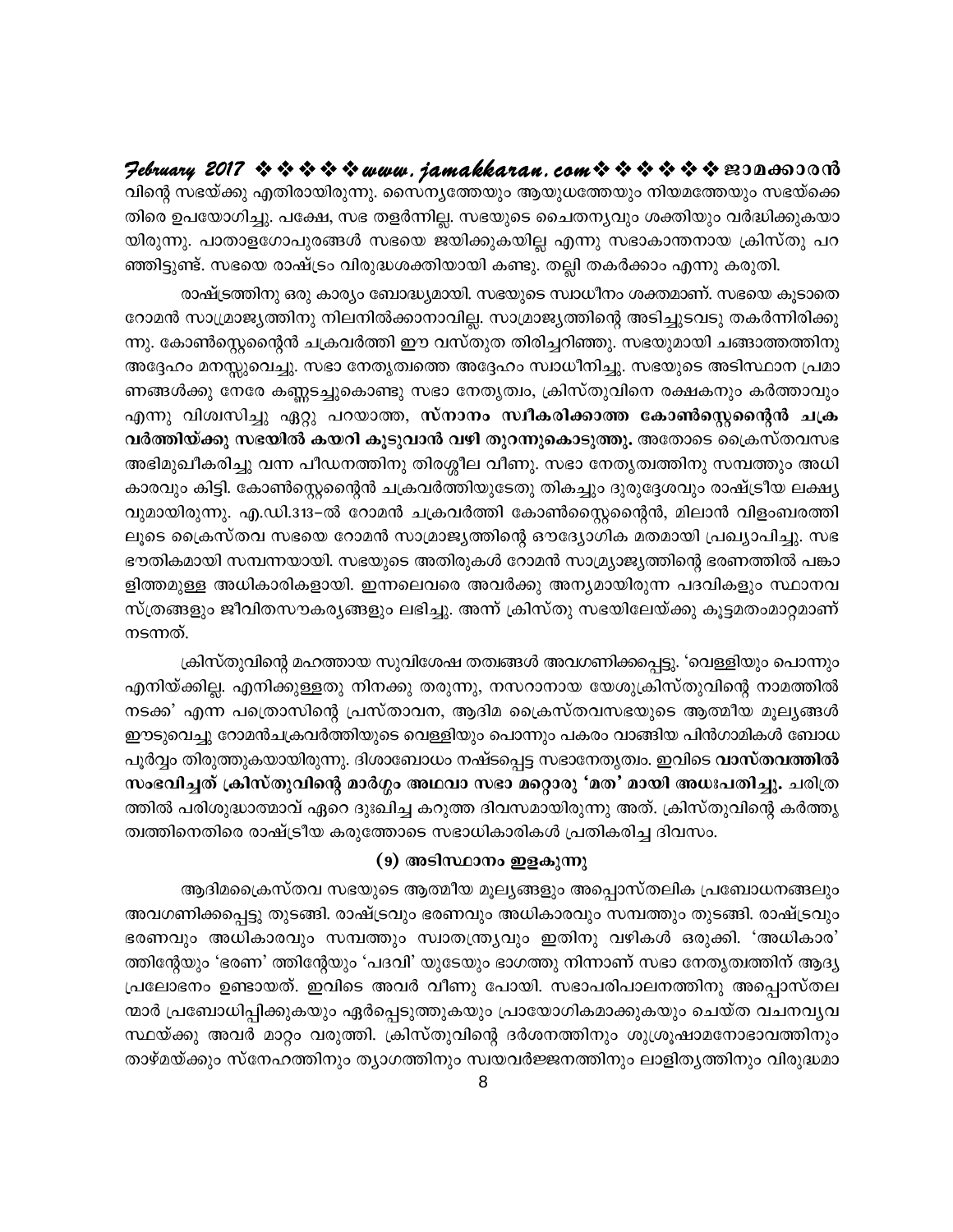February 2017  $\rightsquigarrow \rightsquigarrow \rightsquigarrow \rightsquigarrow www.$  jamakkaran. com $\rightsquigarrow \rightsquigarrow \rightsquigarrow \rightsquigarrow \rightsquigarrow \rightsquigarrow \text{exp}$ യി. അധികാരത്തിന്റേയും ഭരണത്തിന്റെയും ആർഭാടത്തിന്റേയും സമ്പത്തിന്റേയും വഴി അവർ ഒരുക്കി എടുത്തു.

അതോടെ ക്രിസ്തുവിന്റെ ദർശനവും പ്രബോധനവും സമൂഹത്തിൽ തെറ്റിദ്ധരിക്കപ്പെട്ടു. യഹൂദാ, ബാബിലോണിയ, റോമൻ മതങ്ങളെ അനുകരിച്ചുകൊണ്ടു പൗരോഹിത്യാധിപത്യം ക്രിസ്തുവിന്റെ സഭയിൽ ഏർപ്പെടുത്തുകയായിരുന്നു ലക്ഷ്യം. വിശ്വാസികളുടെ പൗരോഹിത്യ മാണ് ക്രിസ്തുവിന്റെ സഭയുടെ പ്രബോധനം. രാജകീയ പുരോഹിതവർഗ്ഗം എന്നാണ് പത്രൊസ് വിശ്വാസസമൂഹത്തെ വിശേഷിപ്പിച്ചത്. (1 പത്രോസ് 2:9) ഇതിനു വിരുദ്ധമായി 'വിശ്വാസി' 'പുരോ ഹിതൻ' 'ബിഷപ്പ്' എന്നിങ്ങനെയുള്ള വിഭജനത്തെ സംബന്ധിച്ചു ചിന്തിക്കുവാൻ തുടങ്ങി. അന്ത്യോ കൃയിലെ ഇഗ്നാത്തിയോസാണ് (എ.ഡി.35–110) ഇത്തരം ചിന്തയ്ക്കു തുടക്കം കുറിച്ചത്. പക്ഷേ, അദ്ദേഹത്തിന്റെ ജീവിതകാലത്ത് ഈ വിഭജനം നിലവിൽ വന്നിരുന്നില്ല.

#### (10) അധികാരങ്ങൾ അരങ്ങേറുന്നു

ഇഗ്നാത്തിയോസിന്റെ ആശയങ്ങളുടെ ചുവടുപിടിച്ചു എ.ഡി.215–ൽ റോമയിലെ ഹിപ്പോ ളിറ്റസ് എഴുതിയ എന്ന Traditio Apostolica എന്ന കൃതി Prestleyeteroi (Elder) Episkopor (Overseers) എന്നീ ശുശ്രൂഷകളെ 'ബിഷപ്പ്' എന്ന അധികാര പദവിയിലേയ്ക്കു ഉയർത്തി. ബിഷപ്പിനു പരമാ ധികാരം നല്കുന്ന അദ്ദേഹം അല്മായർ, പുരോഹിതൻ എന്നിങ്ങനെ അടിസ്ഥാനപരമായ വിഭജ നം നടത്തി. കൈവെയ്പ്, മെത്രാഭിഷേകം എന്നീ ആചാരങ്ങൾ സഭയിൽ പ്രതിഷ്ഠിക്കപ്പെട്ടു. മൂന്നാം നൂറ്റാണ്ടിൽ സിറിയയിൽ എഴുതി തയ്യാറാക്കിയ മറ്റൊരു സഭാക്രമഗ്രന്ഥമാണ് Dedasealia Apostolorum (അപ്പൊസ്തലന്മാരുടെ പ്രബോധനങ്ങൾ). ഇതിന്റെ ഗ്രന്ഥകാരനെക്കുറിച്ചു വൃക്ത മായ അറിവില്ല. പൗരോഹിത്യാധിപത്യത്തെ സ്ഥിരീക്കിക്കുന്നതാണ് രചനാലക്ഷ്യം.

ബിഷപ്പ് എന്നത് ഒരു അധികാരമാണ്. 'ശുശ്രൂഷ' യ്ക്കും 'ശുശ്രൂഷകനും' പുതിയ ഭാഷ്യം നല്കുന്ന മറ്റൊരു ഗ്രന്ഥമാണ് നാലാം നൂറ്റാണ്ടിൽ രചിച്ച Apostolic Constitutions എന്നത്. അരിയൂ സിന്റെ ഒരനുയായാണ് ഗ്രന്ഥകാരൻ എന്ന് അഭിപ്രായമുണ്ട്. "ക്ലീമസിലൂടെ അപ്പോസ്തലന്മാർ നല്കിയ വിവരങ്ങൾ' എന്നാണ് ഒരു വിവർത്തനത്തിൽ കാണുന്ന തലക്കെട്ട്. മെത്രാൻ, സഭാഭര ണം, പൗരോഹിത്യാധിപത്യം തുടങ്ങിയ കാര്യങ്ങൾ ചർച്ച ചെയ്യുന്നു. ശുശ്രൂഷകൻ (ഡീക്കൻ) മെത്രാനെ ശുശ്രൂഷിക്കണമെന്നും, മെത്രാനെ കൂടാതെ ശുശ്രൂഷകളിൽ ഒന്നും ചെയ്യരുതെന്നും ഈ ഗ്രന്ഥം ചൂണ്ടിക്കാട്ടുന്നു.

പൗരോഹിത്യാധിപത്യം ഉറപ്പിച്ചതിലൂടെ, റോമൻ സാമ്രാജ്യത്തിന്റെ ഭരണസംവിധാനം അനുകരിച്ചു ക്രൈസ്തവ സഭയിൽ 'ഇടവകയും' രൂപതയും ക്രമീകരിച്ചു. 297–ലെ ഡയോക്ലീഷൻ ചക്രവർത്തിയുടെ ഭരണക്രമീകരണമാണ് ഇവിടെ അനുകരിക്കപ്പെട്ടത്. വൈദികന്റെ അധികാര ത്തിലാണ് ഇടവക. ഇടവകകളും വൈദികരും മെത്രാന്റെ അധികാരത്തിൽ വരും. ഒരു പ്രവിശ്യ യുടെ മുഴുവൻ അധികാരി 'മെത്രാപ്പോലീത്ത' യാണ്. ക്രിസ്തുവിന്റെ ശിഷ്യനും ദാസനും ശുശ്രൂ ഷകനും ഇങ്ങനെ 'അധികാരിയും' 'ജന്മി' യുമായി മാറി. 'ശുശ്രൂഷൻ' 'ശുശ്രൂഷിക്കപ്പെടുന്നവ' നായി. റോമിലെ സഭയുടെ ബിഷപ്പ് സ്വയം സ്വീകരിച്ച അധികാരപരമായ സംജ്ഞയാണ് മാർപാപ്പ അഥവാ പോപ്പ് എന്നത്. മാർപ്പാപ്പയുടെ അപ്രമാദിത്വം പ്രബോധനമാക്കി മാർപ്പാപ്പ്യെ മഹത്വവ ത്ക്കരിക്കകയും ചെയ്തു. ലത്തീനിൽ പാപ്പാ എന്ന പദത്തിനു പിതാവ് എന്നാണർത്ഥം. ഭൂമിയിൽ ആരെയും പിതാവ് എന്നു വിളിക്കരുത്. ഒരുത്തൻ അത്രേ നിങ്ങളുടെ പിതാവ്. സ്വർഗ്ഗസ്ഥൻ തന്നെ."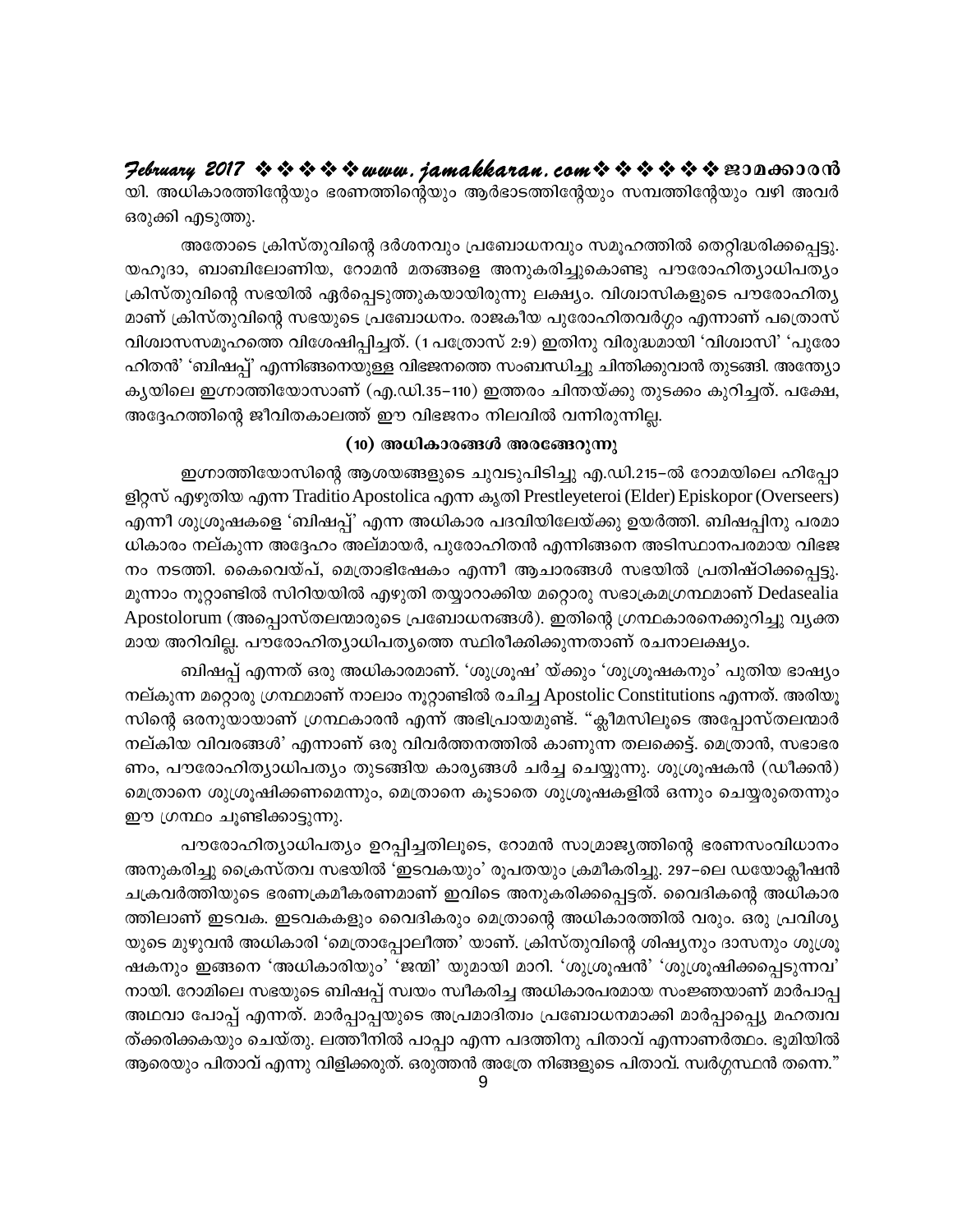എന്നാണ് ക്രിസ്തു ശിഷ്യന്മാരെ പഠിപ്പിച്ചത്. ഈ ക്രിസ്തുവചനത്തിനു വിരുദ്ധമായിട്ടാണ് സഭാ പരിപാലനക്രമത്തിൽ അധികാരത്തിലും ഭരണത്തിലും അധിഷ്ഠിതമായി പുതിയ പ്രവണതകൾ മുളയെടുത്തത്. അവ വളർന്നു വലുതായി പരിപാവനവും വചനാനുസരണവുമായ സഭാതത്വ ങ്ങളെ വികൃതമാക്കി.

സഭ ക്രിസ്തുവിന്റെ മൗതിക ശരീരമാണ്. ഈ ശരീരത്തിന്റെ ശിരസ്സ് ക്രിസ്തുവാണ്. ഓരോ വിശ്വാസികളും സഭയാം ശരീരത്തിൽ തുല്യ പങ്കാളിത്തവും പ്രാധാന്യവും ഉള്ള അവയവങ്ങളാ ണ്. ക്രിസ്തു സഭയുടെ ശിരസ്സാണ്. സഭാ കാന്തനുമാണ്. സഭ ക്രിസ്തുവിന്റെ മണവാട്ടിയും. പൗലോസ് ആ സഭാസത്യങ്ങൾ ലേഖനങ്ങളിൽ വിശദീകരിച്ചിട്ടുണ്ട്. പല അവയങ്ങൾ ചേർന്ന ശരീരം 'ഏക' മായിരിക്കുന്നതുപോലെ സഭയും ഏകമാണ്. ഈ അടിസ്ഥാന ധാരണകൾക്കെല്ലാം പിന്നീടു മാറ്റം വന്നു. സഭയിൽ 'പല ശിരസ്സുകളും' പല കർത്തൃത്വങ്ങളും വന്നു. ഫലത്തിൽ 'ഏകശരീരം' വിഭജിക്കപ്പെടുകയായിരുന്നു. നാലാം നൂറ്റാണ്ടിൽ ഫലത്തിൽ 'അഞ്ചു പാത്രിയർക്കാ സിംഹാസനങ്ങൾ' നിലവിൽ വന്നു. 1. യെരുശലേം 2. റോം 3. കോൺസ്റ്റാന്റിനോ 4. അലക്സാ ന്ത്രിയാ 5. അന്ത്യോക്യാ. സുന്നഹദോസുകളിൽ പ്രബോധനപരമായ വ്യാഖ്യാനങ്ങളിലും വിശദീ കരണങ്ങളിലും പിഴവുകൾ പറ്റി. അഭിപ്രായ ഭേദങ്ങളും തെറ്റിദ്ധാരണകളും ഉണ്ടായി.

വചനവിരുദ്ധമായ അനുകരണങ്ങൾ സംഭവിച്ചു. അപ്പൊസ്തലിക പാരമ്പര്യത്തിനും ആദി കാല പ്രബോധനത്തിനും വിരുദ്ധമായി പല പ്രവണതകളേയും ചിന്തകളേയും അന്ധമായി അംഗീ കരിച്ചു. പ്രമാണങ്ങളാക്കി. പല സുന്നഹദോസുകളിലും എടുത്ത തീരുമാനങ്ങൾ പക്ഷപാതപര മായിരുന്നു. ഓരോ വിഭാഗത്തെ ശത്രുക്കളായി മുൻകണ്ടുകൊണ്ടു അവർക്കെതിരെ കരുനീക്ക ങ്ങൾക്കുള്ള വേദിയായി സുന്നഹദോസുകളുടെ തീരുമാനങ്ങൾ അംഗീകരിക്കാത്തവരെ ശീശ്മക ളായി മുദ്രകുത്തി മഹറോനൻ ചൊല്ലി ശപിച്ച് അവരെ മുഖ്യധാരയിൽ നിന്നും അകറ്റി നിറുത്തി.

#### (11) ദുരുപദേശങ്ങൾ ചേക്കേറുന്നു

431–ലെ എഫസോസ് സുന്നഹദോസും 451–ലെ കൽക്കദോനിയ സുന്നഹദോസും വളരെ വിവാദങ്ങൾ സൃഷ്ടിച്ചു. ക്രിസ്തു വിജ്ഞാനീയം സംബന്ധിച്ച ചർച്ചകളാണ് അടിസ്ഥാനപര മായി നടന്നതെങ്കിലും സഭാന്തരീക്ഷത്തിൽ കറുത്ത കോളുകൾ സൃഷ്ടിക്കുന്ന പലതും ഇവിടെ അരങ്ങേറി. വിഭാഗീതയ ശക്തിപ്പെട്ടു. സഭാവിഭാഗങ്ങൾ തമ്മിൽ ശാപവും ശത്രുതയും നൂറ്റാണ്ടു കളോളം നിലനിന്നു. ക്രിസ്തു വിജ്ഞാനീയത്തിൽ അന്ത്യോകൃൻ പാരമ്പര്യം നിലനിറുത്തിയ കോൺസ്റ്റാന്റിനോപ്പിളിലെ പാത്രിയാർക്കീസായ നെസ്തോറിയസിനെ സുന്നഹദോസ് വിശ്വാസ വിരുദ്ധനും ദുരുപദേഷ്ടാവും എന്നു വിമർശിച്ചു ശപിച്ചു തള്ളി.

യേശുവിന്റെ അമ്മ മറിയയെ 'ദൈവമാതാവാ' യി മഹത്വവത്ക്കരിക്കുവാനുള്ള ശ്രമം സുന്ന ഹദോസിൽ റോമിലെ മാർപ്പാപ്പയുടെ ഒത്താശയോടെ അലക്സാന്ത്രിയായിലെ ബിഷപ്പ് സിറിൽ നടത്തി. ഇതിനെതിരെ നെസ്തോറിയസ് ശക്തമായി വാദിച്ചു. മറിയ യേശുവിന്റെ അമ്മ മാത്രമാ ണെന്നും ദൈവത്തിന്റെ അമ്മ അല്ലെന്നും അദ്ദേഹം ചൂണ്ടിക്കാട്ടി. ഇത് സിറിലിനെ അസ്വസ്ഥനാ ക്കി. നെസ്തോറിയസിനെതിരെ പക തീർക്കാനുള്ള വേദിയാക്കി സിറിൽ എഫെസോസ് സുന്ന ഹദോസിനെ ദുരുപയോഗിച്ചു. പ്രശ്നം ക്രിസ്തു വിജ്ഞാനീയം സംബന്ധിച്ചതാണെന്നു അദ്ദേഹം ദുർവ്യാഖ്യാനവും ചെയ്തു. നെസ്തോറിയസിനെ ദുരുപദേഷ്ടാവായി ശപിച്ചതോടെ അദ്ദേഹ ത്തോടു അനുഭാവമുള്ള വിശ്വാസികൾ എല്ലാ നിലയിലും അവഗണിക്കപ്പെട്ടു. വിമർശിക്കപ്പെട്ടു, പീഡിപ്പിക്കപ്പെട്ടു. നൂറ്റാണ്ടുകളോളം ഈ ദുഃസ്ഥിതി നിലനിന്നു.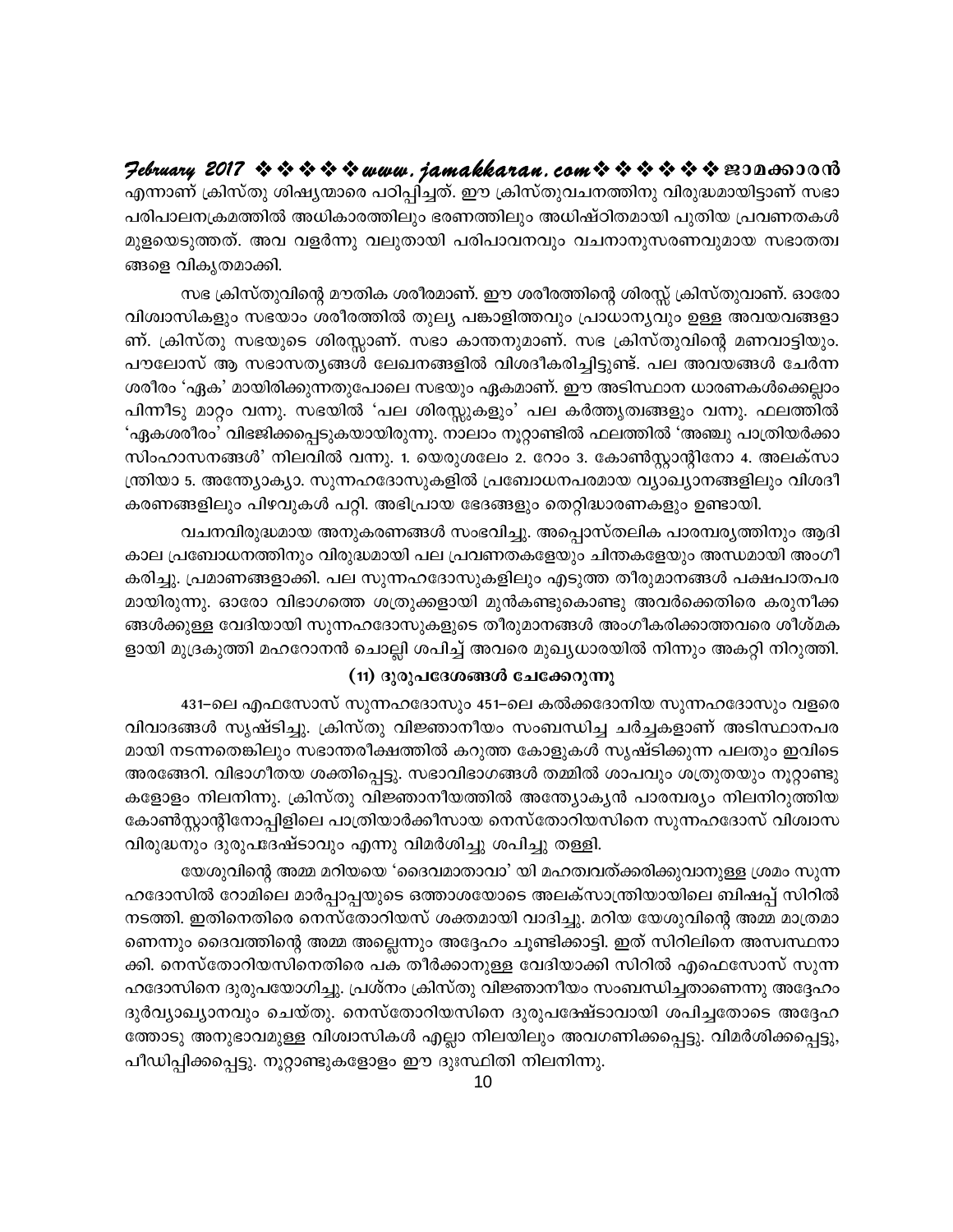#### February 2017  $\rightsquigarrow \rightsquigarrow \rightsquigarrow \rightsquigarrow www.$  jamakkaran.com  $\rightsquigarrow \rightsquigarrow \rightsquigarrow \rightsquigarrow \rightsquigarrow \infty$  monotors

സമീപകാലത്താണ് എഫസൊസ് സുന്നഹദോസിലെ നടപടി ചട്ടങ്ങളും തീരുമാനങ്ങളും തുടർന്നു അരങ്ങേറിയ ദുഃഖകരമായ സംഭവങ്ങളും പുനർവിചിന്തനത്തിനു വിധേയമാക്കണം എന്ന ചിന്ത ശക്തിപ്പെട്ടത്. എഫസൊസ് സുന്നഹദോസിൽ നെസ്തോറിയസിനു നീതി ലഭിച്ചി ല്ലെന്നും അദ്ദേഹത്തിനെതിരെ ഉന്നയിച്ച ആരോപണങ്ങൾ അടിസ്ഥാനരഹിതമായിരുന്നെന്നും ആധു നിക സഭാചരിത്രകാരന്മാരും ദൈവശാസ്ത്രജ്ഞന്മാരും കണ്ടെത്തി. ഈ വീണ്ടുവിചാരത്തിന്റെ അടിസ്ഥാനത്തിൽ. 1994 നവംബർ 11–ാം തിയതി വത്തിക്കാനിൽ ജോൺ പോൾ രണ്ടാമൻ മാർപാ പ്പയും പൗരസ്ത്യ അസ്സീറിയൻ സഭയുടെ കാതോലിക്കോസ് മാർ ദിൻഹാ നാലാമനും ക്രിസ്തു വിജ്ഞാനിയം സംബന്ധിച്ച സംയുക്ത പ്രഖ്യാപത്തിൽ ഒപ്പുവെച്ചു. 431–ലെ എഫസൊസ് സുന്ന ഹദോസിൽ കുറ്റം ആരോപിച്ചു ശപിച്ചു തള്ളിയ നെസ്തോറിയസിനെ 1994–ൽ കുറ്റരഹിതനായി പ്രഖ്യാപിച്ചു.

നൂറ്റാണ്ടുകളോളം നിലനിന്ന ഈ 'ശാപ' ത്തിനും 'അപമാന' ത്തിനും 'പീഡന' ത്തിനും 'ഭിന്നത' യ്ക്കും ആരായിരുന്നു ഉത്തരവാദി? ആശയാവിഷ്ക്കരണത്തിൽ ഉപയോഗിച്ച പദങ്ങ ളുടെ ശരി അർത്ഥം മനസ്സിലാക്കുവാൻ കഴിയാതെ പോയി എന്നതു മാത്രമല്ല, തന്റെ ആശയത്തെ എതിർത്ത എതിരാളിയോടുള്ള പകയും വിദേേഷവും കൂടെയാണ് നൂറ്റാണ്ടുകളോളം നിലനിന്ന ഉതപ്പിനു വഴി വച്ചത്. ഇത്തരം സുന്നഹദോസുകളും അവയ്ക്കു നേതൃത്വം നൽകിയ സഭാനേതൃ ത്വങ്ങളുമാണ് ക്രിസ്തുവിന്റെ സഭയെ ഇരുളിലേയ്ക്കു നയിച്ചത്. ക്രിസ്തുവിന്റെ കർത്തൃത്വത്തെ അവഗണിക്കുന്നവരുടെ ചിന്തയിൽ ക്രിസ്തു സാന്നിദ്ധ്യം ഇല്ല എന്നതാണ് സഭാതർക്കങ്ങളുടെ അടിസ്ഥാനകാരണം.

#### (12) വചനം വഴിമാറുന്നു

ദൈവശാസ്ത്രവും ക്രിസ്തു വിജ്ഞാനീയവും സംബന്ധിച്ചുളള പഠനങ്ങളും സംവാദ ങ്ങളും നടന്നിട്ടുണ്ട്. പന്തേനൂസ് (200) ക്ലെമന്റ് (215) ഓറിഗൻ (253) തുടങ്ങിയവർ നേതൃത്വം നല്കിയ അലക്സാഡ്രിയായിലെ ദൈശാസ്ത്ര വിദ്യാപീഠവും, ലൂസിയാൻ (312) സ്ഥാപിച്ച അന്ത്യോ കൃൻ വിദ്യാപീഠവും, മാർ അപ്രേം (306–373) നേതൃത്വം നല്കിയ പേർഷ്യയിലെ നിസിബിസി ലുള്ള പേർഷ്യൻ ദൈവശാസ്ത്ര പഠന്ദകന്ദ്രവും എഡേസാവിദ്യാപീഠവും ഈ രംഗത്തു പ്രത്യേകം സ്മരണീയമാണ്. ആദ്യ നൂറ്റാണ്ടുകളിൽ തന്നെ ഇത്തരം പഠനകേന്ദ്രങ്ങൾ ഉണ്ടായത് ദൈവശാ സ്ത്രപാനത്തിന് ഏറെ സഹായകമായി. കുറെ പണ്ഡിതന്മാരെയും കുറെ ബുദ്ധിജീവികളേയും സഭയ്ക്കു കാഴ്ച വെയ്ക്കുവാൻ ഈ വിദ്യാപീഠങ്ങൾകൊണ്ടു സാധിച്ചിട്ടുണ്ട്. പഠനവും സംവാ ദവും ഏറെ ആവശ്യമാണ്. ആദ്യനൂറ്റാണ്ടുകളിൽ അല്ലെങ്കിലും, ഒരു കാലഘട്ടത്തിനു ശേഷം കേരളത്തിലും ഇത്തരം വിദ്യാപീഠങ്ങൾ ഉണ്ടായിരുന്നു. 'മല്പാനും,' 'മല്പാനേറ്റുകളും' എന്നാണു പറഞ്ഞിരുന്നത്. 'മല്പാൻ' എന്ന സുറിയാനി വാക്കിനു 'ഗുരു' എന്നാണർത്ഥം. സുറിയാനി ഭാഷ യിലും സഭാ പാരമ്പരൃത്തിലും ബൈബിളിലും പാണ്ഡിത്യമുള്ള ഉപദേഷ്ടാക്കന്മാരാണ് മൽപാ ന്മാർ. ഗുരുകുല മാതൃകയിൽ വിദ്യാർത്ഥികൾ മല്പാനോടൊപ്പം താമസിച്ചു പഠിക്കും. ഇത്തരം കേന്ദ്രങ്ങൾ 'മല്പാനേറ്റുകൾ' എന്ന പേരിലാണ് അറിയപ്പെടുക. 1557–ലെ കേരളം സന്ദർസിച്ച കർണെയ്റോ എന്ന ജസ്യൂട്ട് വൈദികൻ അങ്കമാലിയിൽ പ്രശസ്തമായ ഒരു മല്പാനേറ്റു ഉണ്ടായി രുന്നതായി രേഖപ്പെടുത്തിയിട്ടുണ്ട്.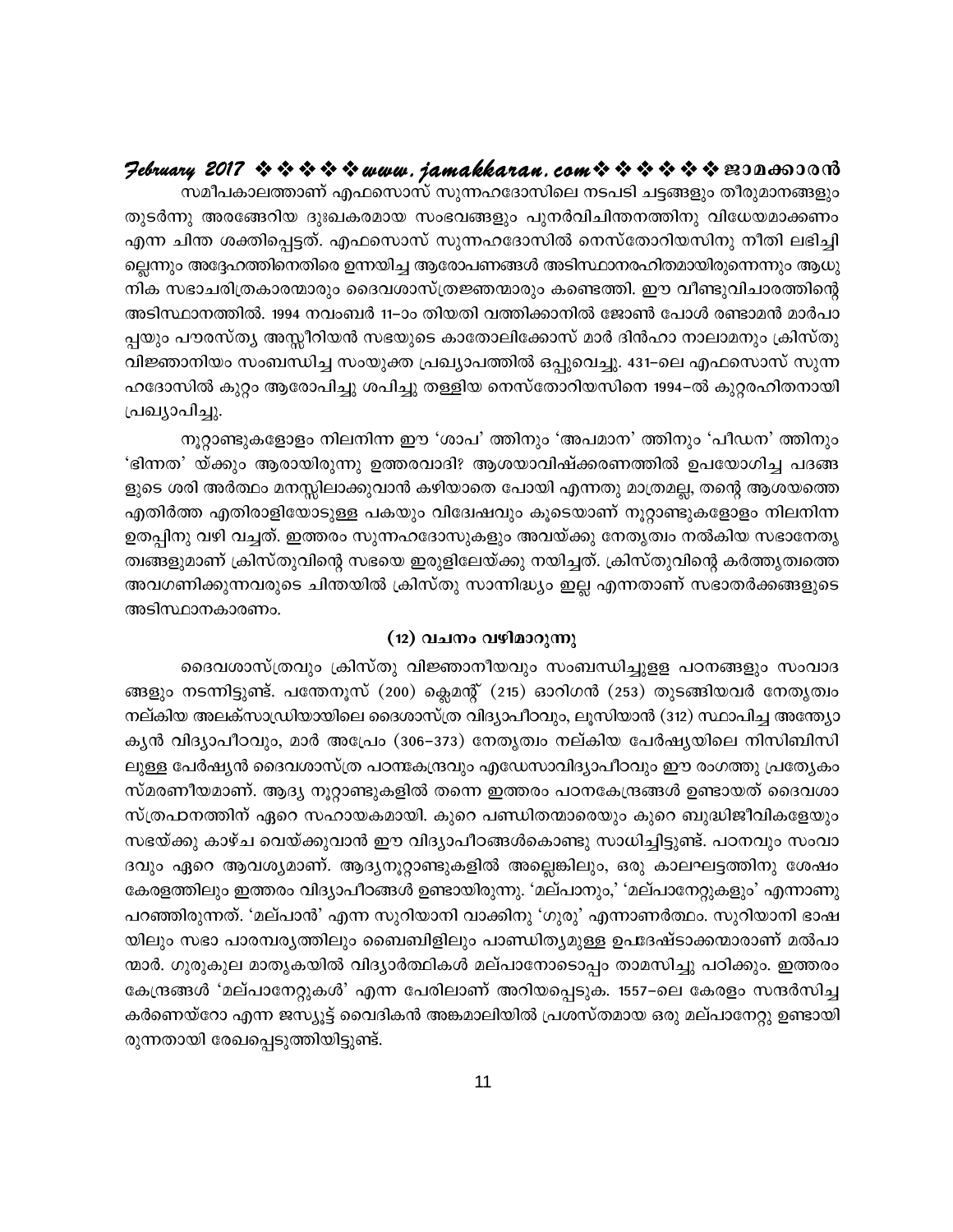## $\mathcal P$ ebruary 2017  $\rightsquigarrow \rightsquigarrow \rightsquigarrow \rightsquigarrow$  www.jamakkaran.com  $\rightsquigarrow \rightsquigarrow \rightsquigarrow \rightsquigarrow \rightsquigarrow$  nononono

വരാപ്പുഴ മെത്രാപ്പൊലീത്താ ബെർണർ ദീനോസിന്റ കാലത്ത് മലങ്കരയിൽ 20 മല്പാനേറ്റു കൾ ഉണ്ടായിരുന്നുവത്രെ. അദ്ദേഹം മലങ്കര ശൈലിയിലുള്ള മല്പാനേറ്റുകൾ ഉണ്ടായിരുന്നുവ ത്രെ. അദ്ദേഹം മലങ്കര ശൈലിയിലുളള മല്പാനേറ്റുകൾ നിറുത്തലാകിക്കുകയും പകരം പാശ്ചാതൃരീതിയിലുള്ള 'സെമിനാരി' ആരംഭിക്കുന്നതു പശ്ചാത്തലം ഒരുക്കുകയും ചെയ്തു. Seminarioum എന്ന ലത്തീൻ പദത്തിൽ നിന്നാണ് സെമിനാരി എന്ന സംജ്ഞ ഉണ്ടായത്. വിത്തു വിതയ്ക്കുവാനുള്ള സ്ഥലം എന്നർത്ഥം. ഇന്ത്യയിലെ ആദ്യത്തെ സെമിനാരി പോർട്ടുഗീസ് ആഗ മനത്തെത്തുടർന്നു 1541–ൽ വിൻസെന്റ് ഡി ലാഗോസ് എന്ന ഫ്രാൻസീസ്ക്കൻ സന്യാസി കൊടു ങ്ങല്ലൂരിൽ ആരംഭിച്ചതാണ്. പക്ഷേ, ഈ സെമിനാരിയിലൂടെ വാസ്തവത്തിൽ സംഭവിച്ചത് ദൈവ ശാസ്ത്ര പഠനമല്ല, അതിലുപരി റോമൻ കത്തോലിക്കാ സഭയുടെ ലത്തീനികരണമായിരുന്നു. ഇതു പിന്നീട് വിവാദങ്ങൾക്കും കാരണമാവുകുയം ചെയ്തു.

#### (13) പരിശുദ്ധാത്മാവ് ഇടപെടുന്നു

ക്രിസ്തുവിന്റെ സഭയിൽ പരിശുദ്ധാത്മാവിന്റെ സ്ഥാനം വളരെ വലുതാണ്. ചരിത്രപര മായി സഭയുടെ രൂപീകരണം (എ.ഡി.30) മുതൽ സഭയുടെ ഉൽപ്രാപണം വരെ പരിശുദ്ധാത്മാ വിന്റെ സ്ഥാനം സഭയോടൊപ്പം ഉണ്ട്. ഭാവിയിൽ സഭാകാന്തനായ ക്രിസ്തുവിന്റെ മടങ്ങിവരവിൽ സഭയുടെ ഉൽപ്രാപണം യാഥാർത്ഥ്യമാകും. ഇതു സഭയുടെ ഭാവി പ്രത്യാശയാണ്. ക്രിസ്തു വരു മ്പോൾ, അതുവരെ പരിശുദ്ധാത്മാവ് ചരിത്രത്തിൽ ഒരുക്കിക്കൊണ്ട് സംരക്ഷിച്ചു വരുന്ന ക്രിസ്തു വിന്റെ സഭയെ, മണവാട്ടിയെ സഭാ കാന്തനായ ക്രിസ്തുവിനു കൈമാറും. ഇതു പരിശുദ്ധാത്മാ വിന്റെ ചരിത്രപരമായ ദൗതൃമാണ്. സഭയിൽ ക്രിസ്തുവിന്റെ കർത്തൃത്വം യാഥാർത്ഥ്യമാക്കുക, സഭയെ അപ്പൊസ്തല പ്രബോധനത്തിൽ ഉറപ്പിച്ചു നിർത്തുക, സഭയെ വിശുദ്ധിയിൽ നിലനിർത്തു ക, സഭയെ ശത്രുവായ സാത്താനിൽ നിന്നും സംരക്ഷിക്കുക, സഭയ്ക്കു ദിശാബോധവും ദൗതൃ ബോധവും നല്കുക എന്നിവയാണ് പരിശുദ്ധാത്മാവിന്റെ സുപ്രധാന ദൗതൃങ്ങൾ. സഭയിൽ ദൈവ വചനത്തിന്റെ ഉപദേഷ്ടാവും സംരക്ഷകനുമാണ് പരിശുദ്ധാത്മാവ്. പരിശുദ്ധാത്മാവ് സകലസ തൃത്തിലും വഴി നടത്തുന്നു. വചനവിരുദ്ധമായി, അപ്പൊസ്തലിക പ്രബോധനത്തിനും ആദിമ കാല സഭയുടെ വ്യക്തിത്വത്തിനും ശൈലിക്കും വിരുദ്ധമായി സഭാ നേതൃത്വം വ്യതിചലിക്കു മ്പോൾ, പരിശുദ്ധാത്മാവ് വൃക്തമായി ഇടപെടും. പരിശുദ്ധാത്മാവിന്റെ ശക്തമായ ഇടപെടലിനു ചരിത്രത്തിനു സാക്ഷ്യം വഹിക്കേണ്ടി വന്നിട്ടുണ്ട്.

വിവിധ സുന്നഹദോസുകളുടെ സഭാനേതൃത്വങ്ങളും സഭയെ നയിച്ചത് പലപ്പോഴും ദുരു പദേശങ്ങളിലേക്കും അന്ധകാരത്തിലേക്കുമായിരുന്നു. അപ്പോഴെല്ലാം ഇരുളിനെതിരെ ഒരു തിരു ത്തൽ ശക്തിയായി പരിശുദ്ധാത്മാവ് പ്രതികരിച്ചു. അന്ധകാര കാലഘട്ടത്തിന്റെ നൊമ്പരം അനു ഭവിച്ച ക്രൈസ്തവസഭയിൽ പന്ത്രണ്ടാം നൂറ്റാണ്ടു മുതൽ പതിനഞ്ചാം നൂറ്റാണ്ടുവരെയുള്ള കാല ഘട്ടത്തിൽ, വചനാധിഷ്ഠിതമായ മാറ്റത്തിനും ആത്മീയതയ്ക്കും വേണ്ടിയുള്ള മുറവിളി മുഴങ്ങി ക്കേട്ടു.

നിലവിലുള്ള അനാത്മികമായ വ്യവസ്ഥിക്കെതിരെ ചില വ്യക്തികളും പ്രസ്ഥാനങ്ങളും ഉണർന്നെഴുന്നേറ്റു. പരിശുദ്ധാത്മാവ് അവരെ വിളിച്ചുണർത്തുകയായിരുന്നു. ഇവിടെയാണ് പതി നാറാം നൂറ്റാണ്ടിലെ നവീകരണത്തിന് കളം ഒരുങ്ങിയത് ജോൺ വിഗ്ലിഫ് (1324–1384), ജോൺ ഹസ്സ് (1369–1415), സാവന റോള (1452–1498) എന്നിവരിലൂടെ പരിശുദ്ധാത്മാവ് ചരിത്രത്തിൽ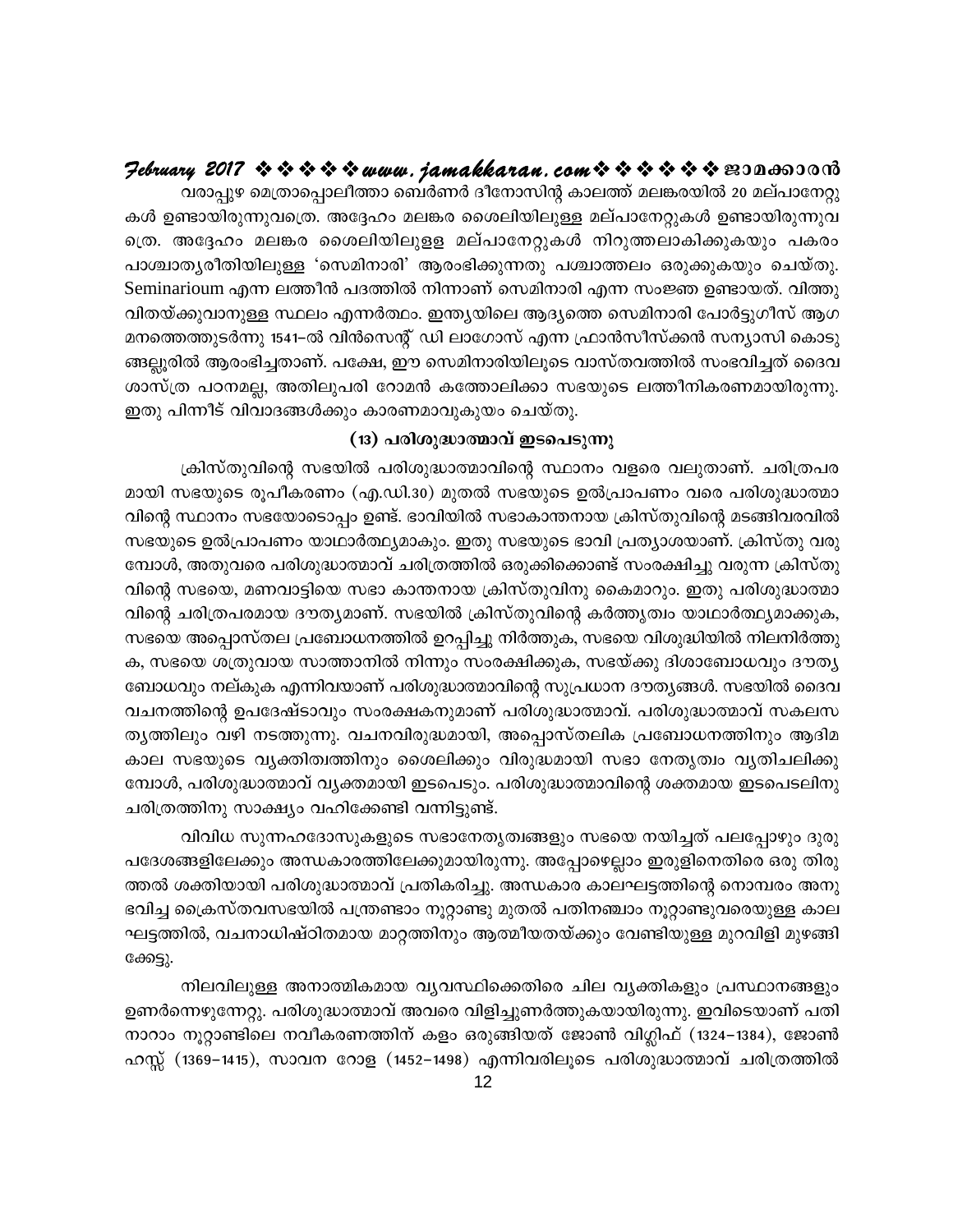$\mathcal{P}$ ebruary 2017  $\rightsquigarrow \rightsquigarrow \rightsquigarrow \rightsquigarrow uww.$ jamakkaran.com $\rightsquigarrow \rightsquigarrow \rightsquigarrow \rightsquigarrow \rightsquigarrow \rightsquigarrow \text{non}$ ശക്തമായി ഇടപെടുവാൻ തുടങ്ങി. മദ്ധ്യാകല ചക്രവാളത്തിൽ പ്രത്യക്ഷപ്പെട്ട നക്ഷത്രങ്ങളായി രുന്നു അവർ. 1455–ൽ ജറോമിന്റെ ലാറ്റിൻ വൾഗേറ്റ് ബൈബിൾ ജർമ്മനിയിലെ ഗുട്ടൻബെർഗ് സ്വന്തം പ്രസ്സിൽ അച്ചടിച്ചു പ്രസിദ്ധീകരിച്ചത് ഒരാത്മീയ വിപ്ലവത്തിനു നാന്ദി കുറിച്ചു. അച്ചടിക്ക പ്പെട്ട ആദ്യ കൃതി ഈ ബൈബിളാണ്. ബൈബിൾ സമൂഹത്തിന്റെ മുമ്പിൽ തുറക്കപ്പെട്ടു. യൂറോ പ്പിൽ ഒരു സാംസ്ക്കാരിക നവോത്ഥാനത്തിനു തന്നെ അതു വഴി തെളിയിച്ചു. ദൈവവചനത്തിനു പ്രകാശനം ദിക്കുകളിലേക്കു വ്യാപിച്ചു. ആ വെളിച്ചം ഇരുളിനെ കീഴടക്കും. ബൈബിൾ തുറക്ക പ്പെടുന്നിടത്തു ഇരുൾ ഓടി അകലും. യൂറോപ്പിന്റെ നവോത്ഥാനത്തിനും ക്രൈസ്തവസഭയുടെ നവീകരണത്തിനും പതിനാറാം നൂറ്റാണ്ടു സാക്ഷ്യം വഹിച്ചു.

#### (14) നവീകരണകാഹളം ധ്വനിക്കുന്നു

മഹാനായ മാർട്ടിൻ ലൂഥർ (1517–1546) മുഴക്കിയ നവീകരണത്തിന്റെ കാഹളത്തിലൂടെ പരി ശുദ്ധാത്മാവ് സഭയെ ആദിമകാല ക്രൈസ്തവികതയിലേക്കും അപ്പൊസ്തലിക പ്രബോധനത്തി ലേക്കും മടക്കിവിളിക്കുകയായിരുന്നു. 16–ാം നൂറ്റാണ്ടിലെ മാറ്റങ്ങൾ ചൂണ്ടിക്കാണിക്കുന്നതിനു സഭാ ചരിത്രകാരന്മാർ ഉപയോഗിച്ചു വന്നത് "നവീകരണം" എന്ന പദമാണ്. പരിശുദ്ധാത്മപ്രേര ണയാൽ ജോൺ വിക്ലിഫും ജോൺഹസ്സും സാവനറോളയും മാർട്ടിൻ ലൂഥറും 'വലിയ വില കൊടുത്തു' സാധിച്ച ആ മഹത്തായ ആത്മീയ വിപ്ലവത്തെക്കുറിച്ചു സൂചിപ്പിക്കുന്നതിന് 'നവീക രണം' എന്ന പദം മതിയായതല്ല. അവിടെ സംഭവിച്ചത് സാംസ്ക്കാരികമായ ഒരു മാറ്റമോ, സാമൂ ഹികമായ ഒരു പരിഷ്ക്കരണമോ രാഷ്ട്രീയമായ ഒരു ക്രമീകരണമോ മാനസികമായ ഒരുണർവ്വോ അല്ല. ക്രിസ്തുവിന്റെ സഭയ്ക്കു ആരിൽ നിന്നും പുതുമയാണെന്നും കടം കൊള്ളുവാനായിട്ടും ഇല്ല. അന്ന് അവിടെ സംഭവിച്ചത് നവീകരണമല്ല. അക്ഷരാർത്ഥത്തിൽ പൂർവ്വീകരണമാണ്. ദൈവ വചനവും അപ്പൊസ്തലിക പാരമ്പര്യവും ആദിമകാല വിശുദ്ധിയും വിട്ട് ലോകമയത്വത്തിലേയ്ക്കും ദുരാചാരങ്ങളിലേയ്ക്കും അന്ധവിശ്വാസങ്ങളിലേക്കും ഇറങ്ങിപ്പോയ സഭയെ ദൈവവചനത്തി ലേക്കു ആദിമകാല സഭാ തത്വങ്ങളിലേക്കും മടക്കിക്കൊണ്ടു വരികയായിരുന്നു. പരിശുദ്ധാത്മാവ്. ഇതു വാസ്തവത്തിൽ യഥാസ്ഥാപനമാണ്. ദൈവവചനത്തിലേക്കും വചനവൃവസ്ഥയിലേക്കും ഉള്ള മടക്കയാത്ര. ആ ആഹ്വാനവും അരൂപിയും ഇന്നും ചരിത്രത്തിലുണ്ട്.

#### (15) പീഡനം വർദ്ധിക്കുന്നു

ക്രിസ്തുവിന്റെ സഭ ഇന്ന് മൂന്നാം സഹസ്രാബ്ദത്തിലേയ്ക്കു പ്രവേശിച്ചിരിക്കുന്നു. ക്രിസ്തു വിന്റെ സുവിശേഷത്തിന്റെ പ്രകാശം ലോകത്തിന്റെ അതിരുകളിലേക്കു വ്യാപരിക്കുന്നു. പീഡന ങ്ങൾ അവസാനിക്കുന്നില്ല. അതു തുടരുന്നു. ക്രൈസ്തസഭയുടെ രണ്ടായിരം വർഷത്തെ ചരിത്ര ത്തിൽ എഴുപത് ദശലക്ഷം വിശ്വാസികൾ രക്തസാക്ഷികളായിത്തീർന്നിട്ടുണ്ടെന്നു 2002 ജനുവരി യിൽ റോമിൽ പ്രസിദ്ധീകരിച്ച 'ന്യൂ പ്രോസിക്യൂഷൻ' എന്ന ഗ്രന്ഥം ചൂണ്ടിക്കാട്ടുന്നു. ഇറ്റാലിയൻ പത്രപ്രവർത്തകനായ അന്റോണിയോ സോക്കിയാണ് ഗ്രന്ഥകാരൻ. 70 ദശലക്ഷം രക്തസാക്ഷിക ളിൽ ബഹുഭൂരിപക്ഷവും കഴിഞ്ഞ ഒരു നൂറ്റാണ്ടിനുള്ളിൽ രക്തസാക്ഷികളായി തീർന്നവരാണത്രേ!

ഏറ്റവും അധികം ക്രൈസ്തവർ പീഡിപ്പിക്കപ്പെടുന്നത് സുഡാനിലാണെന്നും ഗ്രന്ഥം വെളി പ്പെടുത്തുന്നു. 'വിശ്വാസത്തിന്റെ പേരിൽ മനുഷ്യാവകാശങ്ങൾ നിഷേധിക്കപ്പെട്ട ഏറ്റവും വലിയ സമൂഹം ക്രൈസ്തവരാണെന്ന്' 2002–ലെ 'ദ് വേൾഡ് ഇവാൻജെലിക്കൽ അലയൻസ്' വാർഷിക റിപ്പോർട്ടു ചൂണ്ടിക്കാട്ടുന്നു. യു.എൻ.ഒയ്ക്കു സമർപ്പിച്ച റിപ്പോർട്ടിൽ ഏകദേശം 20 കോടി ക്രിസ്ത്യാ<br>13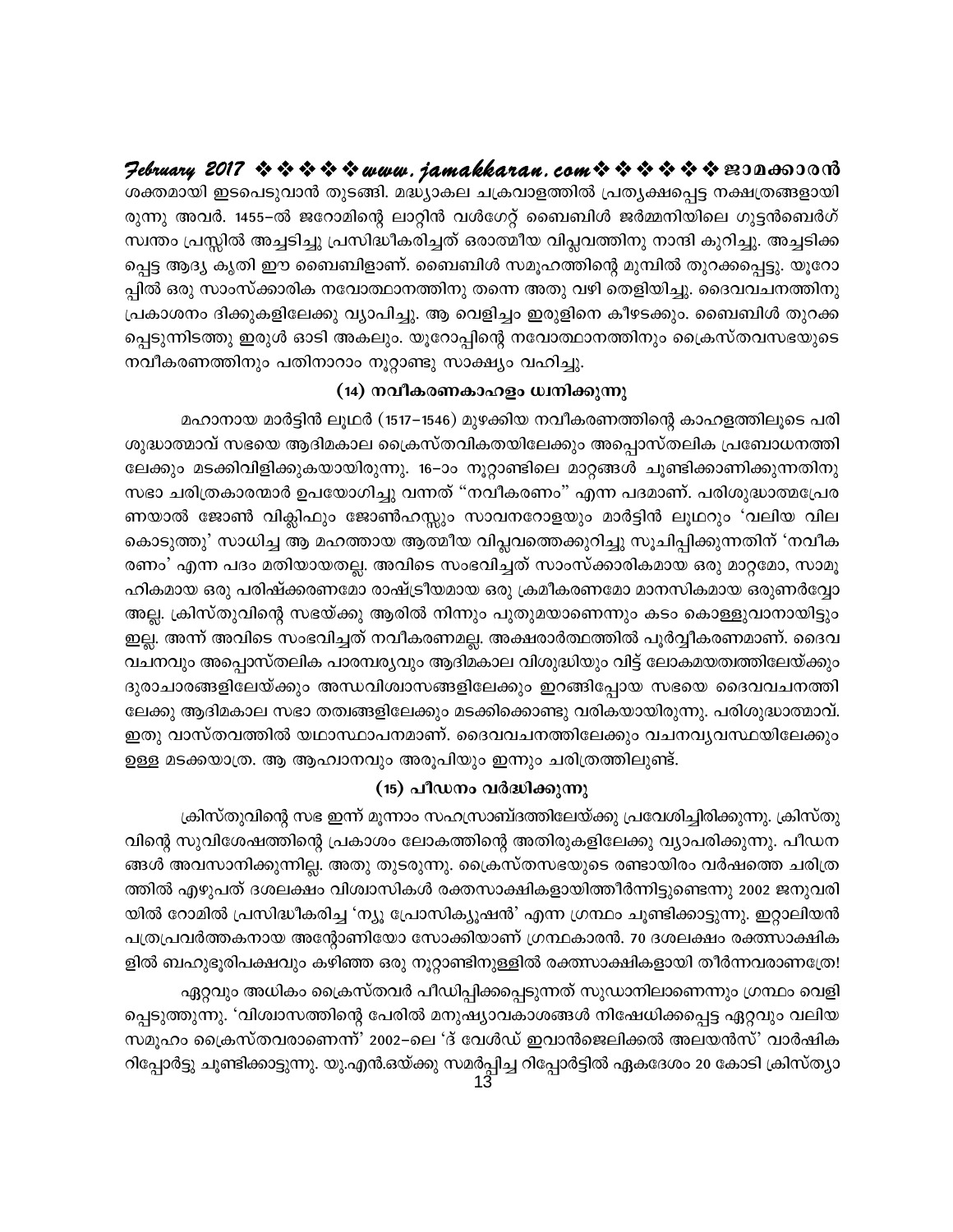February 2017  $\rightsquigarrow \rightsquigarrow \rightsquigarrow \rightsquigarrow www.$  jamakkaran. com $\rightsquigarrow \rightsquigarrow \rightsquigarrow \rightsquigarrow \rightsquigarrow \rightsquigarrow \text{exp}$ നികൾ വിവിധ രാജ്യങ്ങളിൽ ഇന്നു പീഡനങ്ങൾ അഭിമുഖീകരിക്കുന്നതായി സ്ഥിതിവിവരക്കണ ക്കുകൾ ഉദ്ധരിച്ച് വൃക്തമാക്കിയിട്ടുണ്ട്. ഇത്രയേറെ രൂക്ഷമായ പീഡനങ്ങൾ അഭിമുഖീകരിച്ചിട്ടും ലോകമെങ്ങും ക്രൈസ്തവ സഭ വളരുന്നു എന്നതാണ് സത്യം 'നിങ്ങൾ ഞങ്ങളെ കഷണം കഷ ണമാക്കുംതോറും ഞങ്ങൾ വർദ്ധിതമായി വളർന്നുകൊണ്ടിരിക്കും.' ക്രിസ്ത്യാനികളുടെ രക്തം അതിന്റെ വിത്താണ് എന്ന് തെർത്തുലൃൻ പറഞ്ഞത് ശരിയാണ്. പ്രൊഫ.വില്ലാറി എഴുതി. 'വൃക്തി കൾ നശിച്ചെന്നു വരാം. പക്ഷേ, അവരുടെ രക്തത്തിനു ആയിരക്കണക്കിനു അനുഗാമികളെ ഉത്പാ ദിപ്പിക്കാനാകും."

#### (16) സുവിശേഷം ഇരുളകറ്റുന്നു

ക്രിസ്തുവിന്റെ സഭ ഇന്നു വളർച്ചയ്ക്കു വഴിയിലാണ്. പീഡനങ്ങൾക്ക് സഭയെ ഒരിടത്തും തളർത്താനായിട്ടില്ല. 'പാതാള ഗോപുരങ്ങൾ അതിനെ ജയിക്കയില്ല' ക്രിസ്തു വചനത്തിന് ലോക ചരിത്രം ആദരപൂർവ്വം അടിവരയിടുന്നു. ക്രിസ്തുവിന്റെ സുവിശേഷം ലോകത്തിന്റെ അതിരുകളി ലേയ്ക്കു അതിവേഗം വ്യാപിക്കുന്ന കാഴ്ചയാണ് ഇന്നു കാണുവാൻ കഴിയുന്നത്. സുവിശേഷം ഇരുളിനെ കീഴ്പ്പെടുത്തുന്നു. ആരെയും അത്ഭുതപ്പെടുത്തുന്ന മറ്റൊരു സത്യമുണ്ട്. വിശ്വാസം പാരമ്പര്യത്തിൽ നിന്നും സാമൂഹിക ബന്ധത്തിൽ നിന്നും വ്യക്തിയിലേക്കും അവന്റെ ആത്മാവി ലേക്കും ഇറങ്ങി വന്നിരിക്കുന്നു എന്നതാണ്. ഇന്നും വിശ്വാസം വൃക്തിപരമാണ്. ക്രിസ്തുമതം അധികാരവും ആർഭാടവും രാഷ്ട്രീയസ്വാധീനവും സമ്പത്തുകൊണ്ടും ശക്തിപ്പെടുമ്പോൾ ക്രിസ്തുവിന്റെ മാർഗ്ഗം ഇന്നു ലോകത്തിൽ വ്യത്യസ്തമായി വെളിപ്പെടുന്നു. ഈ വ്യത്യസ്തത മനുഷ്യർ വിവേചിച്ചറിയുന്നു. വ്യക്തികൾ ക്രിസ്തു കേന്ദ്രീകൃതമായ ആത്മീയതയിലേക്കു അടു ത്തുകൊണ്ടിരിക്കുകയാണ്. വൃക്തി ദൈവത്തിലേക്കും ദൈവവനചത്തിലേക്കും ദൈവീക വൃവ സ്ഥയിലേക്കും യഥാസ്ഥാനപ്പെടുന്ന അവസ്ഥ. മറ്റൊരു നിലയിൽ ചിന്തിച്ചാൽ മതത്തിനും സമു ദായത്തിനും സംഘടനയ്ക്കും അതീതമായി ഓരോ വൃക്തിയും ദൈവവചനവുമായി സജീവ മായ ആത്മബന്ധം പുലർത്തുന്നു. ദൈവവചനപ്രകാരം ജീവിതത്തെ ക്രമപ്പെടുത്തുന്നു. അങ്ങനെ വിശ്വാസി ഒരാത്മീയ ശക്തിയായി മാറുന്നു. മൂന്നാം സഹസ്രാബ്ദത്തിന്റെ തുടക്കത്തിൽ കാണുന്ന അത്ഭുതകരമായ ആത്മീയ പ്രതിഭാസമാണിത്.

പരിശുദ്ധാത്മാവ് ഓരോ വ്യക്തിയിലും ഇന്നും ശക്തമായി പ്രവർത്തിച്ചു തുടങ്ങിയിരിക്കു ന്നു. മറ്റാരും അറിയാതെ പരിശുദ്ധാത്മാവ് സ്പർശനത്താൽ ഓരോ വ്യക്തിയും ദൈവിക വ്യവസ ഥയുമായി പൊരുത്തപ്പെടുകയാണ്. അവർ വർദ്ധിതമായ ആത്മശക്തി അനുഭവിക്കുന്നു. അവ രുടെ പ്രത്യാശ വർദ്ധിക്കുന്നു. പീജനങ്ങളുടെയും പ്രതിബന്ധങ്ങളുടെയും നടവിലും അവർ അവർണ്ണനീയമായ ആത്മീയ സന്തോഷം അനുഭവിക്കുന്നു. പരിശുദ്ധാത്മസ്പർശം വൃക്തമായി അനുഭവിച്ചറിയുന്ന ആത്മീയരായ വിശ്വാസികൾ അവരുടെ എണ്ണം വർദ്ധിക്കുകയാണ്. ഇവിടെ തത്വത്തിൽ സംഭവിക്കുന്നത് പരിശുദ്ധാത്മസ്പർശം വ്യക്തമായി അനുഭവിച്ചറിയന്ന ആത്മീയ രായ വിശ്വാസികൾ അവരുടെ എണ്ണം വർദ്ധിക്കുകയാണ്. ഇവിടെ തത്വത്തിൽ സംഭവിക്കുന്നത് പരിശുദ്ധാത്മ സ്പർശനത്താൽ, വചനത്തിന്റെ പ്രകാശത്തിൽ ഒരോ വൃക്തിയും വൃക്തമായ പരാ മ്പര്യങ്ങളും ഇല്ലാവചനങ്ങളും ആചാരാനുഷ്ഠാനങ്ങളും വ്യക്തിപൂജകളും വിട്ട് ആദിമകാല ക്രൈസ്തവസഭയുടെ പ്രബോധനത്തിലേയ്ക്കും ചൈതനൃത്തിലേക്കും വിശുദ്ധിയിലേക്കും ശക്തി യിലേക്കും വൃക്തിത്വത്തിലേക്കും യഥാസ്ഥാനപ്പെടുകയാണ്. അതാണ് ഇന്നു നടക്കുന്ന പൂർവ്വീ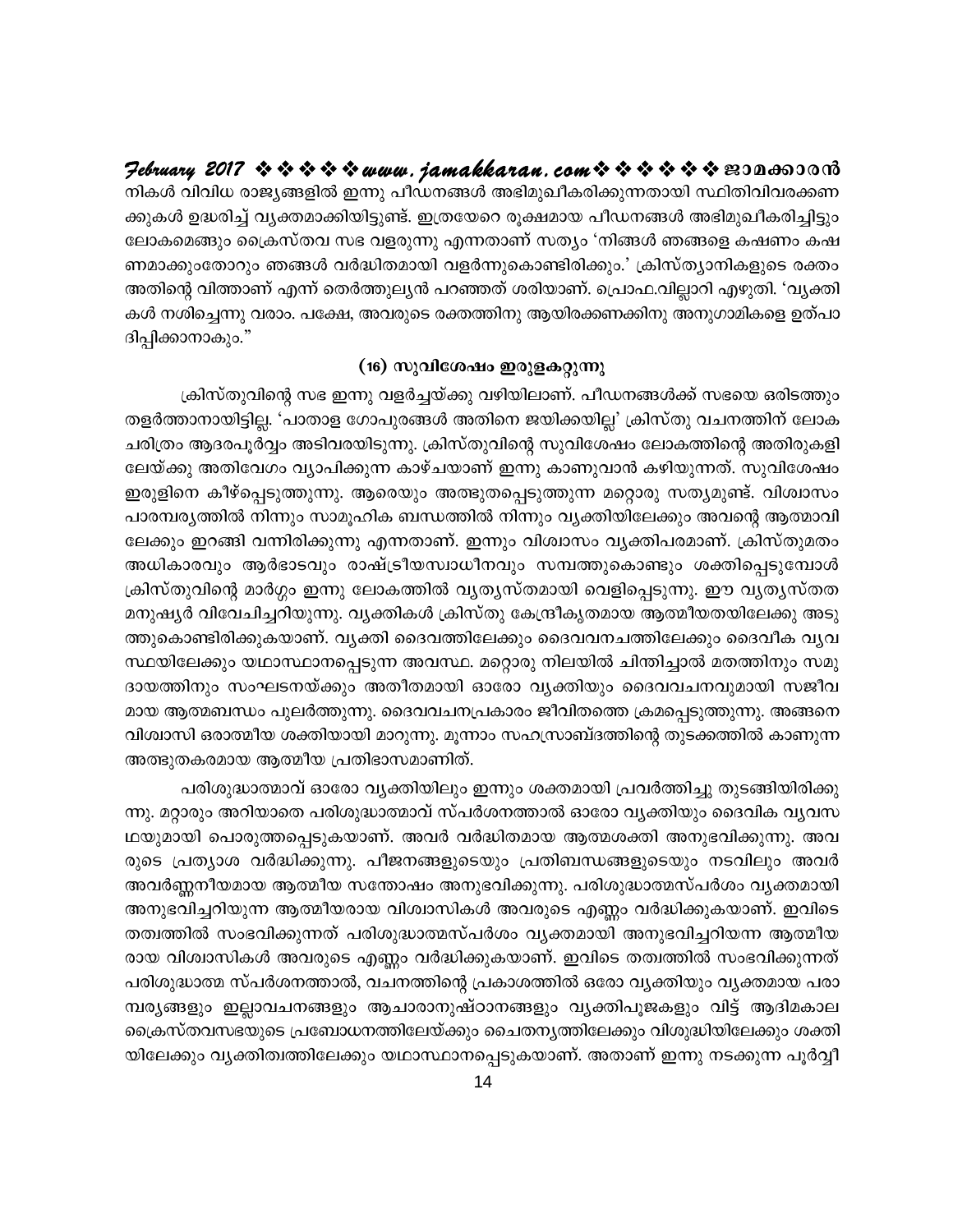Hebruary 2017  $\rightsquigarrow \rightsquigarrow \rightsquigarrow \rightsquigarrow uww.$  jamakkaran.com  $\rightsquigarrow \rightsquigarrow \rightsquigarrow \rightsquigarrow \rightsquigarrow \infty$ 

കരണം. പരിശുദ്ധാത്മിവിന്റെ ഇടപെടലിനു പൂർണ്ണമായും വിധേയപ്പെട്ട് ആദിമകാല ക്രൈസ്തവ സഭയുടെ സഭാ തത്വങ്ങൾ ഉൾക്കൊണ്ട്, സമൂഹത്തിൽ യഥാർത്ഥ ക്രൈസ്തവികത വെളിപ്പെടു ത്തുവാൻ ഇന്നു ഓരോ ക്രിസ്ത്യാനിക്കും സാധിക്കണം. പരിശുദ്ധാത്മ സ്പർശനം വ്യക്തമായി അനുഭവിച്ചറിയുന്ന ആത്മീയരായ വിശ്വാസികൾ അവരുടെ എണ്ണം വർദ്ധിക്കുകയാണ്.

#### (17) അന്ത്യനാളുകളിലെ വെല്ലുവിളി

വെളിപ്പാടു പുസ്തകത്തിൽ ആസൃയിലെ ഏഴു സഭകളെക്കുറിച്ചു പരാമർശിച്ചിട്ടുണ്ട്. ലവൊ ദികൃ സഭയുടെ സ്ഥിതി പ്രത്യേകം പഠനാർഹമാണ്. ഇന്നത്തെ സഭയുടെ നേരെ പിടിച്ച കണ്ണാടി യാണത്. ആധുനിക സഭയുടെ മുഖം അവിടെ പ്രതിബിംബിക്കുന്നു. ഒന്നു ശരിയാണ്. സഭ സമ്പ ന്നയായിരിക്കുന്നു. ഒന്നിനും മുട്ടില്ലാത്ത അനുഭവം. ഭൗതികമായി ഏറെ വളർന്നു കഴിഞ്ഞു. എന്തെന്തു സ്ഥാപനങ്ങൾ! കോളേജുകളിലും ആശുപത്രികളും എസ്റ്റേറ്റകളും കൂറ്റൻ കെട്ടിടങ്ങളും സഭയ്ക്കു സ്വന്തം. ധനാഗമന മാർഗ്ഗങ്ങൾ വളരെ. ബിരുദങ്ങളും ബിരുദാനന്തരബിരുദങ്ങളും ഉള്ള വർ വിശ്വാസികൾ പോലും ധാരാളം ശക്തമായ വിദേശബന്ധങ്ങൾ, രാഷ്ട്രീയ സ്വാധീനങ്ങൾ, സമൂഹത്തിൽ ഉയർന്നവരോടൊപ്പം നില്ക്കാനുള്ള കഴിവ് ആർജ്ജിച്ചിരിക്കുന്നു. സഭ സമ്പന്ന യാണ്. പക്ഷേ, സഭയുടെ യഥാർത്ഥ അവസ്ത എന്താണ്? നിർഭാഗൃനും അരിഷ്ടനും ദരിദ്രനും കുരുടനും നഗ്നനും എന്നു വിശേഷിപ്പിക്കാവുന്ന ഏറ്റവും ശോചനീയവും അപകടകരവുമായ അവസ്ഥ.

സഭാകാന്തനായ ക്രിസ്തു ഇവിടെ സഭയ്ക്കു പുറത്തു നില്ക്കുകയാണ്. 'ഞാൻ വാതിൽക്കൽ നിന്നു മുട്ടുന്നു; ആരെങ്കിലും എന്റെ ശബ്ദം കേട്ടു വാതിൽ തുറന്നാൽ ഞാൻ അവന്റെ അടുക്കൽ ചെന്ന് അവനോടും അവൻ എന്നോടും കൂടെ അത്താഴം കഴിക്കും.' സഭയ്ക്കു പുറത്തുനിന്ന് വാതിൽക്കൽ മുട്ടുന്ന ക്രിസ്തുവിന്റെ ശബ്ദമല്ലേ ഈ കേൾക്കുന്നത്? ക്രിസ്തുവിന്റെ സ്ഥാനം സഭയ്ക്കുള്ളിലാണ്. "ഏഴുനക്ഷത്രം വലങ്കയ്യിൽ പിടിച്ചുകൊണ്ടു ഏഴു പൊൻ നിലവിളിക്കുക ളുടെ നടുവിൽ നില്ക്കുന്നവനാണ്." സഭാ കാന്തനായ ക്രിസ്തു. ഏഴു നിലവിളക്ക് ഏഴു സഭക ളാണ്. ഏഴു നക്ഷത്രം ഏഴു സഭകളുടെ ദൂതന്മാരും. സഭകളും സഭകളുടെ ദൂതന്മാരുമായി ക്രിസ്തു വിനുള്ള ബന്ധം വൃക്തിപരവും സജീവവുമാണ്. നിലവിളക്കുകളുടെ നടുവിൽ നടന്ന ക്രിസ്തു വിന്റെ സ്ഥാനം ഇന്നു മറ്റു പലരും കവർന്നെടുത്തിരിക്കുന്നു; ക്രിസ്തു വിരുദ്ധമായ പലതും ഇന്നിവിടെ പ്രതിഷ്ഠിക്കപ്പെട്ടിരിക്കുന്നു. സമ്പത്തും അധികാരവും പാരമ്പര്യവും രാഷ്ട്രീയ സ്വാധീ നവും ഒന്നു ചേർന്നു ക്രിസ്തുവിനെ സഭയ്ക്കു പുറത്താക്കിയിരിക്കുകയാണോ?

#### (18) ക്രിസ്തുവിനെ കണ്ടെത്തൽ

ക്രിസ്തുവിനെ കൂടാതെ സഭ എന്തെല്ലാം ഉയരങ്ങൾ നേടിയാലും അതുകൊണ്ടു ഒരു പ്രയോ ജനവുമില്ല. ആ നേട്ടം നേട്ടമല്ല. ക്രൈസ്തവ മൂല്യങ്ങൾ അവഗണിച്ചു കൊണ്ടു അക്രൈസ്തവ മായ മാർഗ്ഗങ്ങളിലൂടെ ഭൗതിക സാമ്രാജ്യങ്ങൾ പടുത്തുയർത്തിയിട്ട് എന്തു നേട്ടം? ആത്മീകമൂല്യ ങ്ങൾക്കാണ് പ്രധാന്യം. ആത്മീക മൂല്യങ്ങൾ അവഗണിക്കപ്പെടുന്നതു അപകടകരവുമാണ്. ആത്മാ വിനേയും ആത്മീകതയെയും ആത്മീകമൂല്യങ്ങളെയും പരിഹസിക്കുന്നവരും വിമർശിക്കുന്നവരും ഉണ്ട്.

ഞങ്ങളാണ് ആത്മീകർ, സമ്പന്നർ എന്നു സ്വയം കരുതുന്നവരും അവകാശപ്പെടുന്നവരും ഉണ്ട്. ഈ രണ്ടു നിലപാടുകളും അപകടകരമാണ്. ക്രിസ്തുവിനോടും ക്രിസ്തുവിന്റെ ദർശന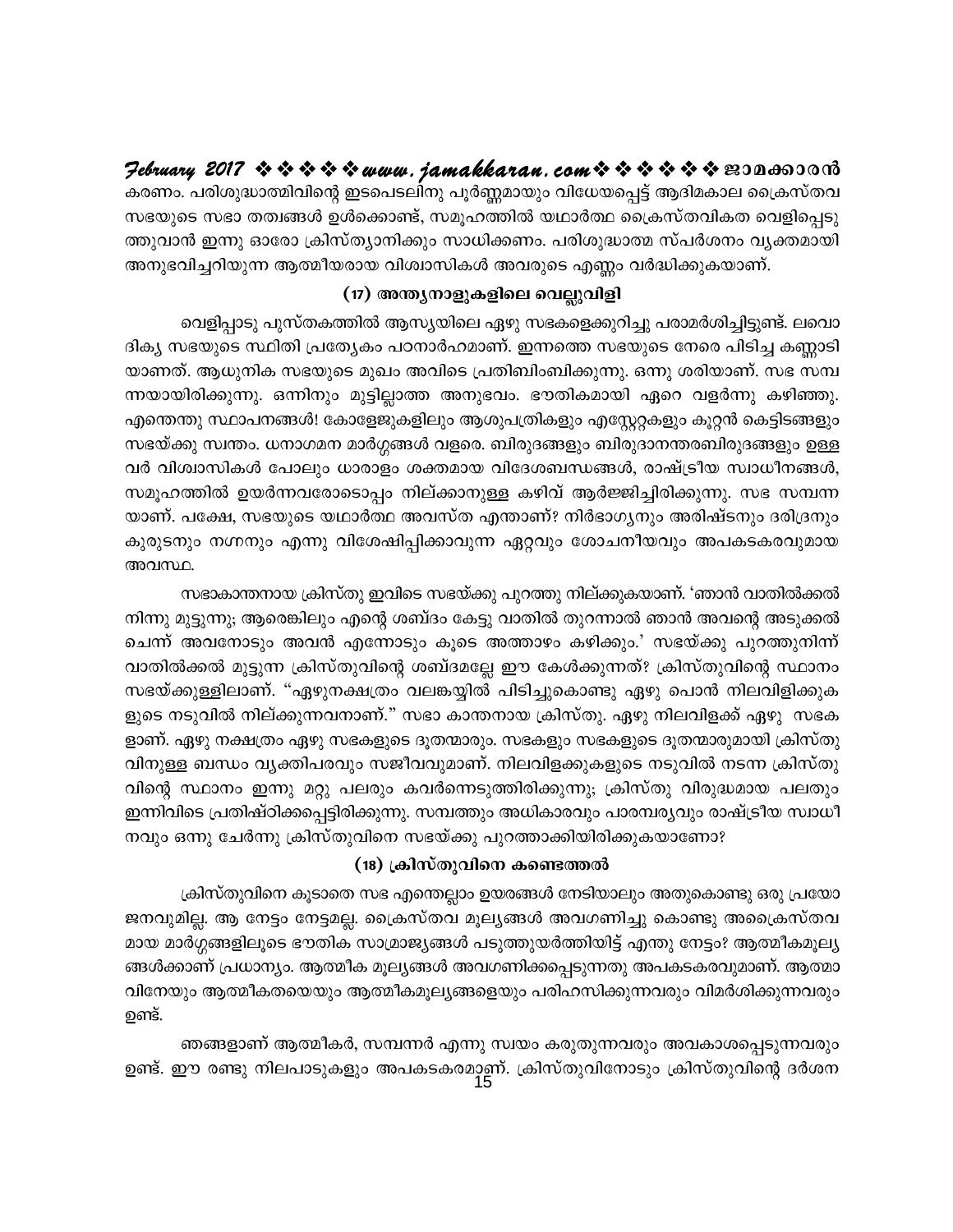## February 2017  $\rightsquigarrow \rightsquigarrow \rightsquigarrow \rightsquigarrow www.$  jamakkaran. com $\rightsquigarrow \rightsquigarrow \rightsquigarrow \rightsquigarrow \rightsquigarrow \rightsquigarrow \text{exp}$

ത്തോടും പ്രബോധനത്തോടും എത്രമാത്രം പൊരുത്തപ്പെടുവാൻ സാധിക്കുന്നു എന്നതാണു പ്രധാ നം. 'ഏക' മായിരുന്ന 'സഭ' ഇന്നു നൂറു നൂറു തുണ്ടുകളായി വിഭജിക്കപ്പെട്ടു. അതു തന്നെ സമൂ ഹത്തിൽ സഭയുടെ ശക്തി കുറയുന്നതിനു കാരണമായി. ഇവയെല്ലാം ഓരോരോ സഭാവിഭാഗങ്ങ ളായി തുടരുന്നു. വ്യതൃസ്തമായ ചരിത്രവും സംസ്ക്കാരവും പ്രബോധനവും നേതൃത്വവും, പക്ഷേ, ഓരോ വിഭാഗവും തങ്ങളാണ് ശരി എന്ന അവകാശവാദം മുഴക്കുന്നു. തങ്ങൾക്കു മാത്രമേ ചരിത്ര മുള്ളൂ എന്നു പറയുന്നു. മറ്റു വിഭാഗങ്ങളെ അംഗീകരിക്കുവാൻ പോലും മനസ്സില്ല. അവകാശവാ ദങ്ങളെ അംഗീകരിക്കാത്തവരേയും ചോദ്യം ചെയ്യുന്നവരേയും ശത്രുക്കളായി പരിഗണിക്കുന്നു.

ഇവിടെ യാഥാർത്ഥ്യബോധത്തോടെ സത്യസന്ധമായ വീണ്ടുവിചാരത്തിനു തയ്യാറാകണം. നാം വിശ്വസിക്കുന്ന ആദരിക്കുകയും പ്രചരിപ്പിക്കുകയും ചെയ്യുന്ന പാരമ്പര്യത്തിനും ചരിത്ര ത്തിനും ക്രിസ്തുവുമായി, ക്രിസ്തുവിന്റെ ദർശനവുമായി എന്തുമാത്രം ബന്ധമുണ്ട് എന്നാണ് അന്വേഷിക്കേണ്ട്. അകന്ന ബന്ധമല്ല, ഏറ്റവും അടുത്ത ബന്ധമാണ് വേണ്ടത്.

ക്രിസ്തുവിൽ നിന്നും അകന്നുപോകുന്ന, അകന്നു നിൽക്കുന്ന വിശ്വാസത്തിനും പാരമ്പ ര്യത്തിനും ചരിത്രത്തിനും നൂറ്റാണ്ടുകളുടെ പഴക്കവും ജനകോടികളുടെ പിന്തുണയും ഉണ്ടെ ങ്കിൽ പോലും, അവയ്ക്കു ക്രിസ്തുവായി ബന്ധമില്ലെങ്കിൽ എന്തു പ്രയോജനം? ഇവിടെയാണ് സത്യസന്ധമായ വീണ്ടുവിചാരത്തിന്റെ ആവശ്യകത ബോധ്യമാവുക.

#### (19) മാനസാന്തരത്തിന്റെ ഉൾവിളി – ഇതിന്റെ അടിയന്തര ആവശ്യം

നീ ഏതിൽനിന്നു വീണിരിക്കുന്നു എന്നു ഓർത്തു മാനസാന്തരപ്പെട്ടു ആദ്യത്തെ പ്രവൃത്തി ചെയ്യുക. അല്ലാഞ്ഞാൽ ഞാൻ വരികയും നീ മാനസാന്തരപ്പെടാഞ്ഞാൽ നിന്റെ നിലവിളക്ക് അതിന്റെ നിലയിൽ നിന്നു നീക്കുകയും ചെയ്യും. (വെളി 2:4) പൊൻനിലവിളക്കുകളുടെ നടുവിൽ നടക്കു ന്നവന്റെ അരുളപ്പാടാണിത്. ഏതിൽ നിന്നു വീണിരിക്കുന്നു, എവിടെയാണ് തെറ്റു പറ്റിയത്? എവി ടെയാണ് വ്യതിചലിച്ചത്? അതു സതൃസന്ധമായി അന്വേഷിച്ചു കണ്ടെത്തണം. ക്ഷമാപൂർവ്വം അന്വേ ഷിക്കണം. തെറ്റു സംഭവിച്ചിട്ടുണ്ടെന്നു ബോദ്ധ്യമായാൽ അതു സമ്മതിക്കുവാൻ ധൈര്യം കാട്ട ണം. തെറ്റു തിരുത്തുവാൻ സന്നദ്ധത വേണം.

ക്രിസ്തുവിൽ നിന്നും എന്തുമാത്രം അകന്നു മാറിയിട്ടുണ്ടോ അത്രയും തിരിച്ചുവന്നു യഥാ സ്ഥാനപ്പെടുവാൻ തയ്യാറാകണം. യഥാർത്ഥ സത്യാന്വേഷകന്റെ ആത്മീക ഉൾക്കരുത്താണിത്. സ്വയനീതികരണത്തിന്റെയും അപരനു നേരേയുള്ള വിമർശനത്തിന്റെയും വഴി ഉപേക്ഷിച്ച് സത്യത്തെ അംഗീകരിക്കുവാനുള്ള മനസ്സ്. അതു വിവേകികൾക്കും മഹത്തുക്കൾക്കും മാത്രം അവകാശപ്പെട്ടതാണ്. സത്യാന്വേഷണത്തിന്റെ വിശുദ്ധവഴിയാണത്. മാനസാന്തരപ്പെട്ട് ആദ്യത്തെ പ്രവൃത്തി ചെയ്യുക. ഇവിടെയാണ് പൂർവ്വീകരണം യാഥാർത്ഥ്യമാകുന്നത്.

വിശ്വാസിയും സഭയും ഒരുപോലെ മാനസാന്തരപ്പെടണം. വിശ്വാസി വ്യക്തിപരമായി ക്രിസ്തുവിൽ നിന്നും എന്തുമാത്രം അകന്നുപോയി. സഭ ക്രിസ്തുവിന്റെ പ്രബോധനത്തിൽ നിന്നും ദർശനത്തിൽ നിന്നും എന്തുമാത്രം അകന്നുപോയി. അത്രത്തോളം ക്രിസ്തുവിലേയ്ക്കു തിരിച്ചു വരണം. മാനസാന്തരംകൊണ്ടു സാധിക്കേണ്ടതു അതാണ്. അതുതന്നെയാണ് പൂർവ്വീകരണം കൊണ്ടു സാധിക്കേണ്ടത്. ക്രിസ്തുവും ചരിത്രവും ഒരുപോലെ മാനസാന്തരപ്പെടുവാൻ ആഹ്വാനം ചെയ്യുന്നു. 'മുടിയനായ പുത്രന്റെ' ഉപമയിൽ ക്രിസ്തു ചൂണ്ടിക്കാണിച്ചതുപോലെ; "പിതാവിന്റെ ഭവനം' വിട്ട് അകന്നു നടക്കുന്ന വിശ്വാസിയും സഭയും ഒരുപോലെ പിതാവിന്റെ ഹിതത്തിലേക്കു തിരിച്ചുവരണം. വ്യക്തിയും സഭയും മാനസാന്തത്തിനു അതീതമല്ല.<br>16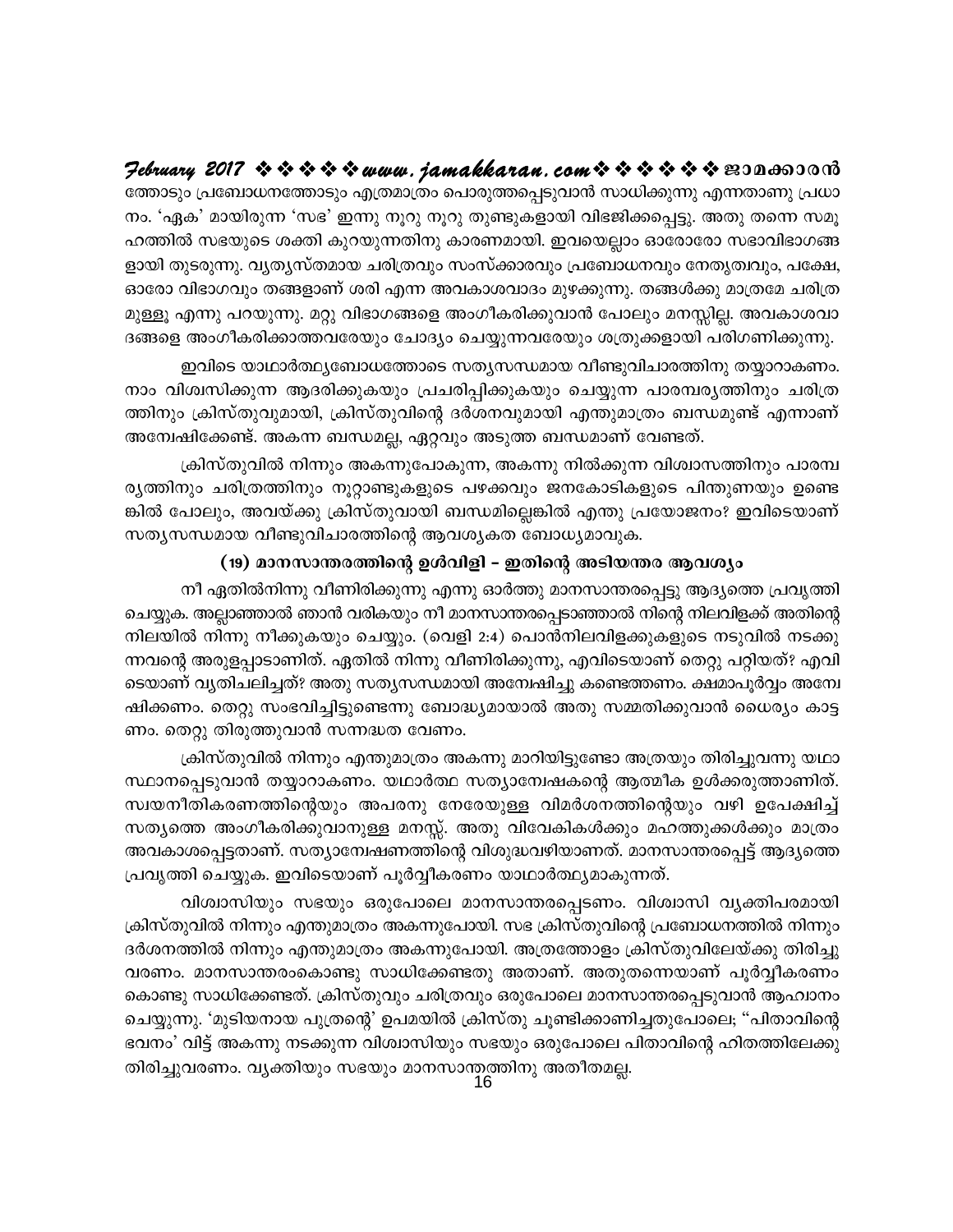#### Hebruary 2017  $\rightsquigarrow \rightsquigarrow \rightsquigarrow \rightsquigarrow$  www.jamakkaran.com  $\rightsquigarrow \rightsquigarrow \rightsquigarrow \rightsquigarrow \rightsquigarrow$  sepands and

വ്യക്തിയിലും സഭയിലും 'നവീകരണം' 'മാനസാന്തരം' ആവർത്തിക്കപ്പെടണം. സഭ ജീർണ്ണാവസ്ഥയിലൂടെ കടന്നുപോകുവാൻ പാടില്ല. സഭ ഒരു സംഘടനയായി കൂടാ. മടുപ്പും മര വിപ്പും സഭാന്തരീക്ഷത്തിൽ നിന്നും വിട്ടുമാറണം. നിരന്തരം നവീകരിക്കപ്പെടുന്ന, പുതുക്കപ്പെ ടുന്ന അനുഭവം ഉണ്ടാകുമ്പോൾ സഭയുടെ ചൈതന്യം നിലനില്ക്കും. ആത്മീക ജീവൻ ശക്തി പ്പെടും. അതിനു മാനസാന്തരം ആവശ്യമാണ്. 'നിങ്ങൾ ബുദ്ധിയുള്ള ആരാധനയായി നിങ്ങളുടെ ശരീരങ്ങളെ ജീവനും വിശുദ്ധിയും ദൈവത്തിനു പ്രസാദമുള്ള യാഗവുമായി സമർപ്പിപ്പിൻ. ഈ ലോകത്തിനു അനുരൂപമാകാതെ നന്മയും പ്രസാദവും പൂർണ്ണതയുമുള്ള ദൈവഹിതം ഇന്നതെന്നു തിരിച്ചറിയേണ്ടതിനു മനസ്സുപുതുക്കി രൂപാന്തരപ്പെടുവിൻ' എന്നാണു പൗലോസ് പ്രബോധിപ്പി ച്ചത്. പൗലോസ് എഴുതുന്നു: 'ഈ വാഗ്ദത്തങ്ങൾ നമുക്കു ഉള്ളതുകൊണ്ടു നാം ജഡത്തിലെയും ആത്മാവിലെയും സകല കന്മഷവും നീക്കി നമ്മെത്തന്നെ വെടിപ്പാക്കി ദൈവഭയത്തിൽ വിശു ദ്ധിയെ തികെച്ചുകൊൾക്' മാനസാന്തരത്തിന്റെ ഈ ആഹ്വാനം ആധുനിക സഭ ഗൗരവപൂർവ്വം ഉൾക്കൊള്ളേണ്ടതുണ്ട്.

#### (20) അന്ത്യനാളുകളിലും - പ്രത്യാശയുടെ പ്രതിധ്വനി

ക്രിസ്തു വീണ്ടും വരും എന്നതു സഭയുടെ ഭാഗൃകരമായ പ്രത്യാശയാണ്. 'നമ്മുടെ പൗര ത്വമോ സ്വർഗ്ഗത്തിൽ ആകുന്നു; അവിടെ നിന്ന് കർത്താവായ യേശുക്രിസ്തു രക്ഷിതാവായി വരും' എന്നു നാം കാത്തിരിക്കുന്നു എന്നു പൗലൊസ് എഴുതി. 'പ്രത്യാശാ നിവൃത്തിയെ ആത്മാവി നാൽ കാത്തിരിക്കുന്നു' എന്ന പ്രസ്താവനയും ചിന്താർഹമാണ്. ക്രിസ്തുവിന്റെ വരവിനുവേണ്ടി കാത്തിരിക്കുകയാണ് സഭ. ഇന്നു സഭയ്ക്കു നിർവ്വഹിക്കുവാൻ ഇവിടെ പ്രത്യേക ദൗത്യം ഉണ്ട്. 'നിങ്ങൾ ലോകത്തിന്റെ വെളിച്ചമാകുന്നു.' എന്നാണ് ക്രിസ്തു പറഞ്ഞത്. ഓരോ വിശ്വാസിയും ലോകത്തിന്റെ വെളിച്ചമാണ്. ക്രിസ്തുവിന്റെ സഭ ലോകത്തിന്റെ വെളിച്ചമാകണം. മൂന്നാം സഹ സ്രാബ്ദത്തിലെ സഭ ഭൗതികമായി പുരോഗതിയുടെ വഴിയിലാണ് എന്നതിനു സംശയമില്ല. ലോകത്തിന്റെ പുരോഗതി സഭയ്ക്കും അവകാശപ്പെട്ടതു തന്നെ. ലോകം പുരോഗതി സഭയ്ക്കും അവകാശപ്പെട്ടതു തന്നെ. ലോകം പുരോഗതിയിൽ നിന്നും പുരോഗതിയിലേക്കു കുതിക്കുന്നു എന്നു പറയുമ്പോൾ തന്നെ, പുരോഗതിക്കൊപ്പം പുതിയ പ്രശ്നങ്ങളും ലോകത്തെ വേട്ടയാടുന്നു.

ആഗോളവത്ക്കരണവും സ്വകാര്യവത്ക്കരണവും ഭീകരവാദവും അവയിൽ ചിലതാണ്. സൈബർയുഗത്തിൽ സൈബർ കുറ്റകൃത്യങ്ങൾ വർദ്ധിക്കുന്നു. ഇൻഫർമേഷൻ ടെക്നോളജിയുടെ നേട്ടങ്ങളും സാദ്ധ്യതകളും സഭ വിവിധ പ്രവർത്തന രംഗങ്ങളിൽ പ്രയോജനപ്പെടുത്തുന്നുണ്ട്. പ്രിന്റ്–ഇലക്ട്രോണിക്സ് മീഡിയരംഗങ്ങളിൽ അത്ഭുതകരമായ പുരോഗതിയാണ് കൈവരിച്ചിട്ടു ള്ളത്. വെബ്സൈറ്റുകളും ഇന്റർനെറ്റു സൗകര്യങ്ങളും ഉപഗ്രഹചാനലുകളും റ്റി.വി.സാദ്ധ്യതകളും സഭ പ്രയോജനപ്പെടുത്തുന്നുണ്ട്. ലോകത്തിന്റെ പുരോഗതിയ്ക്കൊപ്പം പുരോഗമിക്കുവാൻ സഭ സന്നദ്ധത പ്രകടിപ്പിക്കുന്നു. ഇതു പ്രതീക്ഷ പകരുന്ന അനുഭവമാണ്.

പക്ഷെ, ലോകം ഇന്നു പുതിയ പുതിയ പ്രശ്നങ്ങൾ അഭിമുഖീകരിക്കുന്നു. ആഗോള വ്യാപ കമായി സഭയ്ക്കും ഇതേ പ്രശ്നങ്ങൾ അഭിമുഖീകരിക്കേണ്ടി വരുന്നു. മനുഷ്യന്റെ അടിസ്ഥാന പ്രശ്നങ്ങൾക്കു ഇന്നും പരിഹാരം ഉണ്ടായിട്ടില്ല എന്നതാണു സത്യം. വ്യക്തിയ്ക്കു സുരക്ഷി തത്വം കുറയുന്നു. ഭീതിയും ആശങ്കയും ശക്തിപ്പെടുന്നു. സുരക്ഷിതത്വബോധം നഷ്ടമാവുന്നു. അക്രമവും അഴിമതിയും അനീതിയും കൊള്ളയും കൊലപാതകവും വർദ്ധിക്കുന്നു. സ്ത്രീപീഡ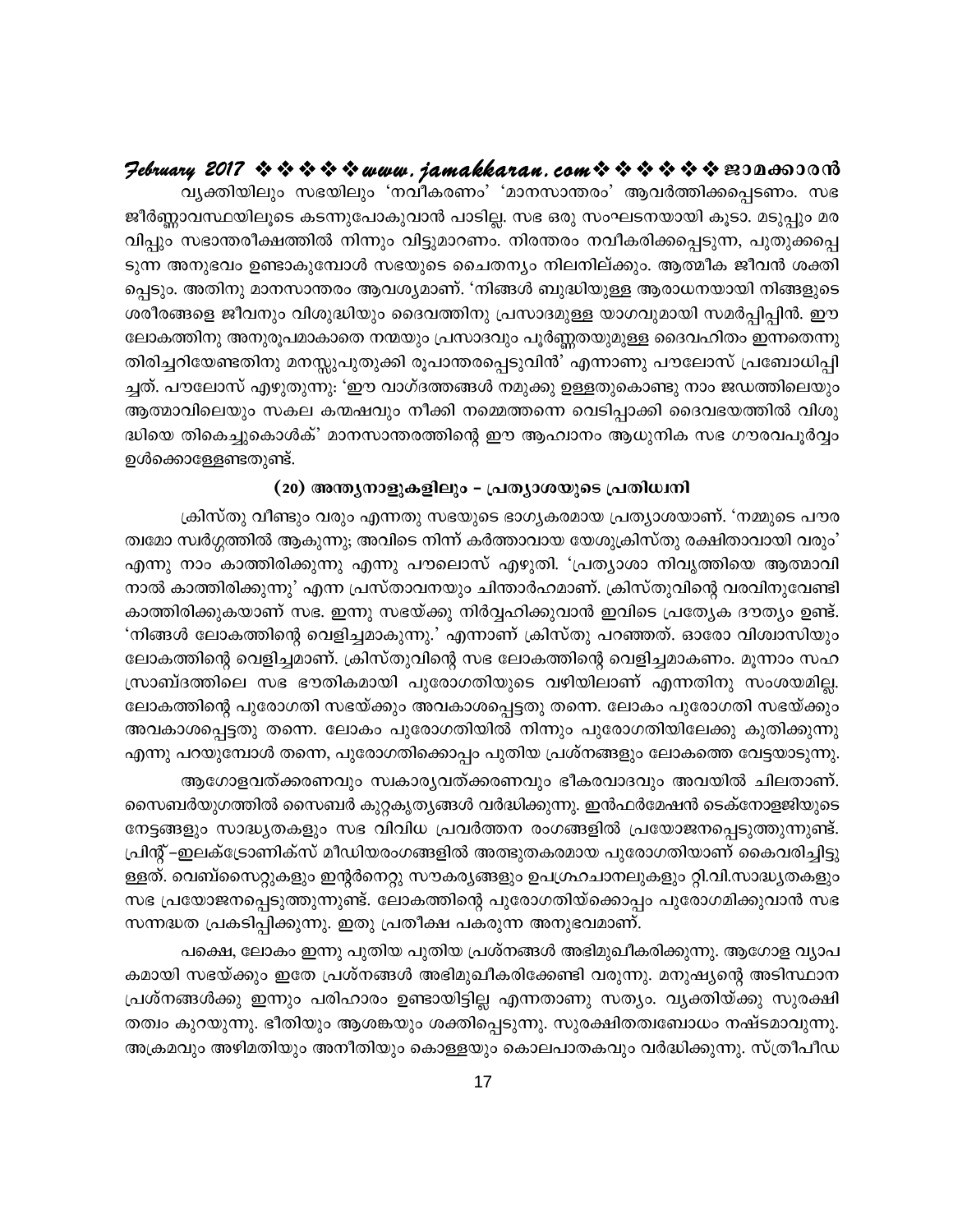$\mathcal P$ ebruary 2017  $\rightsquigarrow \rightsquigarrow \rightsquigarrow \rightsquigarrow$  www.jamakkaran.com  $\rightsquigarrow \rightsquigarrow \rightsquigarrow \rightsquigarrow \rightsquigarrow$  nononono നങ്ങൾ വർദ്ധിക്കുന്നു. ലൈംഗിക കുറ്റകൃത്യങ്ങൾ കൂടുന്നു, ലഹരി പദാർത്ഥങ്ങളുടെ ഉപയോഗം വ്യാപകമാകുന്നു. ഒരു ഭാഗത്തു സമ്പത്തിന്റെയും സമൃദ്ധിയുടെയും കളിവിളയാട്ടങ്ങൾ. മറുവ ശത്ത് പട്ടിണി കിടന്ന് മരിക്കുന്നവർ, ചികിത്സാ സൗകര്യം നിഷേധിക്കപ്പെടുന്നതുകൊണ്ടു മരി ക്കുന്നവർ, തല ചായിക്കുവാൻ ഇടമില്ലാത്തവർ, മനോരോഗികൾ, ആഗോളതലത്തിൽ യുദ്ധഭീതി. ആർക്കും ആരേയും വിശ്വാസമില്ല. ധാർമ്മികവും സാന്മാർഗ്ഗികവുമായ മൂല്യങ്ങൾ അവഗണിക്ക പ്പെടുന്നു. ഇവിടെ ഇരുൾ വ്യാപിക്കുകയാണ്. അന്ധകാര ശക്തികൾ ലോകത്തെ വേട്ടയാടുന്നു. ഇവിടെ ഓരോ ക്രിസ്തുവിശ്വാസിയും, ക്രിസ്തുവിന്റെ പകരക്കാരനായി നില്ക്കുവാൻ, പ്രതികരി ക്കുവാൻ കഴിയണം. സഭ ലോകത്തിന്റെ പ്രകാശമാകണം. ലോകത്തിനു വെളിച്ചം നൽകുവാൻ ആധുനിക സഭയ്ക്കു കഴിയുന്നുണ്ടോ?

#### (21) വെളിച്ചത്തിന്റെ വ്യാപ്തി – സഭയെ കൈവിടാത്ത കർത്താവ്

സഭ ഇന്നു 'മറ്റൊരു മതവും' മറ്റൊരു 'സംഘടന' യുമായി കെട്ടുറപ്പോടെ സമൂഹത്തിൽ മുന്നേറുവാൻ യത്നിക്കുകയാണ്, മത്സരിക്കുകയാണ്. ഇതു അപകടകരമാണ്. 'മത' ത്തിൽ നിന്നും സംഘടനയിൽ നിന്നും ക്രിസ്തുവിന്റെ സഭ മോചനം പ്രാപിക്കണം. സഭ ഒരാത്മിക പ്രധാനമാ ണ്. ജീവജലത്തിന്റെ നദികൾ ഒഴുകുന്ന ആത്മീക പ്രസ്ഥാനം. ഈ ഒഴുക്ക് നഷ്ടപ്പെട്ടു കൂടാ. അതു സംരക്ഷിക്കപ്പെടണം. മന്ദതയും മരവിപ്പും മാറണം. ഉണർവ്വ് അനുഭവപ്പെടണം. വ്യർത്ഥ മായ പാരമ്പര്യവും അർത്ഥമില്ലാത്ത ആചാരങ്ങളും അനുഷ്ഠാനങ്ങളും വിശ്വാസികളിൽ മടുപ്പു ളവാക്കിയിട്ടുണ്ട്. കൊട്ടിഘോഷിക്കുന്ന ചരിത്രങ്ങൾ അടിസ്ഥാനമില്ലാത്തവയാണെന്നു ആളുകൾ തിരിച്ചറിഞ്ഞിട്ടുണ്ട്. സഭ എന്നതു കൊണ്ടു ഇന്നും പലരും ലക്ഷ്യം വയ്ക്കുന്നത് അതൊരു 'സാമു ദായിക സംവിധാനം' മാത്രം. അതിൽ കവിഞ്ഞ പ്രതീക്ഷകൾ ആളുകൾക്കില്ല. വിശ്വാസികളെ ആകർഷിക്കുവാൻ ഇന്നു പല ദേവാലയങ്ങൾക്കും കഴിവില്ല. ദേവാലയങ്ങളിൽ നിന്നും ആളുകൾ വിട്ടുപോകുന്നു. ദേവാലയങ്ങളിലെ ചടങ്ങുകളിൽ നിന്നും വിശ്വാസികൾ വിട്ടുനില്ക്കുന്നു.

വിദേശരാജ്യങ്ങളിൽ പലയിടത്തും ക്രിസ്തീയ ദേവാലയങ്ങൾ മറ്റു മതസംഘടനകൾക്കു വില്ക്കുന്നു. പള്ളികൾ പൂട്ടിക്കിടക്കുന്നു. കേരളത്തിലും പള്ളി വഴക്കുകൾ മൂലം പട്ടിണികിട ക്കുന്ന ദേവാലയങ്ങളുണ്ട്. ഇവിടെ എല്ലാം അടിസ്ഥാനപരമായി ഒരേ ഒരു പ്രശ്നം മാത്രമാണുള്ള ത്. സഭ 'മറ്റൊരു മതവും സംഘടന' യുമായി അധഃപതിച്ചു. സഭയിൽ ഒഴുകിയിരുന്ന ജീവജലന ദികൾ വറ്റിവരണ്ടു. അർത്ഥമില്ലാത്ത പാരമ്പര്യങ്ങളും ആചാരങ്ങളും ഈ ഒഴുക്കിനെ ഇല്ലാതാക്കി യത്. ആത്മികദാഹവും ദർശനവും ഉള്ള ജനം ഇതിനു എതിരാണ്. അവർ ജീവജലനദികൾ തേടു ന്നു. ദേവാലയങ്ങളിൽ നിന്നും ആളുകൾ വിട്ടുപോകുന്നുണ്ടാകും. പക്ഷേ, "ദേവാലയത്തേക്കാൾ വലിയവനായ" ക്രിസ്തുവിൽ നിന്നും ആരും വിട്ടുപോകുന്നില്ല. "ഞങ്ങൾ നിന്നെ വിട്ടു എവിടെ പോകണം? നിന്റെ പക്കൽ ജീവന്റെ വചനമുണ്ടല്ലോ"? എന്നാണ് ക്രിസ്തുവിന്റെ ശിഷ്യന്മാർ പ്ര തികരിച്ചത്.

ഇന്ന് "ദേവാലയം" ക്രിസ്തുവിനേക്കാൾ ഉയരത്തിലെത്തിയിരിക്കുന്നു. "ദേവാലയ" ത്തേക്കാൾ ചെറുതായി തീർന്നു ക്രിസ്തു. ദേവാലയ സംവിധാനങ്ങൾക്ക് ക്രിസ്തുവിനെ ഉൾക്കൊ ള്ളാനാവാതായി. ക്രിസ്തു പല ഇടത്തും പുറന്തള്ളപ്പെട്ടു. 'ക്രിസ്തു സഭയ്ക്കു പുറത്തു' വാതിൽക്കൽ നില്ക്കുന്ന സ്ഥിതിയിൽ സഭ അധഃപതിച്ചു. ഇന്നിതാണ് സംഭവിച്ചത്. ക്രിസ്തു ദേവാലയത്തിൽ നിന്നും പുറത്താക്കപ്പെട്ടപ്പോൾ, ജീവന്റെ വചനത്തിനു വില കല്പിക്കുന്നവർ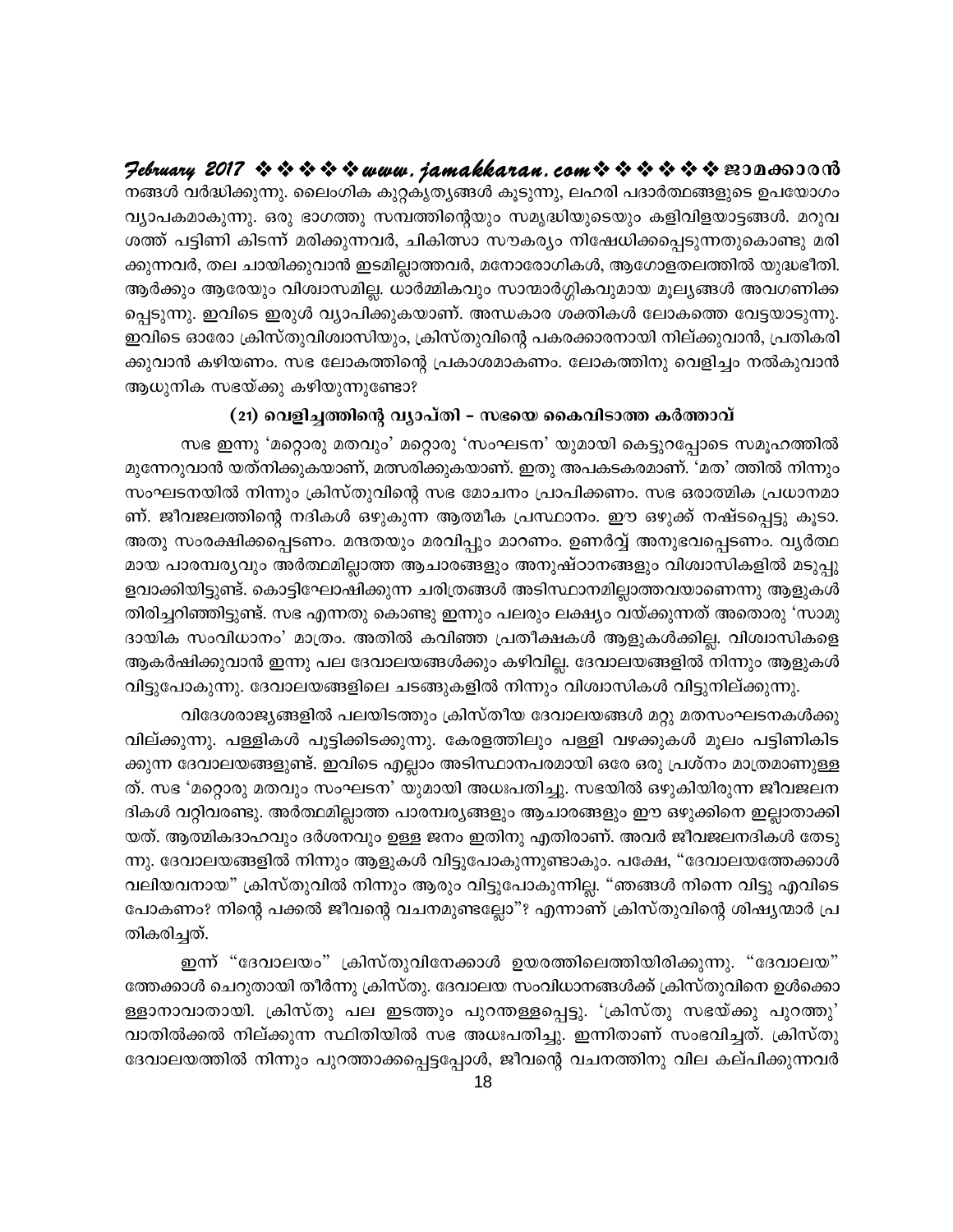## Jebruary 2017 ☆☆☆☆☆ www.jamakkaran.com☆☆☆☆☆☆ 201000000

ക്രിസ്തുവിനൊപ്പം പുറത്തുപോയി. അവർ ദേവാലയത്തിൽ ഇല്ലെങ്കിലും ദേവാലയത്തിനു പുറത്ത് ക്രിസ്തുവിനൊപ്പം ക്രിസ്തുവിനു ചുറ്റും ചേർന്നു നില്ക്കുകയാണ്. ക്രിസ്തുവിനു ചുറ്റും നില്ക്കുന്ന സമൂഹം ദേവാലയത്തേക്കാൾ വലുതായിത്തീർന്നിരിക്കുന്നു. ഇതു നാം കണ്ടുകൊ ണ്ടിരിക്കുന്ന കാഴ്ചയാണ്.

#### (22) വിശുദ്ധിയുടെ വഴി – നാം പോകേണ്ടത്

ജനം ദേവാലയത്തിൽ നിന്നും വിട്ടുപോകാതെ നില്ക്കണം എന്ന് ആഗ്രഹിക്കുന്നവർ ക്രിസ്തുവിനെ ദേവാലയത്തിലേയ്ക്കു തിരിച്ചുകൊണ്ടുവരികയാണ് വേണ്ടത്. ക്രിസ്തുവിനെ ഉൾക്കൊള്ളാത്ത, ക്രിസ്തുവിനെ അംഗീകരിക്കാത്ത, ക്രിസ്തുവിന്റെ കർത്തൃത്വം അംഗീകരിക്കാത്ത ദേവാലയം ആർക്കു വേണം എന്നു ചിന്തിക്കുവാൻ പ്രബുദ്ധരായ വിശ്വാസികൾ ഇന്നു തയ്യാറായി കഴിഞ്ഞിരിക്കുന്നു. സമ്പത്തിന്റെയും പ്രതാപത്തിന്റെയും പ്രൗഡിയുടെയും പ്രതീകമായി ദേവാല യങ്ങൾ മാറുന്നു. സഭകൾ തീരുന്നു. ഇങ്ങനെ പുറമേയുള്ളതുകൊണ്ടു പ്രയോജനമില്ല. ഇരുപതു നൂറ്റാണ്ടുകൾക്കു മുമ്പ് ക്രിസ്തു യെരുശേലം ദേവാലയത്തിന്റെ ശുദ്ധീകരണത്തിനു തയ്യാറായതു പോലെ ഈ മൂന്നാം സഹസ്രാബ്ദത്തിൽ ഒരു ദേവാലയ ശുദ്ധീകരണത്തിനും നാം തയ്യാറാകേ ണം, ക്രിസ്തുവിന്റെ പ്രബോധനത്തിനും ദർശനത്തിനും വിരുദ്ധമായി ദേവാലയത്തിൽ കയറിക്കൂ ടിയിരിക്കുന്ന വചനവിരുദ്ധമായ പ്രവണതകളെയും ആചാരന്നുഷ്ഠാനങ്ങളെയും പുറത്തുകളയു വാൻ തയ്യാറാകണം. വാണിജ്യവത്ക്കരണത്തിൽ നിന്നും ദേവാലയത്തെ മോചിപ്പിക്കണം. ലോക വുമായി വിലപേശുവാനുള്ള മാധ്യമമായി ദേവാലയം ദുരുപയോഗിക്കപ്പെട്ടുകൂടാ. വചനാധിഷ്ഠി തമായ ദേവാല, സഭാശുദ്ധീകരണത്തിനു ഇന്നു സഭാനേതൃത്വം തയ്യാറാകേണം. അങ്ങനെ വന്നാൽ ഒരു ദേവാലയവും പൂട്ടിയിടുവാൻ ലോകം അനുവദിക്കുകയില്ല.

'ചരിത്ര' മെന്നും 'പാരമ്പര്യ' മെന്നും പറഞ്ഞ് ഇല്ലാ വചനങ്ങളിൽ പഠിപ്പിക്കുന്നതും, എഴുതി പ്രചരിപ്പിക്കുന്നതും മതിയാക്കണം. ചരിത്രത്തെ ചരിത്രമായും പാരമ്പര്യത്തെ പാരമ്പര്യമായും അംഗീകരിക്കണം. ഇല്ലാ വചനങ്ങൾക്ക്, ചരിത്രബോധവും യുക്തിവിചാരവും ഉള്ള പ്രബുദ്ധരായ ആധുനിക ജനതയിൽ ഇന്നു മറ്റൊരു സ്ഥാനവുമില്ല. അവർ യാഥാർത്ഥ്യബോധത്തോടെ ക്രിസ്തു ദർശനത്തിൽ പഠനങ്ങൾ വിവേചിക്കുന്നു. നൂറ്റാണ്ടുകളുടെ പഴക്കമുണ്ടെങ്കിലും ജനകോടികളുടെ പിന്തുണ ഉണ്ടെങ്കിലും 'ചരിത്ര' ത്തിന്റെയും 'പാരമ്പര്യ' ത്തിന്റെയും മറവിൽ പ്രചരിപ്പിച്ചു വരുന്ന 'ഇല്ലാവചനങ്ങൾ' തന്നെയാണ്. അവയെ പിഴുതെടുത്തു ദൂരെ എറിയുവാൻ ധീരത കാട്ടണം. ദൈവവചനത്തിനും അപ്പൊസ്തലിക പ്രബോധനത്തിനും ക്രിസ്തു ദർശനത്തിനും അർഹിക്കുന്ന പ്രാധാന്യം നൽകണം. അടിസ്ഥാനപരമായി ഈ നിലയിൽ ഒരു ശുദ്ധീകരണത്തിനു തയ്യാറാ യാൽ, സഭാവിഭാഗങ്ങൾക്കിടയിൽ പണിതുയർത്തിയിരിക്കുന്ന അകൽച്ചയുടെയും ഇടർച്ചയുടെയും വൻമതിലുകൾ താനെ തകർന്നു വീഴും. ഭിന്നതയുടെ അരൂപി പരാജയപ്പെടും.

വിഭാഗീയതയും വർഗ്ഗീയതയും ശത്രുതയും കാലഹരണപ്പെടും. വിശ്വാസികളും സഭകളും ഐക്യപ്പെടും. പരസ്പരമുള്ള പോരാട്ടങ്ങളും യുദ്ധങ്ങളും അവസാനിക്കും. വിശ്വാസികളുടെയും, സഭകളുടെയും ഐക്യം യാഥാർത്ഥ്യമാകുന്നതിന് ക്രിസ്തുവിനോടും ക്രിസ്തുവിന്റെ പ്രബോധ നങ്ങളോടും മാനസികമായും വിചാരപരമായും വിശ്വാസപരമായും യോജിക്കുവാൻ വിശ്വാസി കൾക്കും സഭകൾക്കും സാധിക്കണം. അത്തരം ഒരു സാഹചര്യം ഉണ്ടായാൽ സഭ ലോകത്തിൽ എതിരറ്റ ആത്മീക ശക്തിയായി വെളിപ്പെടും.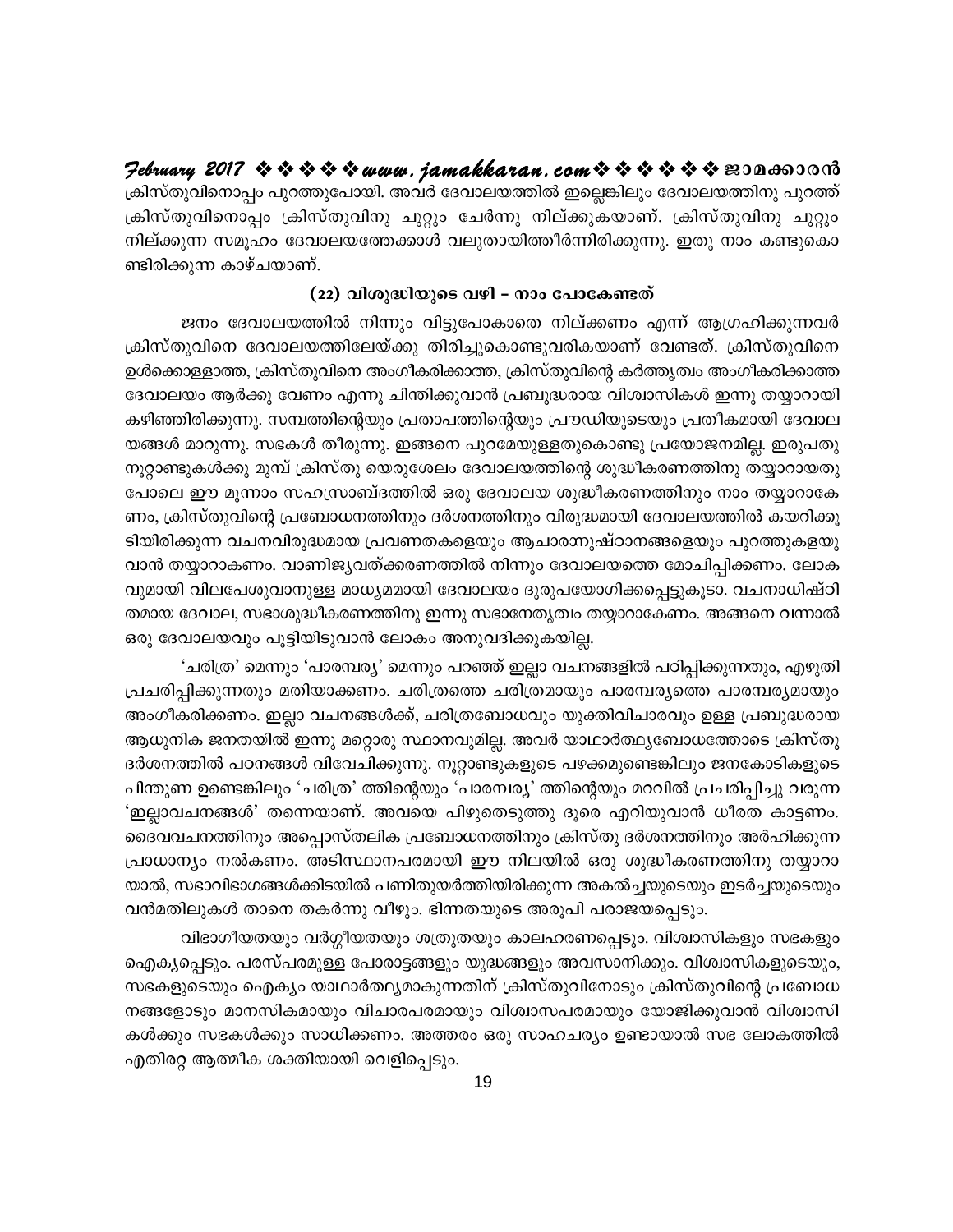## 

.<br>അന്ത്യോകൃയിൽ വച്ചാണ് ക്രിസ്തുവിന്റെ ശിഷ്യന്മാർക്കു ക്രിസ്ത്യാനികൾ എന്ന പേര് ലഭിച്ചത്. അന്ന് അതു പരിഹാസ്യചുവയുള്ള ഒരു ഇരട്ടപ്പേരായിരുന്നു. പക്ഷേ, തത്വത്തിൽ ക്രിസ്തു വിനെ അനുകരിക്കുന്നവർ എന്ന് അതിനു അർത്ഥം വന്നു. ക്രിസ്തുവിനെ അനുകരിക്കുന്നവർ. സമൂഹം അവരെ ആദരിച്ചു.; അംഗീകരിച്ചു. ക്രിസ്ത്യാനി എന്നാൽ അതിലൊരു പ്രത്യേകത ഉള്ള തായി സമൂഹം മനസ്സിലാക്കി. ക്രിസ്ത്യാനിയായ സമൂഹത്തിനു വിശ്വാസമാണ്. ക്രിസ്തുവിശ്വാ സയെ അപ്പൊസ്തലനായ പൗലൊസ് വിശേഷിപ്പിച്ചത് ക്രിസ്തുവിന്റെ സ്ഥാനപതി എന്ന നിലയി ലാണ്. സമൂഹത്തിൽ ക്രിസ്തുവിനു പകരക്കാരൻ. എത്ര മഹത്തായ ദൗതൃവും ശ്രേഷ്ഠമായ പദ വിയും ആകർഷകമായ ജീവിതശൈലിയുമാണത്. ക്രിസ്തുവിന്റെ പകരക്കാരനിലൂടെ സമൂഹം ക്രിസ്തുവിനെ കാണുന്നു.

അന്ത്യോകൃയിൽ നിന്നും ക്രിസ്ത്യാനികൾ ബഹുദൂരം പിന്നിട്ടു. അതിസാഹസികമായ യാത്ര. പീഡനങ്ങളുടെയും പരിശോധനകളുടെയും വെല്ലുവിളികളുടെയും ഭീഷണികളുടെയും വഴികളിലൂടെ അവർ ജേതാക്കളെപ്പോലെ നടന്നുപോയി. അതൊരു മുന്നേറ്റം തന്നെയായിരുന്നു. ഇന്നു ലോകമെങ്ങും ക്രിസ്ത്യാനികൾ ഉണ്ട്. ഭൂമിയുടെ അതിരുകളെ ക്രിസ്തുവിന്റെ സന്ദേശം കീഴ്പ്പെടുത്തുന്നു.

അഭിമാനപൂർവ്വം ഈ ജൈത്രയാത്രയുടെ കഥകൾ പറയുകയാണ് നാം. നേട്ടങ്ങളുടെ പട്ടി കകൾ നിരത്തുകയാണ്. ഇന്നു നമുക്ക് എല്ലാം ഉണ്ട്. ആകാശത്തിലേയ്ക്കു കുതിക്കുന്ന വമ്പൻ കത്തീഡ്രലുകൾ. കോടികൾ മുടക്കി പണിതുയർത്തുന്ന കൂറ്റൻ കെട്ടിടങ്ങൾ. മഹത്തായ സ്ഥാപന ങ്ങൾ. പാരമ്പരൃത്തിൽ കാലൂന്നി നില്ക്കുന്ന പുരാതന സിംഹാസനങ്ങൾ. സമർത്ഥരായ സഭാനേ തൃത്വം. ദൈവശാസ്ത്രവിദ്യാപീഠങ്ങൾ, സജീവമായ സുന്നഹദോസുകൾ. ആഘോഷങ്ങൾ. എല്ലാം നമുക്കുണ്ട്. പക്ഷേ ആളുകൾ ഇന്നും അലയുന്നതു ക്രിസ്തുവിനെ തേടിയാണ്. എവിടെ ക്രിസ്തു? എന്ന ചോദ്യമാണ് ഇന്നും പ്രതിധ്വനിക്കുന്നത്. ദേവാലയങ്ങളിലും സുന്നഹദോസുകളിലും വൈദ്യ ശാസ്ത്രവിദ്യാപീഠങ്ങളിലും സിംഹാസനങ്ങളിലും കൂറ്റൻ കെട്ടിടങ്ങളിലും സ്ഥാപനങ്ങളിലും സമൂ ഹത്തിനു ക്രിസ്തുവിനെ കാണാൻ കഴിയുന്നില്ല. ഇവയ്ക്കൊന്നും ക്രിസ്തുവിനെ വെളിപ്പെടു ത്തുവാൻ കഴിയുന്നില്ലെങ്കിൽ, ഇവയെ നേട്ടം എന്നു വിശേഷിപ്പിക്കാനാവുമോ? ക്രിസ്തു എവിടെ എന്ന ചോദ്യം, ക്രിസ്തുവിനുവേണ്ടിയുള്ള അന്വേഷണം സമൂഹത്തിൽ ശക്തിപ്പെടുകയാണ്. പര സ്പരം വെല്ലുവിളിക്കുന്ന വിവിധ ക്രൈസ്തവ സമുദായങ്ങളുടെ പ്രതിനിധികളെ സമൂഹം കാണു ന്നുണ്ട്. ക്രിസ്ത്യാനികളെ കാണുവാനില്ല. അന്ത്യോകൃയിൽ കണ്ട ക്രിസ്ത്യാനികളെ ഇന്നു കാണു വാൻ ലോകം ആഗ്രഹിക്കുന്നു. ക്രിസ്ത്യാനി ക്രിസ്തുവിന്റെ പകരക്കാരനാകണം, സ്ഥാനപതി യാകണം. ആ നിലയിൽ ആധുനിക സമൂഹത്തിൽ ക്രിസ്തുവിന്റെ സാക്ഷ്യം വഹിക്കുവാൻ, സമു ദായ–സംഘടനാ ബന്ധങ്ങൾക്കതീതമായി ഓരോ ക്രിസ്ത്യാനിക്കും സാധിക്കണം.

#### കർത്തൻ വരവിൽ കാണപ്പെടുവാൻ

ഇവിടെ എല്ലാം ഫലത്തിൽ സംഭവിക്കുന്നതു പൂർവ്വീകരണമാണ്. മൂന്നാം സഹസ്രാബ്ദ ത്തിലെ സഭ പൂർവ്വീകരണം സാധിച്ച സഭയാകണം. ആദിമ ക്രൈസ്തവ സമൂഹത്തിന്റെ വ്യക്തി ത്വത്തിലേക്കും പ്രബോധനത്തിലേക്കും ശൈലിയിലേക്കും പുനരൈക്യപ്പെട്ട, യഥാസ്ഥാനപ്പെട്ട സഭ. ഈ ദിശാബോധമാണ് ആധുനിക സഭയ്ക്കു ലഭിക്കേണ്ടത്. മറ്റൊരു വഴിയിലേക്കു സഭയെ തിരിച്ചുവിടരുത്. പൗലൊസിന്റെ വാക്കുകൾ ശ്രദ്ധിക്കുക. "ക്രിസ്തുവിന്റെ കൃപയാൽ നിങ്ങളെ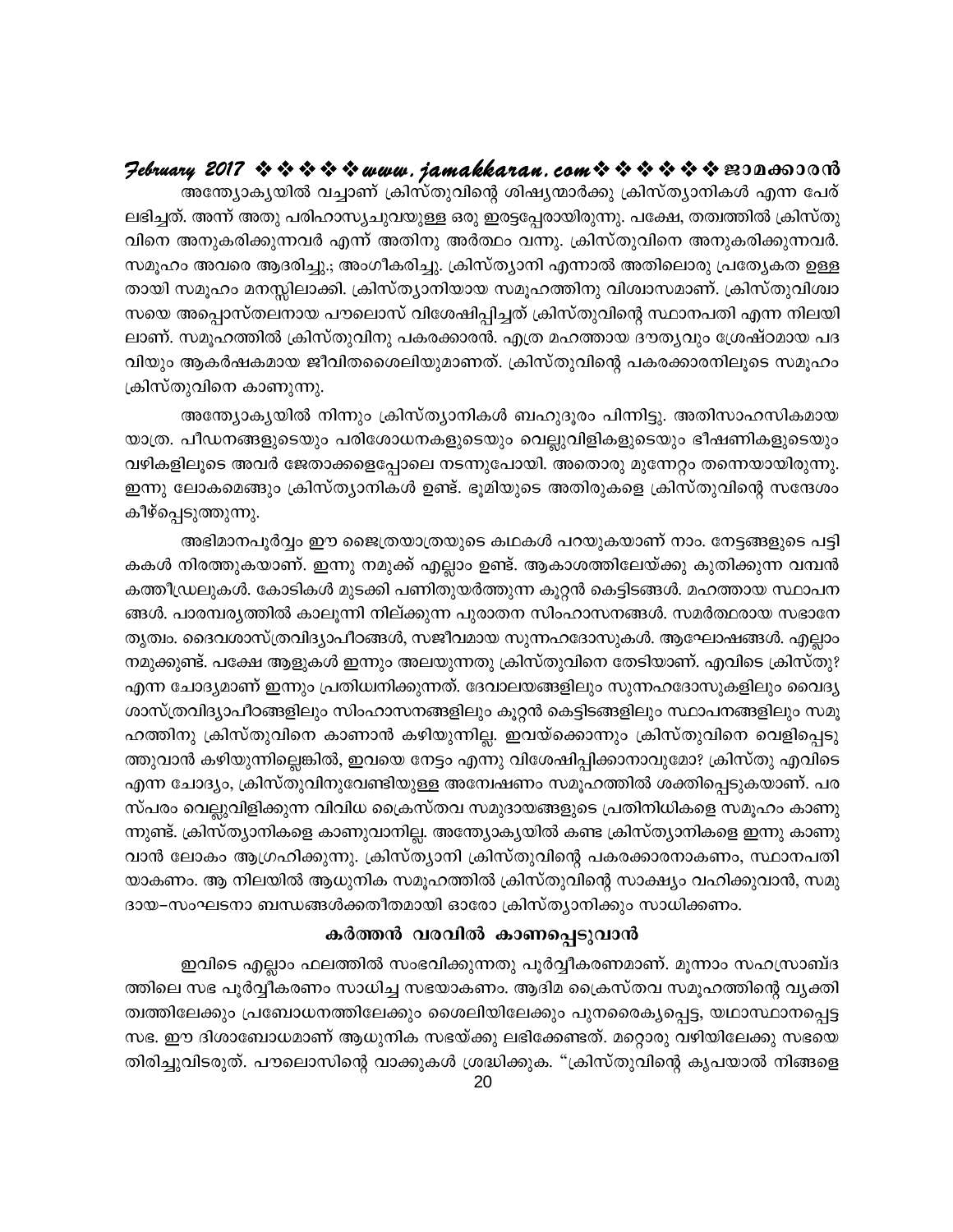## $\mathcal{P}$ ebruary 2017  $\rightsquigarrow \rightsquigarrow \rightsquigarrow \rightsquigarrow www.$  jamakkaran.com $\rightsquigarrow \rightsquigarrow \rightsquigarrow \rightsquigarrow \rightsquigarrow \rightsquigarrow \text{exon}$

വിളിച്ചവനെ വിട്ട് നിങ്ങൾ ഇത്ര വേഗത്തിൽ വെറൊരു സുവിശേഷത്തിലേക്കു മറിയുന്നതു കൊണ്ട് ഞാൻ ആശ്ചര്യപ്പെടുന്നു. അതു വേറൊരു സുവിശേഷം എന്നല്ല. ചിലർ നിങ്ങളെ കലക്കി ക്രിസ്തു വിന്റെ സുവിശേഷം മറിച്ചു കളയുവാൻ ഇച്ഛിക്കുന്നു എന്നത്രേ. എന്നാൽ ഞങ്ങൾ നിങ്ങളോടു അറിയിച്ചതിനു വിപരീതമായി ഞങ്ങൾ ആകട്ടെ സ്വർഗ്ഗത്തിൽ നിന്നു ഒരു ദൂതനാകട്ടെ നിങ്ങ ളോടു സുവിശേഷം അറിയിച്ചാൽ അവൻ ശപിക്കപ്പെട്ടവൻ. ഞങ്ങൾ മുൻ പറഞ്ഞതുപോലെ ഞാൻ ഇപ്പോൾ പിന്നെയും പറയുന്നു: നിങ്ങൾ കൈക്കൊണ്ട സുവിശേഷത്തിനു വിപരീതമായി ആരെങ്കിലും നിങ്ങളോടു സുവിശേഷം അറിയിച്ചാൽ അവൻ ശപിക്കപ്പെട്ടവൻ. ഇപ്പോൾ ഞാൻ മനുഷ്യരെയോ ദൈവത്തെയോ സന്തോഷിപ്പിക്കുന്നത്? അല്ല ഞാൻ മനുഷ്യരെ പ്രസാദിപ്പിക്കു വാൻ നോക്കുന്നുവോ? ഇന്നും ഞാൻ മനുഷ്യരെ പ്രസാദിപ്പിക്കുന്നു എങ്കിൽ ക്രിസ്തുവിന്റെ ദാസനായിരിക്കയില്ല." പൗലൊസിന്റെ ഈ ചിന്തയുടെ ഗൗരവം ആധുനിക ക്രൈസ്തവ സമൂഹം ഉൾക്കൊള്ളണം. അതിനോടു നീതി പുലർത്തുവാൻ സാധിക്കണം. "ഞാൻ നിങ്ങളെക്കുറിച്ചു ദൈവത്തിന്റെ എരിവോടെ എരിയുന്നു. ഞാൻ ക്രിസ്തു എന്ന ഏകപുരുഷന് നിങ്ങളെ നിർമ്മല കന്യകയായി ഏല്പിക്കുവാൻ വിവാഹനിശ്ചയം ചെയ്തിരിക്കുന്നു. എന്നാൽ സർപ്പം ഹവ്വായെ ഉപായത്താൽ ചതിച്ചതുപോലെ നിങ്ങളുടെ മനസ്സ് ക്രിസ്തുവിനോടുള്ള ഏകാഗ്രതയും നിർമ്മല തയും വിട്ട് വഷളായിപ്പോകുമോ എന്നു ഞാൻ ഭയപ്പെടുന്നു." ആധുനിക സഭ ക്രിസ്തുവിൽ നിന്നും ക്രിസ്തുവിന്റെ പ്രബോധനങ്ങളിൽ നിന്നും ഏറെ അകന്നുപോയി. ആദിമസഭയുടെ പ്രബോ ധനത്തിലേക്കും വിശുദ്ധിയിലേക്കും ആധുനിക സഭ മടങ്ങിവരണം. ആധുനിക സഭയ്ക്കു ഇന്നു ആവശ്യം പൂർവ്വികരണമാണ്. പൂർവ്വീകരണത്തിനു വേണ്ടിയുള്ള സത്യസന്ധമായ മടക്കയാത്ര ഇന്ന് ആരംഭിക്കാം. ദൈവവചനത്തിന്റെ വർദ്ധിതമായ പ്രകാശത്തിൽ ഇവിടെ, ഇതാ ആ വഴി തെളിഞ്ഞു കിടക്കുന്നു. - Selected

## **OFFERINGS**

നിങ്ങൾ അയച്ച M.O, ചെക്ക്, ഡ്രാഫ്റ്റ് വഴിയായുള്ള പണങ്ങൾ കിട്ടി. അതി ന്റെ രസീതുകളും മറുപടികളും എഴുതി അറിയിച്ചിട്ടുണ്ട്. ഓൺലൈൻ ബാങ്ക് വഴി യായി അയച്ച പണത്തിന് മാത്രം മറുപടി നിങ്ങൾക്ക് അയക്കാൻ സാധിച്ചിട്ടില്ല. ബാങ്ക് വഴിയായി പണം അയ്ക്കുന്നവർ പണം അയച്ചവിവരവും അഡ്രസും ഫോൺനമ്പറും എനിയ്ക്ക് അയച്ചാൽ മാത്രമേ പണമയച്ചവർ ആരെന്ന് എനിക്കറി യാൻ സാധിക്കൂ. എന്നാലേ നിങ്ങൾക്ക് രസീതും മറുപടിയും അയക്കാൻ സാധി ക്കുകയുള്ളൂ. ഈ ദൈവവേലയിൽ പണം അയച്ച് സഹായിച്ച എല്ലാവർക്കും അച്ച ന്മാർക്കും നന്ദി രേഖപ്പെടുത്തിക്കൊള്ളുന്നു.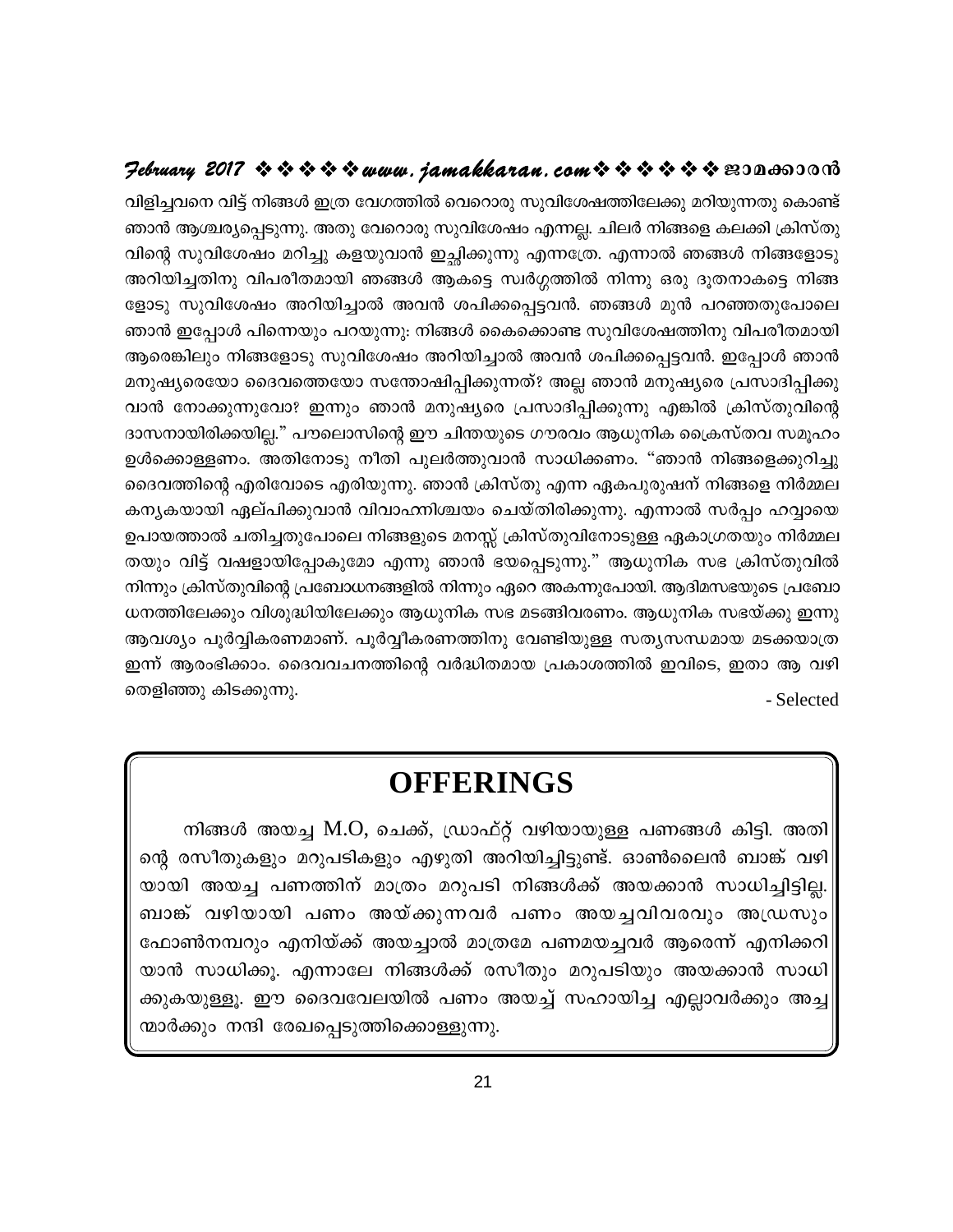# പുറപ്പാട് പുസ്തകം

ബൈബിളിലെ രണ്ടാമത്തെ പുസ്തകം. എബ്രായയിൽ വ്എല്ലെഹ് ഷ്മോത് (പേരുകളാവി തു) എന്നും ചുരുക്കി ഷ്മോത് (പേരുകൾ) എന്നും വിളിക്കുന്നു. സെപ്റ്റ്വജിന്റാണ് പുറപ്പാട് എന്ന പേര് വിഷയാടിസ്ഥാനത്തിൽ നല്കിയത്. ഉല്പത്തി ആരംഭങ്ങളുടെ പുസ്തകവും പുറപ്പാടു വീണ്ടെ ടുപ്പിന്റെ പുസ്തകവുമാണ്. ഉല്പത്തി പുസ്തകത്തിലെ മൂന്നു വലിയ പ്രവചനങ്ങൾ പുറപ്പാടിൽ നിറവേറിയതായി രേഖപ്പെടുത്തിയിട്ടുണ്ട്.

1. യിസ്രായേൽ മിസ്രയീമിൽ ഒരു വലിയ ജാതി ആകും. ഉല്പത്തി 46:3.

2. യിസ്രായേല്യർ മിസ്രയീമിൽ നാനൂറു വർഷം പ്രവാസികളായിരുന്നു ആ ദേശക്കാരെ സേവി ക്കും. ഉല്പത്തി 15:13

3. ദൈവം മിസ്രയീമിനെ വർധിക്കും. അതിന്റെ ശേഷം അവർ വളരെ സമ്പത്തോടുകൂടെ പുറ പ്പെട്ടു പോരും. ഉല്പത്തി 15:14. തന്റെ മരണക്കിടക്കയിൽ യോസഫിനു പുറപ്പാടിന്റെ പ്രത്യാശ ഉണ്ടായിരുന്നു. ഉല്പത്തി 50:24,25.

#### ഉദ്ദേശ്യം

യിസ്രായേൽ ജനത്തെ മിസ്രയീമ്യ അടിമത്തത്തിൽ നിന്നു വിടുവിച്ചു ദൈവാധിപത്യഭര ണത്തിൽ വിധേയപ്പെടുത്തുന്ന ചരിത്രം നല്കുകയാണ് പുറപ്പാടു പുസ്തകത്തിന്റെ പ്രധാന ഉദ്ദേ ശ്യം. യിസ്രായേൽ മക്കളുടെ അപ്രതീക്ഷിതമായ വർദ്ധനവിനെ വിവരിച്ചുകൊണ്ടു പുസ്തകം ആരംഭിക്കുന്നു. കഠിനമായി പീഡിപ്പിക്കപ്പെട്ട ജനം ദൈവത്തോടു നിലവിളിക്കുകയും മോശ മുഖാ ന്തരം ദൈവം അവരെ വിടുവിക്കുകയും ചെയ്തു. ചെങ്കടൽ കടന്നു ജനം സീനായി പർവ്വതത്തിൽ എത്തി. അവിടെ വെച്ചു ദൈവം അവരുമായി നിയമം ചെയ്തു അവർക്കു ന്യായപ്രമാണം നല്കി. തുടർന്നു ദൈവനിവാസമായ സമാഗമന കൂടാരത്തിന്റെ പണിയെക്കുറിച്ചുള്ള നിർദ്ദേശങ്ങൾ കൊടു ത്തു. സമാഗമനകൂടാരത്തിന്റെ സ്ഥാപനത്തോടു കൂടി പുറപ്പാടു പുസ്തകം അവസാനിക്കുന്നു.

#### ശ്രന്ഥകർത്താവ്

പരമ്പരാഗതമായ വിശ്വാസം അനുസരിച്ച് ഗ്രന്ഥകാരൻ മോശ ആണ്. ആധുനിക പണ്ഡി തന്മാരിൽ പലരും ഇതിനെ അംഗീകരിക്കുന്നില്ല. ബി.സി. 8–ാം നൂറ്റാണ്ടു മുതൽ 2–ാം നൂറ്റാണ്ടുവ രെയുള്ള കാലയളവിൽ ഉണ്ടായ ചില രേഖകളുടെ സമാഹാരമാണ് ഗ്രന്ഥപഞ്ചകത്തിലെ മറ്റു പുസ്തകങ്ങളൊടൊപ്പം പുറപ്പാടും എന്ന് അവർ കരുതുന്നു. "ഞാൻ അബ്രഹാമിനും യിസ്ഹാ ക്കിനും യാക്കോബിനും സർവ്വശക്തിയുള്ള ദൈവമായിട്ടു പ്രത്യക്ഷനായി; എന്നാൽ യഹോവ എന്ന നാമത്തിൽ ഞാൻ അവർക്കു വെളിപ്പെട്ടിട്ടില്ല." പുറ 6:13. ഇവിടെ ഒരു പുതുമയായി യഹോ വയുടെ നാമം ചേർത്തിട്ടുള്ളതായി അവർ ചുണ്ടിക്കാണിക്കുന്നു. ഈ വാകൃത്തിനു രണ്ടു വ്യാഖ്യാ നങ്ങൾ ആകാം. ഇവിടെ യഹോവയുടെ നാമം സാധാരണ നിലയിൽ ഒരു പേർ എന്ന അർത്ഥത്തി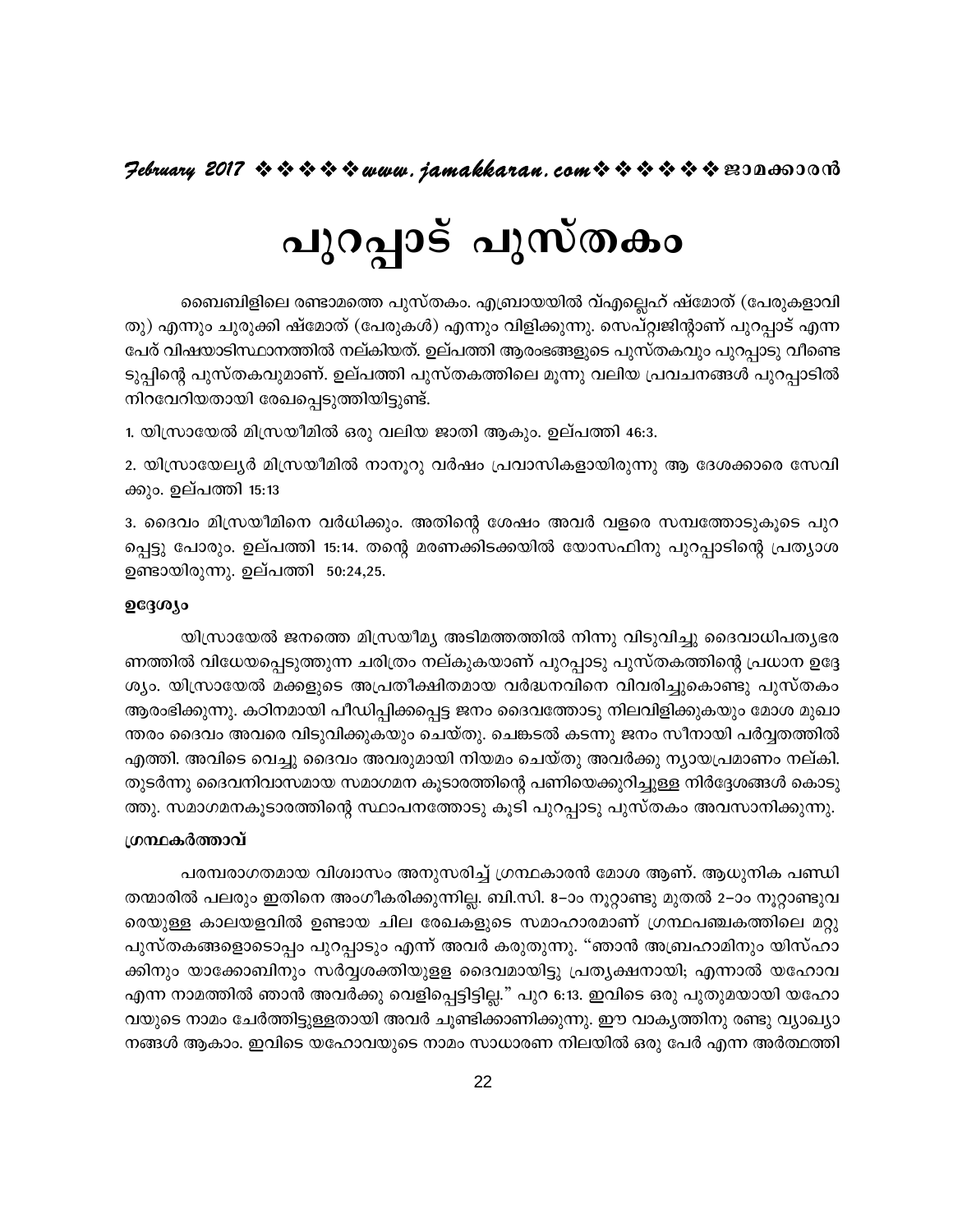February 2017  $\rightsquigarrow \rightsquigarrow \rightsquigarrow \rightsquigarrow www.$  jamakkaran. com $\rightsquigarrow \rightsquigarrow \rightsquigarrow \rightsquigarrow \rightsquigarrow \rightsquigarrow \text{exp}$ ലല്ല മറിച്ച് ഗാംഭീര്യസൂചകമായിട്ടാണ് പ്രയോഗിച്ചിട്ടുള്ളത്. "എന്നാൽ യഹോവ എന്ന നാമത്താൽ ഞാൻ അവർക്കു എന്നത്തന്നെ വെളിപ്പെടുത്തിയില്ലേ?" എന്നു ചോദ്യരൂപത്തിലുള്ള ആവരണവാ ക്യമായി അതു മനസ്സിലാക്കുന്നതിലും തെറ്റില്ല. പ്രസ്തുത ചോദ്യത്തിന്റെ ഉത്തരം 'അതേ' എന്ന

ന്ത്രേ.

പുരോഹിതമേധാവിത്വത്തിന്റെ സാധൂകരണത്തിനു വേണ്ടി പ്രസാധകന്മാർ തങ്ങൾക്കു ലഭിച്ച വിവരങ്ങളിൽ സ്വന്തം ഭാവനയ്ക്കനുസരണമായി മാറ്റങ്ങളും പരിഷ്കാരങ്ങളും വരുത്തി ക്രോഡീകരിച്ചു എന്നു വിമർശകന്മാർ വാദിക്കുന്നു. എന്നാൽ ഈ വാദം കഴമ്പില്ലാത്തതാണ്. പൗരോഹിതൃമേധാവിത്വസ്ഥാപനത്തിനു സഹായകമോ അഭിമാനകരമോ അല്ലാത്ത പല വൃക്തി ചരിത്രങ്ങളും സംഭവങ്ങളും പുറപ്പാടിലുണ്ട്. മഹാപുരോഹിതനായ അഹരോനല്ല രാഷ്ട്രീയനാ യകനായ മോശയാണ് ഗ്രന്ഥത്തിലെ വീരപുരുഷൻ. അഹരോന്റെ നേതൃത്വത്തിൽ ജനം കാളക്കു ട്ടിയെ ആരാധിച്ചത് ഇതിൽ വർണ്ണിച്ചിട്ടുണ്ട്.

## ക്രിസ്തു ജീവിക്കുന്നു; അതുകൊണ്ട് നാമും ജീവിക്കുന്നു

## കൊരിന്ത്യർ 15: 14, 13

ക്രിസ്തു ഉയിർത്തെഴുന്നേറ്റിട്ടില്ലെങ്കിൽ ഞങ്ങളുടെ പ്രസംഗം വ്യർത്ഥം; നിങ്ങളുടെ വിശ്വാസവും വ്യർത്ഥം.

മരിച്ചവരുടെ പുനരുത്ഥാനം ഇല്ല എങ്കിൽ ക്രിസ്തുവും ഉയിർത്തെഴുന്നേറ്റി ട്ടില്ല.

## കൊരിന്ത്യർ 15:16, 17

മരിച്ചവർ ഉയിർക്കുന്നില്ല എങ്കിൽ ക്രിസ്തുവും ഉയിർത്തിട്ടില്ല.

ക്രിസ്തു ഉയിർത്തിട്ടില്ല എങ്കിൽ നിങ്ങളുടെ വിശ്വാസം വ്യർത്ഥമത്രേ; നിങ്ങൾ ഇന്നും നിങ്ങളുടെ പാപങ്ങളിൽ ഇരിക്കുന്നു.

## ജാമക്കാരൻ PDF ൽ

ജാമക്കാരൻ PDF ൽ വായിക്കാനും, Download ചെയ്യാനും, കോപ്പികൾ എടുത്ത് വിതരണം ചെയ്യാനും ആഗ്രഹിക്കുന്നവർ നിങ്ങളുടെ ഇ–മെയിൽ ഐ.ഡി ഞങ്ങളുടെ ഇ–മെയിൽ വിലാസത്തിലേക്ക് അയച്ചുതന്നാലും. അത് മാസിക കൈയ്യിൽ ലഭിക്കുന്നതിനുള്ള കാലതാമസം ഒഴിവാക്കാനും, format ചെയ്ത് അനേകർക്ക് എത്തിച്ച് ഈ ശുശ്രൂഷയെ സഹായിക്കാനുമാകും.